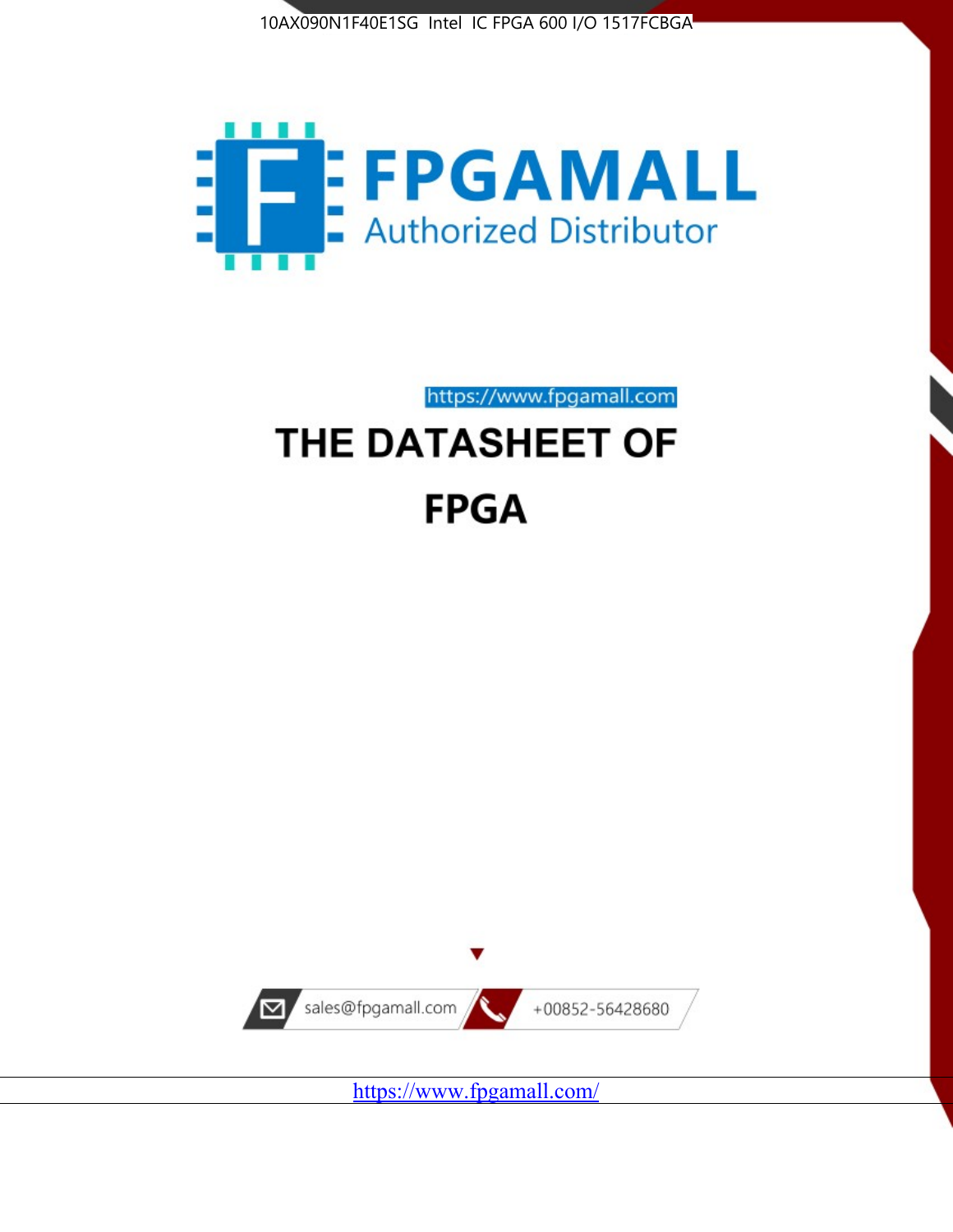10AX090N1F40E1SG Intel IC FPGA 600 I/O 1517FCBGA



## **Intel® Arria® 10 Device Overview**



**A10-OVERVIEW | 2018.12.06** Latest document on the web: **[PDF](https://www.intel.com/content/dam/www/programmable/us/en/pdfs/literature/hb/arria-10/a10_overview.pdf)** | **[HTML](https://www.intel.com/content/www/us/en/programmable/documentation/sam1403480274650.html)**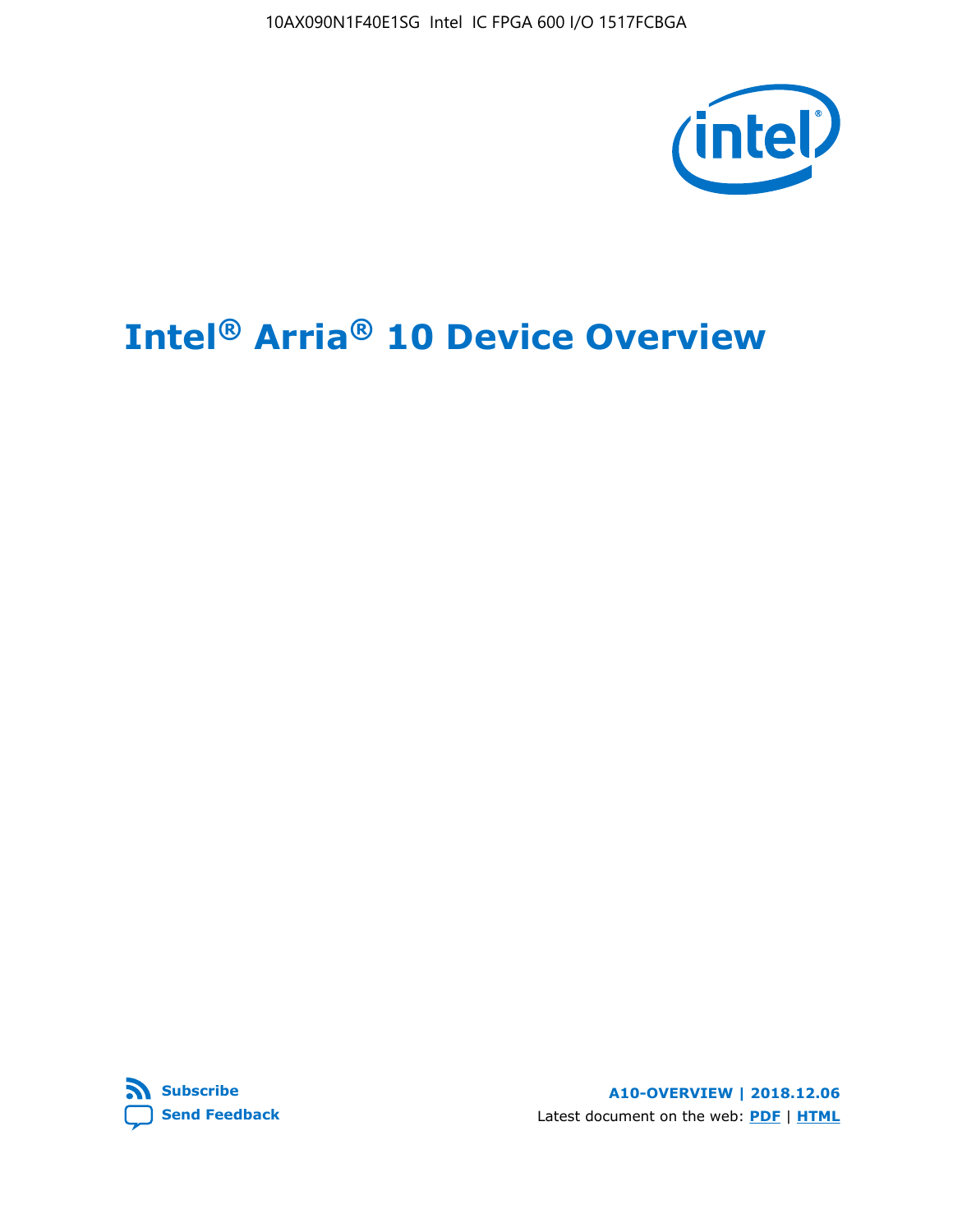

**Contents** 

## **Contents**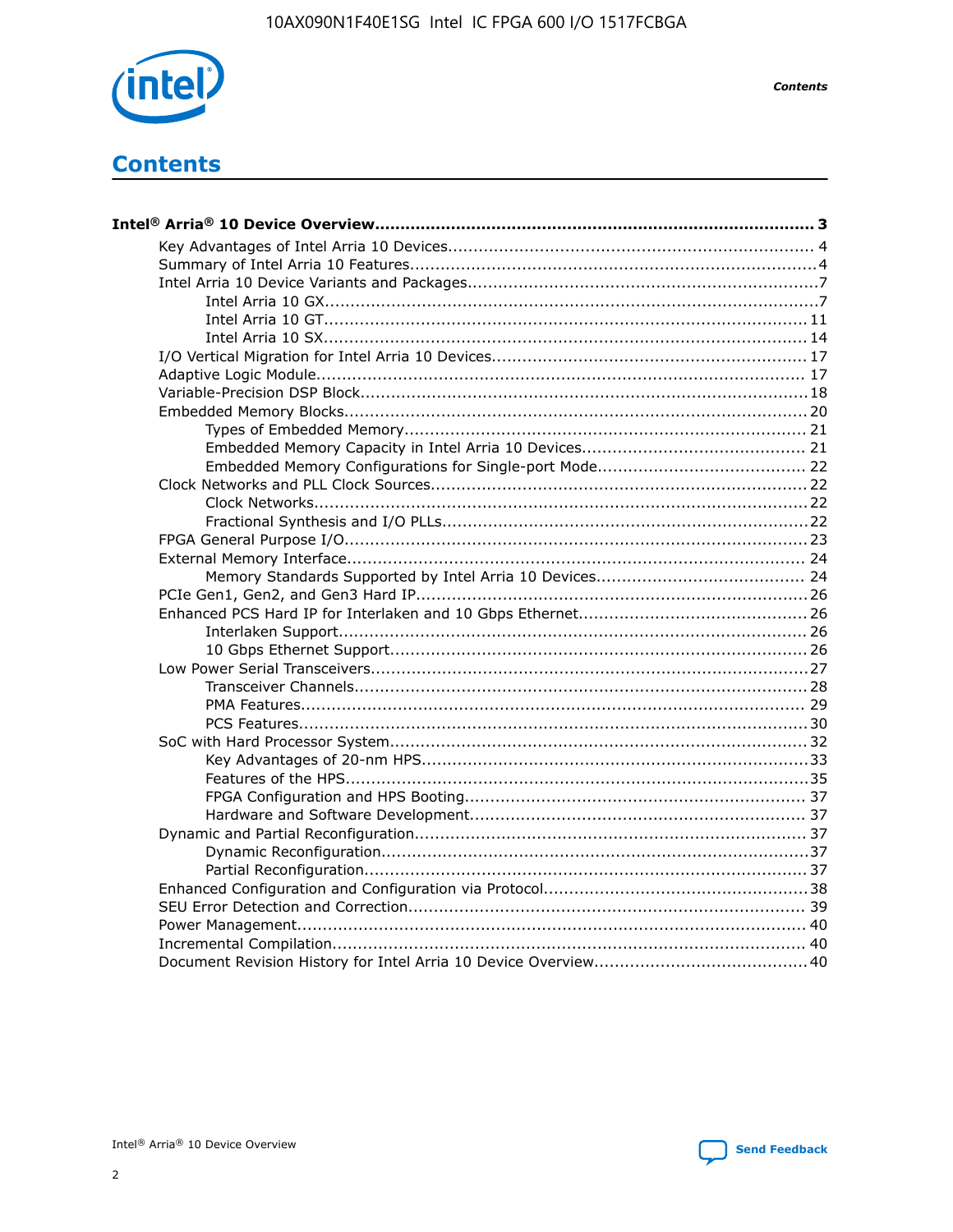**A10-OVERVIEW | 2018.12.06**

**[Send Feedback](mailto:FPGAtechdocfeedback@intel.com?subject=Feedback%20on%20Intel%20Arria%2010%20Device%20Overview%20(A10-OVERVIEW%202018.12.06)&body=We%20appreciate%20your%20feedback.%20In%20your%20comments,%20also%20specify%20the%20page%20number%20or%20paragraph.%20Thank%20you.)**



## **Intel® Arria® 10 Device Overview**

The Intel<sup>®</sup> Arria<sup>®</sup> 10 device family consists of high-performance and power-efficient 20 nm mid-range FPGAs and SoCs.

Intel Arria 10 device family delivers:

- Higher performance than the previous generation of mid-range and high-end FPGAs.
- Power efficiency attained through a comprehensive set of power-saving technologies.

The Intel Arria 10 devices are ideal for high performance, power-sensitive, midrange applications in diverse markets.

| <b>Market</b>         | <b>Applications</b>                                                                                               |
|-----------------------|-------------------------------------------------------------------------------------------------------------------|
| Wireless              | Channel and switch cards in remote radio heads<br>٠<br>Mobile backhaul<br>٠                                       |
| Wireline              | 40G/100G muxponders and transponders<br>٠<br>100G line cards<br>٠<br>Bridging<br>٠<br>Aggregation<br>٠            |
| <b>Broadcast</b>      | Studio switches<br>٠<br>Servers and transport<br>٠<br>Videoconferencing<br>٠<br>Professional audio and video<br>٠ |
| Computing and Storage | Flash cache<br>٠<br>Cloud computing servers<br>٠<br>Server acceleration<br>$\bullet$                              |
| Medical               | Diagnostic scanners<br>٠<br>Diagnostic imaging<br>٠                                                               |
| Military              | Missile guidance and control<br>٠<br>Radar<br>٠<br>Electronic warfare<br>٠<br>Secure communications<br>٠          |

#### **Table 1. Sample Markets and Ideal Applications for Intel Arria 10 Devices**

#### **Related Information**

- [Intel Arria 10 Device Handbook: Known Issues](http://www.altera.com/support/kdb/solutions/rd07302013_646.html) Lists the planned updates to the *Intel Arria 10 Device Handbook* chapters.
- [Intel Arria 10 GX/GT Device Errata and Design Recommendations](https://www.intel.com/content/www/us/en/programmable/documentation/agz1493851706374.html#yqz1494433888646)
- [Intel Arria 10 SX Device Errata and Design Recommendations](https://www.intel.com/content/www/us/en/programmable/documentation/cru1462832385668.html#cru1462832558642)

Intel Corporation. All rights reserved. Intel, the Intel logo, Altera, Arria, Cyclone, Enpirion, MAX, Nios, Quartus and Stratix words and logos are trademarks of Intel Corporation or its subsidiaries in the U.S. and/or other countries. Intel warrants performance of its FPGA and semiconductor products to current specifications in accordance with Intel's standard warranty, but reserves the right to make changes to any products and services at any time without notice. Intel assumes no responsibility or liability arising out of the application or use of any information, product, or service described herein except as expressly agreed to in writing by Intel. Intel customers are advised to obtain the latest version of device specifications before relying on any published information and before placing orders for products or services. \*Other names and brands may be claimed as the property of others.

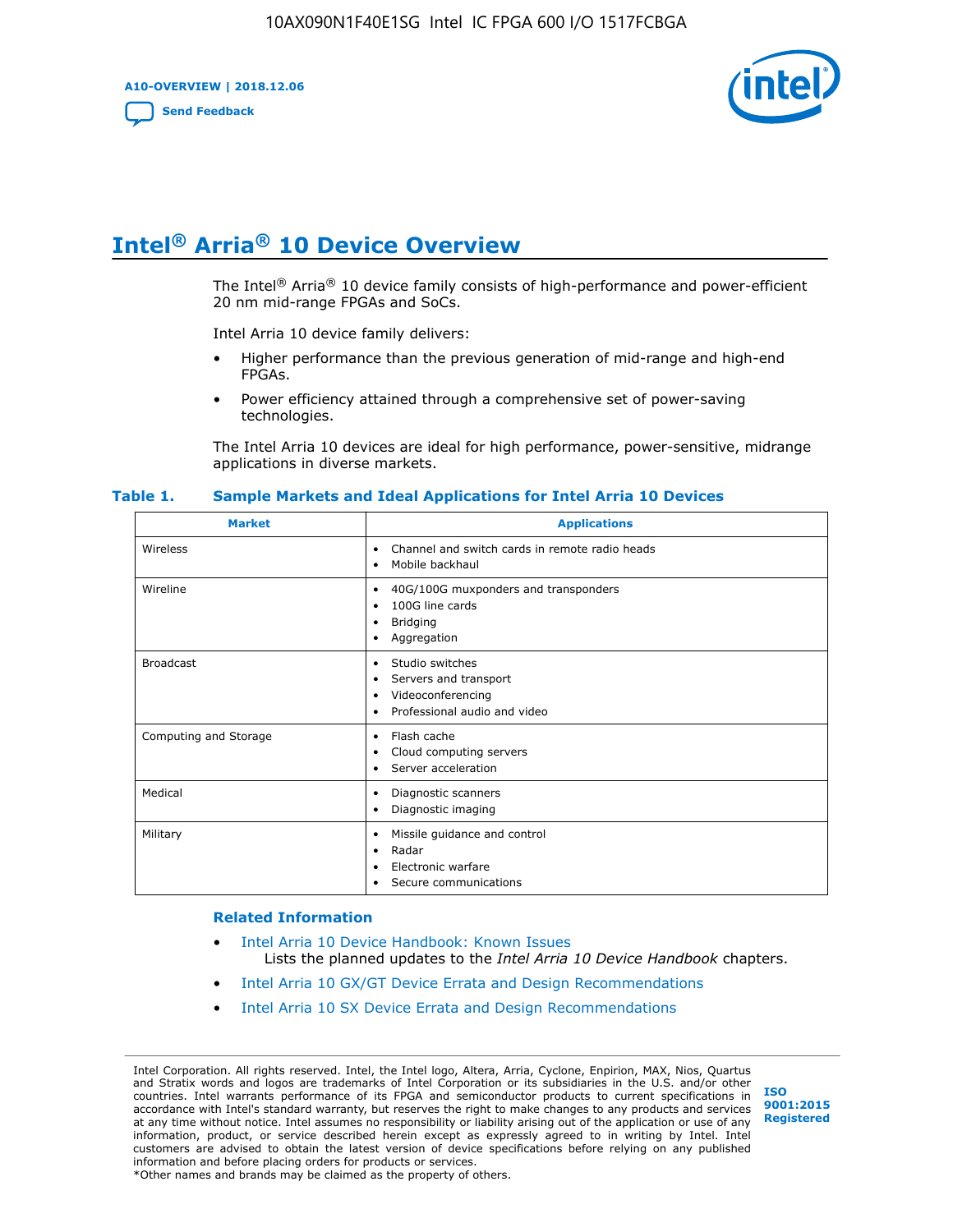

## **Key Advantages of Intel Arria 10 Devices**

#### **Table 2. Key Advantages of the Intel Arria 10 Device Family**

| <b>Advantage</b>                                                                                          | <b>Supporting Feature</b>                                                                                                                                                                                                                                                                                                |  |  |  |  |  |
|-----------------------------------------------------------------------------------------------------------|--------------------------------------------------------------------------------------------------------------------------------------------------------------------------------------------------------------------------------------------------------------------------------------------------------------------------|--|--|--|--|--|
| Enhanced core architecture                                                                                | Built on TSMC's 20 nm process technology<br>٠<br>60% higher performance than the previous generation of mid-range FPGAs<br>٠<br>15% higher performance than the fastest previous-generation FPGA<br>٠                                                                                                                    |  |  |  |  |  |
| High-bandwidth integrated<br>transceivers                                                                 | Short-reach rates up to 25.8 Gigabits per second (Gbps)<br>٠<br>Backplane capability up to 12.5 Gbps<br>٠<br>Integrated 10GBASE-KR and 40GBASE-KR4 Forward Error Correction (FEC)<br>٠                                                                                                                                   |  |  |  |  |  |
| Improved logic integration and<br>hard IP blocks                                                          | 8-input adaptive logic module (ALM)<br>٠<br>Up to 65.6 megabits (Mb) of embedded memory<br>٠<br>Variable-precision digital signal processing (DSP) blocks<br>Fractional synthesis phase-locked loops (PLLs)<br>Hard PCI Express Gen3 IP blocks<br>Hard memory controllers and PHY up to 2,400 Megabits per second (Mbps) |  |  |  |  |  |
| Second generation hard<br>processor system (HPS) with<br>integrated ARM* Cortex*-A9*<br>MPCore* processor | Tight integration of a dual-core ARM Cortex-A9 MPCore processor, hard IP, and an<br>٠<br>FPGA in a single Intel Arria 10 system-on-a-chip (SoC)<br>Supports over 128 Gbps peak bandwidth with integrated data coherency between<br>$\bullet$<br>the processor and the FPGA fabric                                        |  |  |  |  |  |
| Advanced power savings                                                                                    | Comprehensive set of advanced power saving features<br>٠<br>Power-optimized MultiTrack routing and core architecture<br>٠<br>Up to 40% lower power compared to previous generation of mid-range FPGAs<br>Up to 60% lower power compared to previous generation of high-end FPGAs                                         |  |  |  |  |  |

## **Summary of Intel Arria 10 Features**

#### **Table 3. Summary of Features for Intel Arria 10 Devices**

| <b>Feature</b>                  | <b>Description</b>                                                                                                                                                                                                                                                                                                                                                                                       |
|---------------------------------|----------------------------------------------------------------------------------------------------------------------------------------------------------------------------------------------------------------------------------------------------------------------------------------------------------------------------------------------------------------------------------------------------------|
| Technology                      | TSMC's 20-nm SoC process technology<br>٠<br>Allows operation at a lower $V_{\text{CC}}$ level of 0.82 V instead of the 0.9 V standard $V_{\text{CC}}$ core voltage                                                                                                                                                                                                                                       |
| Packaging                       | 1.0 mm ball-pitch Fineline BGA packaging<br>0.8 mm ball-pitch Ultra Fineline BGA packaging<br>Multiple devices with identical package footprints for seamless migration between different<br><b>FPGA</b> densities<br>Devices with compatible package footprints allow migration to next generation high-end<br>Stratix $\mathcal{R}$ 10 devices<br>RoHS, leaded $(1)$ , and lead-free (Pb-free) options |
| High-performance<br>FPGA fabric | Enhanced 8-input ALM with four registers<br>٠<br>Improved multi-track routing architecture to reduce congestion and improve compilation time<br>Hierarchical core clocking architecture<br>Fine-grained partial reconfiguration                                                                                                                                                                          |
| Internal memory<br>blocks       | M20K-20-Kb memory blocks with hard error correction code (ECC)<br>Memory logic array block (MLAB)-640-bit memory                                                                                                                                                                                                                                                                                         |
|                                 | continued                                                                                                                                                                                                                                                                                                                                                                                                |



<sup>(1)</sup> Contact Intel for availability.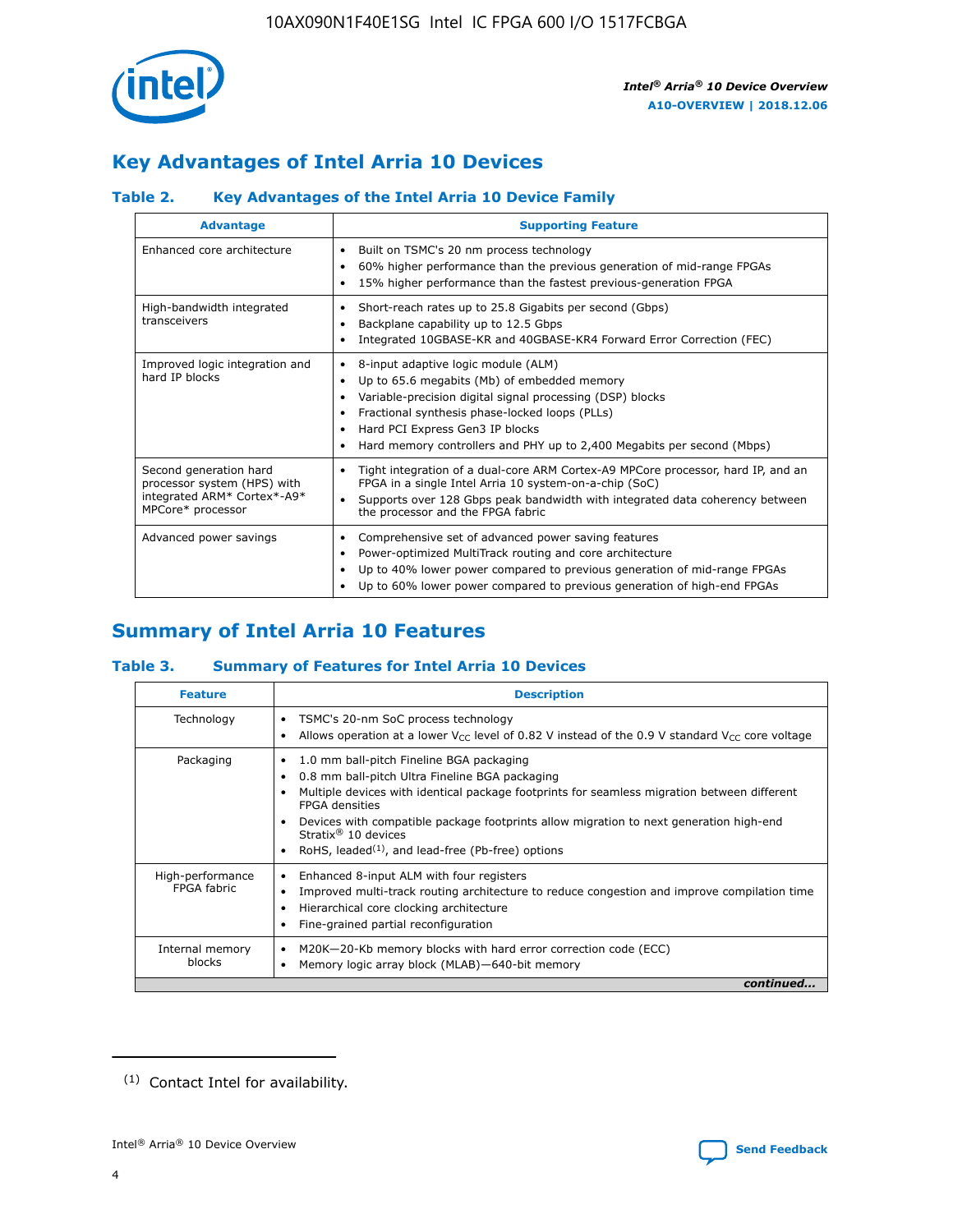r



| <b>Feature</b>                         | <b>Description</b>                                                                                             |                                                                                                                                                                                                                                                                                                                                                                                                                                                                                                                                                                                                                                                                                                                                                                                                                                        |  |  |  |  |  |
|----------------------------------------|----------------------------------------------------------------------------------------------------------------|----------------------------------------------------------------------------------------------------------------------------------------------------------------------------------------------------------------------------------------------------------------------------------------------------------------------------------------------------------------------------------------------------------------------------------------------------------------------------------------------------------------------------------------------------------------------------------------------------------------------------------------------------------------------------------------------------------------------------------------------------------------------------------------------------------------------------------------|--|--|--|--|--|
| Embedded Hard IP<br>blocks             | Variable-precision DSP                                                                                         | Native support for signal processing precision levels from $18 \times 19$ to<br>54 x 54<br>Native support for 27 x 27 multiplier mode<br>64-bit accumulator and cascade for systolic finite impulse responses<br>(FIRs)<br>Internal coefficient memory banks<br>$\bullet$<br>Preadder/subtractor for improved efficiency<br>Additional pipeline register to increase performance and reduce<br>power<br>Supports floating point arithmetic:<br>- Perform multiplication, addition, subtraction, multiply-add,<br>multiply-subtract, and complex multiplication.<br>- Supports multiplication with accumulation capability, cascade<br>summation, and cascade subtraction capability.<br>- Dynamic accumulator reset control.<br>- Support direct vector dot and complex multiplication chaining<br>multiply floating point DSP blocks. |  |  |  |  |  |
|                                        | Memory controller                                                                                              | DDR4, DDR3, and DDR3L                                                                                                                                                                                                                                                                                                                                                                                                                                                                                                                                                                                                                                                                                                                                                                                                                  |  |  |  |  |  |
|                                        | PCI Express*                                                                                                   | PCI Express (PCIe*) Gen3 (x1, x2, x4, or x8), Gen2 (x1, x2, x4, or x8)<br>and Gen1 (x1, x2, x4, or x8) hard IP with complete protocol stack,<br>endpoint, and root port                                                                                                                                                                                                                                                                                                                                                                                                                                                                                                                                                                                                                                                                |  |  |  |  |  |
|                                        | Transceiver I/O                                                                                                | 10GBASE-KR/40GBASE-KR4 Forward Error Correction (FEC)<br>PCS hard IPs that support:<br>$\bullet$<br>- 10-Gbps Ethernet (10GbE)<br>- PCIe PIPE interface<br>$-$ Interlaken<br>- Gbps Ethernet (GbE)<br>- Common Public Radio Interface (CPRI) with deterministic latency<br>support<br>- Gigabit-capable passive optical network (GPON) with fast lock-<br>time support<br>13.5G JESD204b<br>$\bullet$<br>8B/10B, 64B/66B, 64B/67B encoders and decoders<br>Custom mode support for proprietary protocols                                                                                                                                                                                                                                                                                                                               |  |  |  |  |  |
| Core clock networks                    | $\bullet$<br>$\bullet$                                                                                         | Up to 800 MHz fabric clocking, depending on the application:<br>- 667 MHz external memory interface clocking with 2,400 Mbps DDR4 interface<br>- 800 MHz LVDS interface clocking with 1,600 Mbps LVDS interface<br>Global, regional, and peripheral clock networks<br>Clock networks that are not used can be gated to reduce dynamic power                                                                                                                                                                                                                                                                                                                                                                                                                                                                                            |  |  |  |  |  |
| Phase-locked loops<br>(PLLs)           | High-resolution fractional synthesis PLLs:<br>$\bullet$<br>Integer PLLs:<br>- Adjacent to general purpose I/Os | - Precision clock synthesis, clock delay compensation, and zero delay buffering (ZDB)<br>- Support integer mode and fractional mode<br>- Fractional mode support with third-order delta-sigma modulation<br>- Support external memory and LVDS interfaces                                                                                                                                                                                                                                                                                                                                                                                                                                                                                                                                                                              |  |  |  |  |  |
| FPGA General-purpose<br>$I/Os$ (GPIOs) | On-chip termination (OCT)                                                                                      | 1.6 Gbps LVDS-every pair can be configured as receiver or transmitter<br>1.2 V to 3.0 V single-ended LVTTL/LVCMOS interfacing                                                                                                                                                                                                                                                                                                                                                                                                                                                                                                                                                                                                                                                                                                          |  |  |  |  |  |
| <b>External Memory</b><br>Interface    |                                                                                                                | Hard memory controller- DDR4, DDR3, and DDR3L support<br>$-$ DDR4-speeds up to 1,200 MHz/2,400 Mbps<br>- DDR3-speeds up to 1,067 MHz/2,133 Mbps<br>Soft memory controller—provides support for RLDRAM $3^{(2)}$ , QDR IV $^{(2)}$ , and QDR II+<br>continued                                                                                                                                                                                                                                                                                                                                                                                                                                                                                                                                                                           |  |  |  |  |  |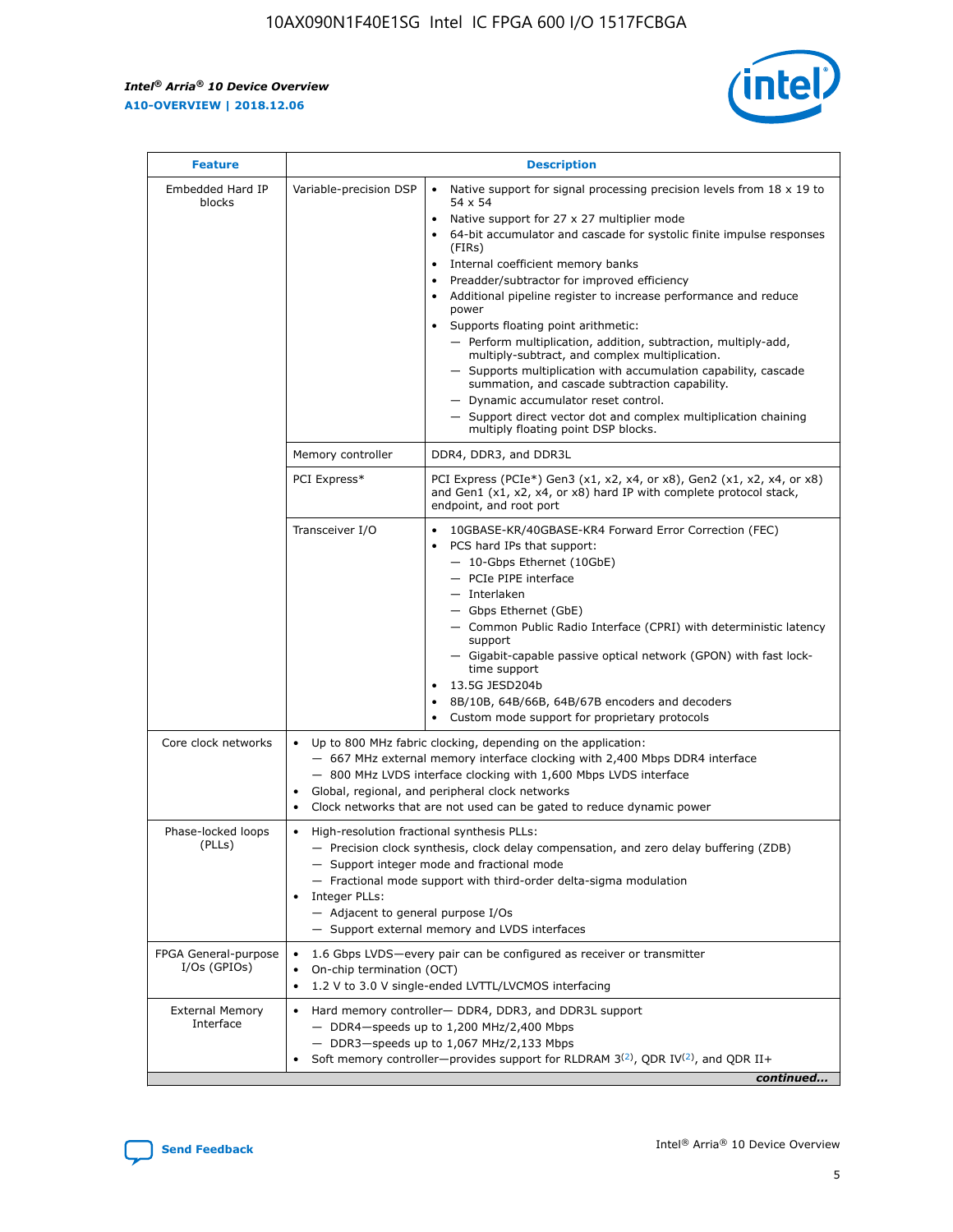

| <b>Feature</b>                                    | <b>Description</b>                                                                                                                                                                                                                                                                                                                                                                                                                                                                                                                                                                                                                             |  |  |  |  |  |  |  |
|---------------------------------------------------|------------------------------------------------------------------------------------------------------------------------------------------------------------------------------------------------------------------------------------------------------------------------------------------------------------------------------------------------------------------------------------------------------------------------------------------------------------------------------------------------------------------------------------------------------------------------------------------------------------------------------------------------|--|--|--|--|--|--|--|
| Low-power serial<br>transceivers                  | • Continuous operating range:<br>- Intel Arria 10 GX-1 Gbps to 17.4 Gbps<br>- Intel Arria 10 GT-1 Gbps to 25.8 Gbps<br>Backplane support:<br>$-$ Intel Arria 10 GX-up to 12.5<br>$-$ Intel Arria 10 GT-up to 12.5<br>Extended range down to 125 Mbps with oversampling<br>ATX transmit PLLs with user-configurable fractional synthesis capability<br>• Electronic Dispersion Compensation (EDC) support for XFP, SFP+, QSFP, and CFP optical<br>module<br>• Adaptive linear and decision feedback equalization<br>Transmitter pre-emphasis and de-emphasis<br>$\bullet$<br>Dynamic partial reconfiguration of individual transceiver channels |  |  |  |  |  |  |  |
| <b>HPS</b><br>(Intel Arria 10 SX<br>devices only) | Processor and system<br>Dual-core ARM Cortex-A9 MPCore processor-1.2 GHz CPU with<br>$\bullet$<br>1.5 GHz overdrive capability<br>256 KB on-chip RAM and 64 KB on-chip ROM<br>$\bullet$<br>System peripherals-general-purpose timers, watchdog timers, direct<br>memory access (DMA) controller, FPGA configuration manager, and<br>clock and reset managers<br>• Security features—anti-tamper, secure boot, Advanced Encryption<br>Standard (AES) and authentication (SHA)<br>ARM CoreSight* JTAG debug access port, trace port, and on-chip<br>trace storage                                                                                |  |  |  |  |  |  |  |
|                                                   | <b>External interfaces</b><br>Hard memory interface—Hard memory controller (2,400 Mbps DDR4,<br>$\bullet$<br>and 2,133 Mbps DDR3), Quad serial peripheral interface (QSPI) flash<br>controller, NAND flash controller, direct memory access (DMA)<br>controller, Secure Digital/MultiMediaCard (SD/MMC) controller<br>Communication interface-10/100/1000 Ethernet media access<br>control (MAC), USB On-The-GO (OTG) controllers, I <sup>2</sup> C controllers,<br>UART 16550, serial peripheral interface (SPI), and up to 62<br>HPS GPIO interfaces (48 direct-share I/Os)                                                                  |  |  |  |  |  |  |  |
|                                                   | High-performance ARM AMBA* AXI bus bridges that support<br>Interconnects to core<br>$\bullet$<br>simultaneous read and write<br>HPS-FPGA bridges—include the FPGA-to-HPS, HPS-to-FPGA, and<br>$\bullet$<br>lightweight HPS-to-FPGA bridges that allow the FPGA fabric to issue<br>transactions to slaves in the HPS, and vice versa<br>Configuration bridge that allows HPS configuration manager to<br>configure the core logic via dedicated 32-bit configuration port<br>FPGA-to-HPS SDRAM controller bridge-provides configuration<br>interfaces for the multiport front end (MPFE) of the HPS SDRAM<br>controller                         |  |  |  |  |  |  |  |
| Configuration                                     | Tamper protection—comprehensive design protection to protect your valuable IP investments<br>Enhanced 256-bit advanced encryption standard (AES) design security with authentication<br>$\bullet$<br>Configuration via protocol (CvP) using PCIe Gen1, Gen2, or Gen3<br>continued                                                                                                                                                                                                                                                                                                                                                              |  |  |  |  |  |  |  |

<sup>(2)</sup> Intel Arria 10 devices support this external memory interface using hard PHY with soft memory controller.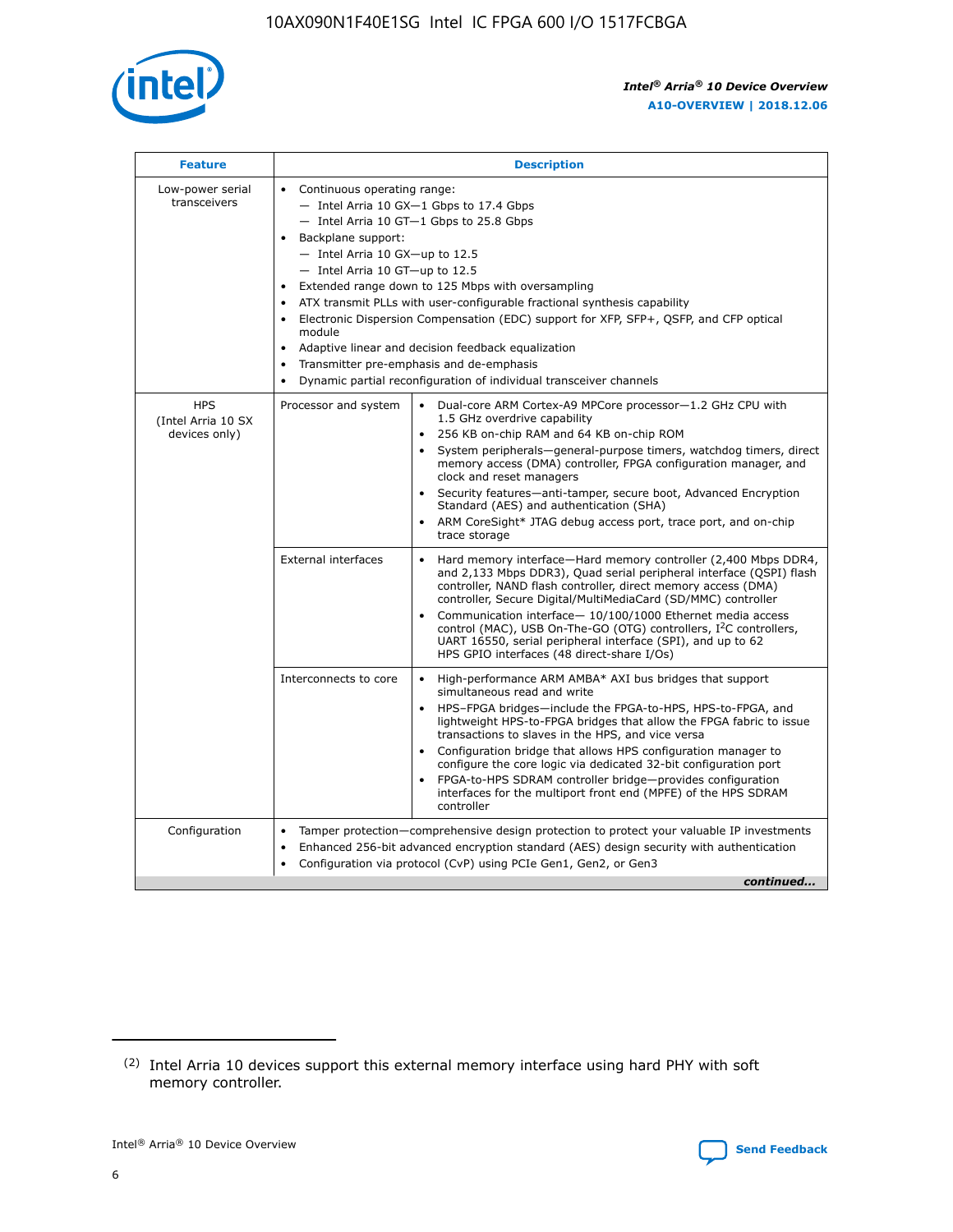

| <b>Feature</b>     | <b>Description</b>                                                                                                                                                                                                            |
|--------------------|-------------------------------------------------------------------------------------------------------------------------------------------------------------------------------------------------------------------------------|
|                    | Dynamic reconfiguration of the transceivers and PLLs<br>Fine-grained partial reconfiguration of the core fabric<br>Active Serial x4 Interface<br>$\bullet$                                                                    |
| Power management   | SmartVID<br>Low static power device options<br>Programmable Power Technology<br>Intel Quartus <sup>®</sup> Prime integrated power analysis                                                                                    |
| Software and tools | Intel Quartus Prime design suite<br>Transceiver toolkit<br>$\bullet$<br>Platform Designer system integration tool<br>DSP Builder for Intel FPGAs<br>OpenCL <sup>™</sup> support<br>Intel SoC FPGA Embedded Design Suite (EDS) |

#### **Related Information**

[Intel Arria 10 Transceiver PHY Overview](https://www.intel.com/content/www/us/en/programmable/documentation/nik1398707230472.html#nik1398706768037) Provides details on Intel Arria 10 transceivers.

## **Intel Arria 10 Device Variants and Packages**

#### **Table 4. Device Variants for the Intel Arria 10 Device Family**

| <b>Variant</b>    | <b>Description</b>                                                                                                                                                                                                     |
|-------------------|------------------------------------------------------------------------------------------------------------------------------------------------------------------------------------------------------------------------|
| Intel Arria 10 GX | FPGA featuring 17.4 Gbps transceivers for short reach applications with 12.5 backplane driving<br>capability.                                                                                                          |
| Intel Arria 10 GT | FPGA featuring:<br>17.4 Gbps transceivers for short reach applications with 12.5 backplane driving capability.<br>25.8 Gbps transceivers for supporting CAUI-4 and CEI-25G applications with CFP2 and CFP4<br>modules. |
| Intel Arria 10 SX | SoC integrating ARM-based HPS and FPGA featuring 17.4 Gbps transceivers for short reach<br>applications with 12.5 backplane driving capability.                                                                        |

#### **Intel Arria 10 GX**

This section provides the available options, maximum resource counts, and package plan for the Intel Arria 10 GX devices.

The information in this section is correct at the time of publication. For the latest information and to get more details, refer to the Intel FPGA Product Selector.

#### **Related Information**

#### [Intel FPGA Product Selector](http://www.altera.com/products/selector/psg-selector.html) Provides the latest information on Intel products.

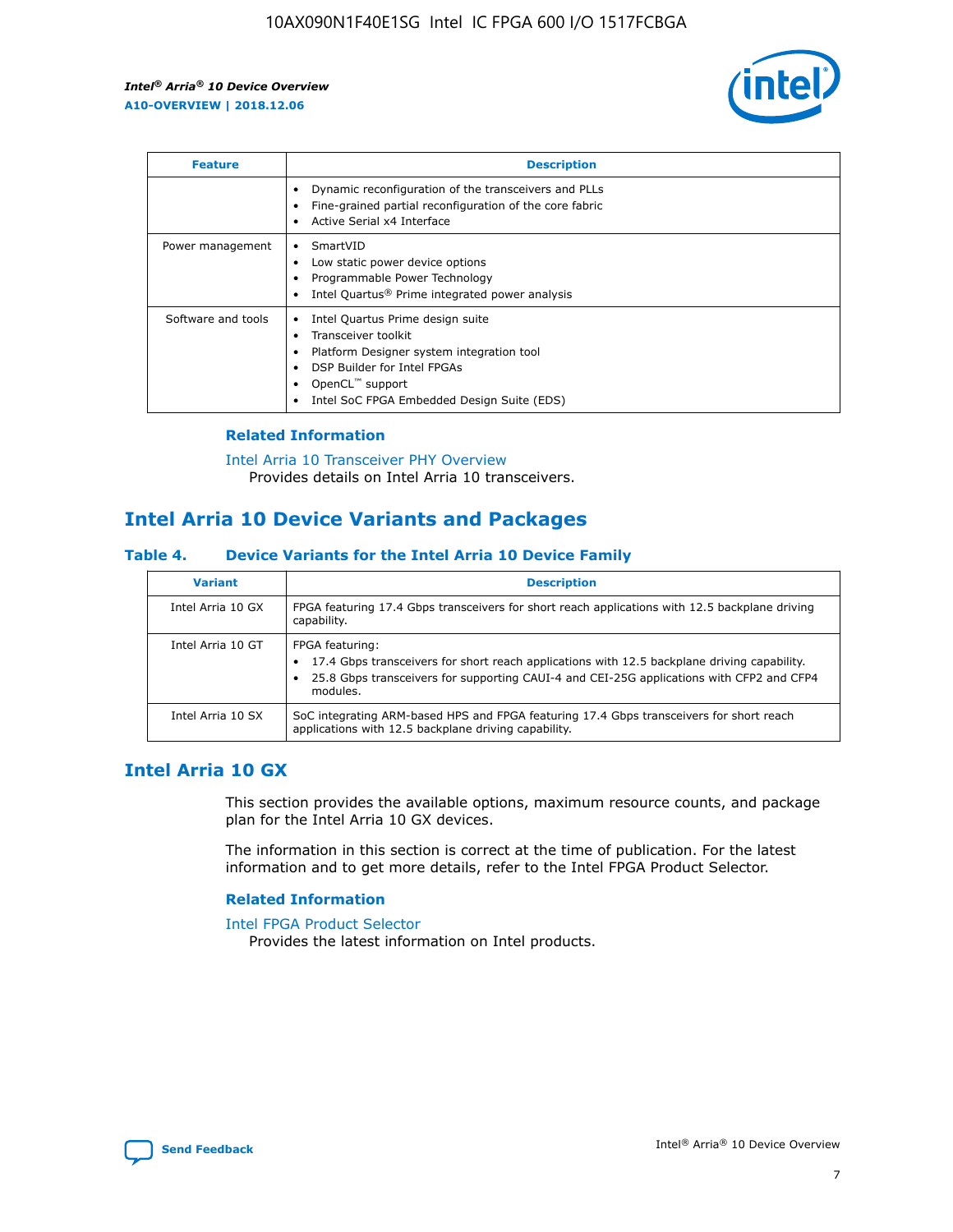

#### **Available Options**





#### **Related Information**

[Transceiver Performance for Intel Arria 10 GX/SX Devices](https://www.intel.com/content/www/us/en/programmable/documentation/mcn1413182292568.html#mcn1413213965502) Provides more information about the transceiver speed grade.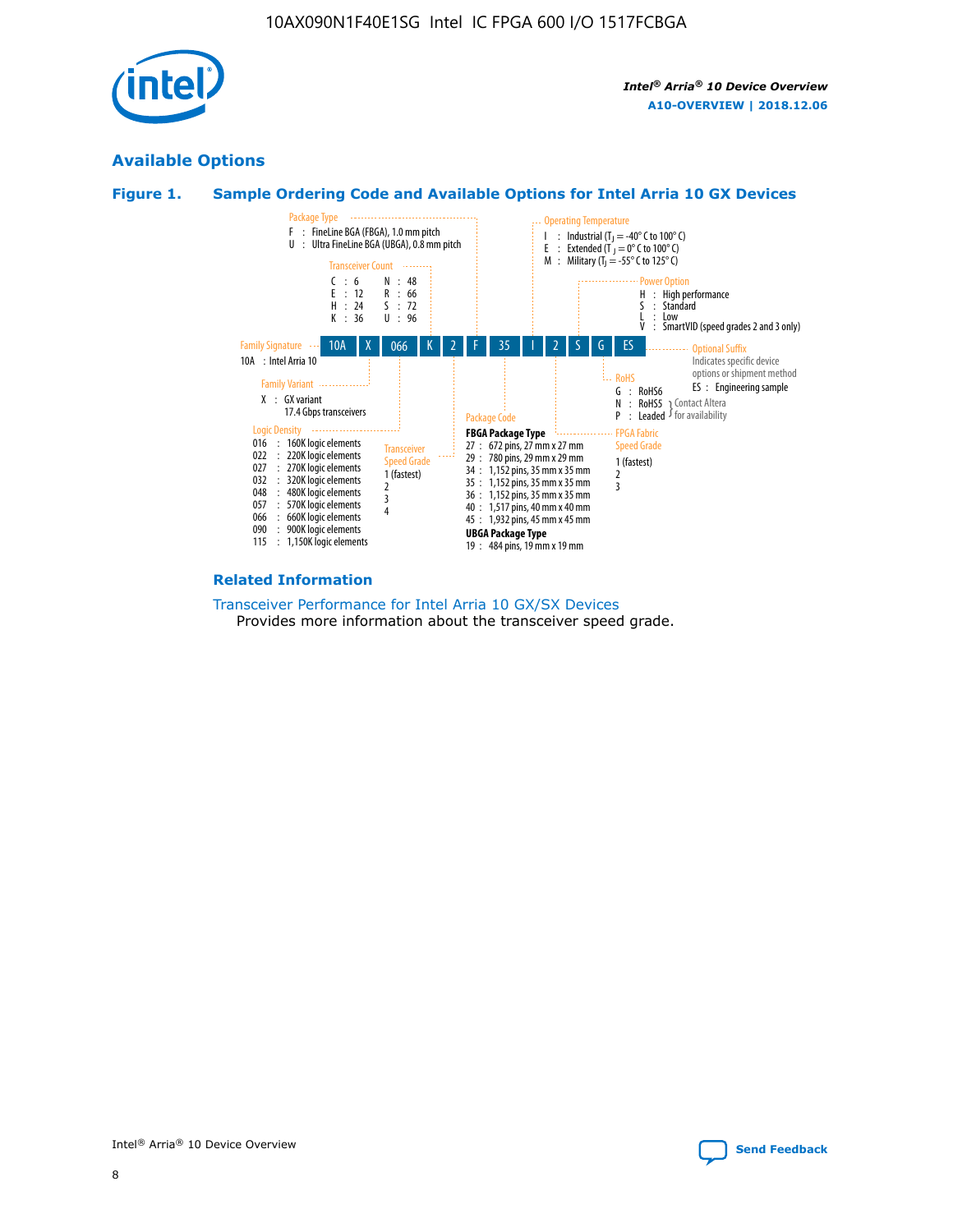

#### **Maximum Resources**

#### **Table 5. Maximum Resource Counts for Intel Arria 10 GX Devices (GX 160, GX 220, GX 270, GX 320, and GX 480)**

| <b>Resource</b>              |                         | <b>Product Line</b> |                                                 |                |                |                |  |  |  |
|------------------------------|-------------------------|---------------------|-------------------------------------------------|----------------|----------------|----------------|--|--|--|
|                              |                         | <b>GX 160</b>       | <b>GX 220</b><br><b>GX 270</b><br><b>GX 320</b> |                |                | <b>GX 480</b>  |  |  |  |
| Logic Elements (LE) (K)      |                         | 160                 | 220                                             | 270            | 320            | 480            |  |  |  |
| <b>ALM</b>                   |                         | 61,510              | 80,330                                          | 101,620        | 119,900        | 183,590        |  |  |  |
| Register                     |                         | 246,040             | 406,480<br>321,320                              |                | 479,600        | 734,360        |  |  |  |
| Memory (Kb)                  | M <sub>20</sub> K       | 8,800               | 11,740                                          | 15,000         | 17,820         | 28,620         |  |  |  |
|                              | <b>MLAB</b>             | 1,050               | 1,690                                           | 2,452          | 2,727          | 4,164          |  |  |  |
| Variable-precision DSP Block |                         | 156                 | 192                                             | 830            | 985            | 1,368          |  |  |  |
| 18 x 19 Multiplier           |                         | 312                 | 384                                             | 1,970<br>1,660 |                | 2,736          |  |  |  |
| PLL                          | Fractional<br>Synthesis | 6                   | 6                                               | 8              | 8              | 12             |  |  |  |
|                              | I/O                     | 6                   | 6                                               | 8              | 8              | 12             |  |  |  |
| 17.4 Gbps Transceiver        |                         | 12                  | 12                                              | 24             | 24             | 36             |  |  |  |
| GPIO <sup>(3)</sup>          |                         | 288                 | 288                                             | 384            | 384            |                |  |  |  |
| LVDS Pair $(4)$              |                         | 120                 | 120                                             | 168            | 168            | 222            |  |  |  |
| PCIe Hard IP Block           |                         | 1                   | 1                                               | 2              | $\overline{2}$ | $\overline{2}$ |  |  |  |
| Hard Memory Controller       |                         | 6                   | 6                                               | 8<br>8         |                | 12             |  |  |  |

<sup>(4)</sup> Each LVDS I/O pair can be used as differential input or output.



<sup>(3)</sup> The number of GPIOs does not include transceiver I/Os. In the Intel Quartus Prime software, the number of user I/Os includes transceiver I/Os.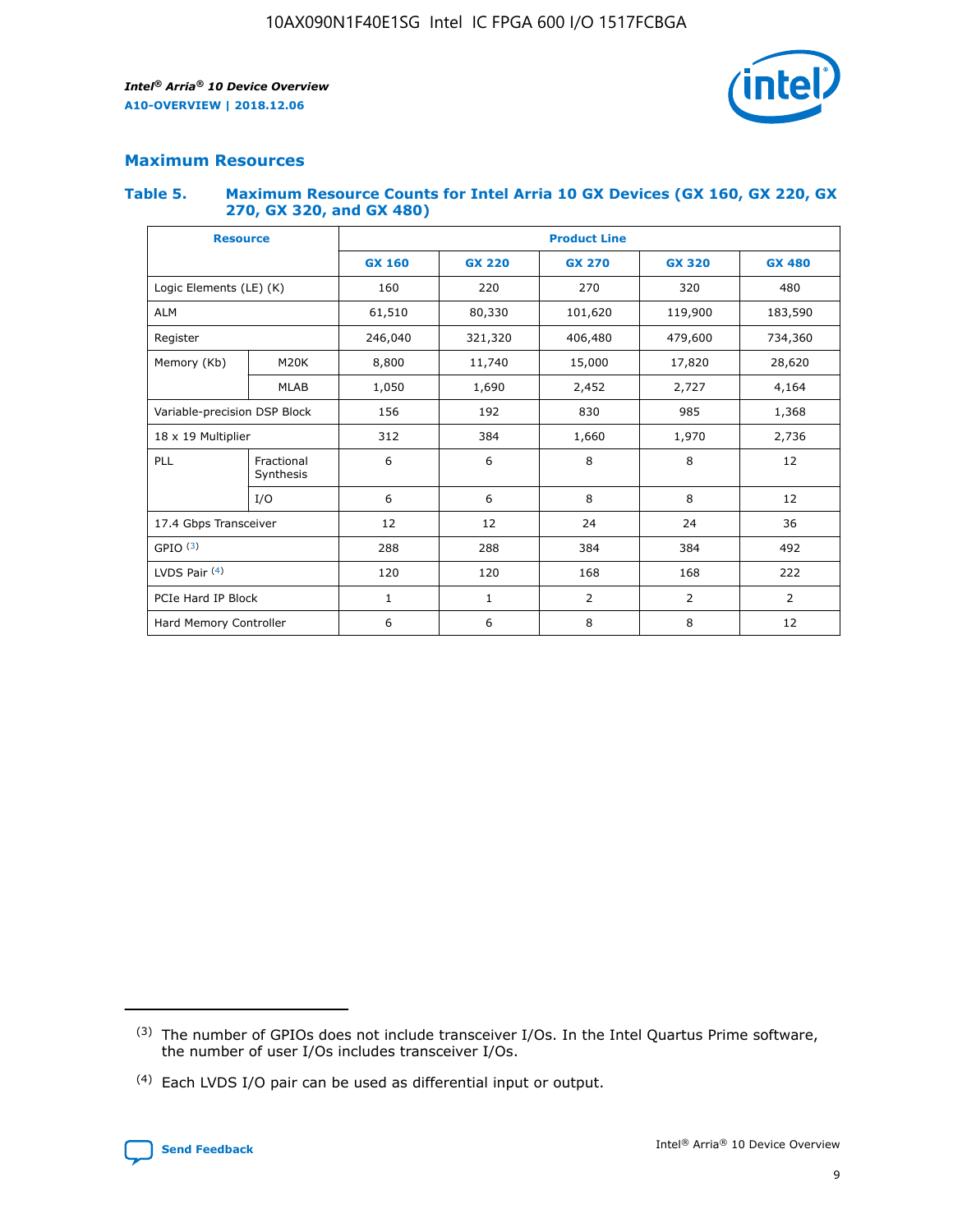

#### **Table 6. Maximum Resource Counts for Intel Arria 10 GX Devices (GX 570, GX 660, GX 900, and GX 1150)**

|                              | <b>Resource</b>         | <b>Product Line</b> |                |                |                |  |  |  |
|------------------------------|-------------------------|---------------------|----------------|----------------|----------------|--|--|--|
|                              |                         | <b>GX 570</b>       | <b>GX 660</b>  | <b>GX 900</b>  | <b>GX 1150</b> |  |  |  |
| Logic Elements (LE) (K)      |                         | 570                 | 660            | 900            | 1,150          |  |  |  |
| <b>ALM</b>                   |                         | 217,080             | 251,680        | 339,620        | 427,200        |  |  |  |
| Register                     |                         | 868,320             | 1,006,720      | 1,358,480      | 1,708,800      |  |  |  |
| Memory (Kb)                  | <b>M20K</b>             | 36,000              | 42,620         | 48,460         | 54,260         |  |  |  |
|                              | <b>MLAB</b>             | 5,096               | 5,788          | 9,386          | 12,984         |  |  |  |
| Variable-precision DSP Block |                         | 1,523               | 1,687          | 1,518          | 1,518          |  |  |  |
| 18 x 19 Multiplier           |                         | 3,046               | 3,374          | 3,036          | 3,036          |  |  |  |
| PLL                          | Fractional<br>Synthesis | 16                  | 16             | 32             | 32             |  |  |  |
|                              | I/O                     | 16                  | 16             | 16             | 16             |  |  |  |
| 17.4 Gbps Transceiver        |                         | 48                  | 48<br>96       |                | 96             |  |  |  |
| GPIO <sup>(3)</sup>          |                         | 696                 | 696            | 768            | 768            |  |  |  |
| LVDS Pair $(4)$              |                         | 324                 | 324            | 384            | 384            |  |  |  |
| PCIe Hard IP Block           |                         | 2                   | $\overline{2}$ | $\overline{4}$ | $\overline{4}$ |  |  |  |
| Hard Memory Controller       |                         | 16                  | 16             | 16             | 16             |  |  |  |

#### **Package Plan**

#### **Table 7. Package Plan for Intel Arria 10 GX Devices (U19, F27, and F29)**

Refer to I/O and High Speed I/O in Intel Arria 10 Devices chapter for the number of 3 V I/O, LVDS I/O, and LVDS channels in each device package.

| <b>Product Line</b> | U <sub>19</sub><br>$(19 \text{ mm} \times 19 \text{ mm})$<br>484-pin UBGA) |          |             |         | <b>F27</b><br>(27 mm × 27 mm,<br>672-pin FBGA) |             | <b>F29</b><br>(29 mm × 29 mm,<br>780-pin FBGA) |          |             |  |
|---------------------|----------------------------------------------------------------------------|----------|-------------|---------|------------------------------------------------|-------------|------------------------------------------------|----------|-------------|--|
|                     | 3 V I/O                                                                    | LVDS I/O | <b>XCVR</b> | 3 V I/O | LVDS I/O                                       | <b>XCVR</b> | 3 V I/O                                        | LVDS I/O | <b>XCVR</b> |  |
| GX 160              | 48                                                                         | 192      | 6           | 48      | 192                                            | 12          | 48                                             | 240      | 12          |  |
| GX 220              | 48                                                                         | 192      | 6           | 48      | 192                                            | 12          | 48                                             | 240      | 12          |  |
| GX 270              |                                                                            |          |             | 48      | 192                                            | 12          | 48                                             | 312      | 12          |  |
| GX 320              |                                                                            |          |             | 48      | 192                                            | 12          | 48                                             | 312      | 12          |  |
| GX 480              |                                                                            |          |             |         |                                                |             | 48                                             | 312      | 12          |  |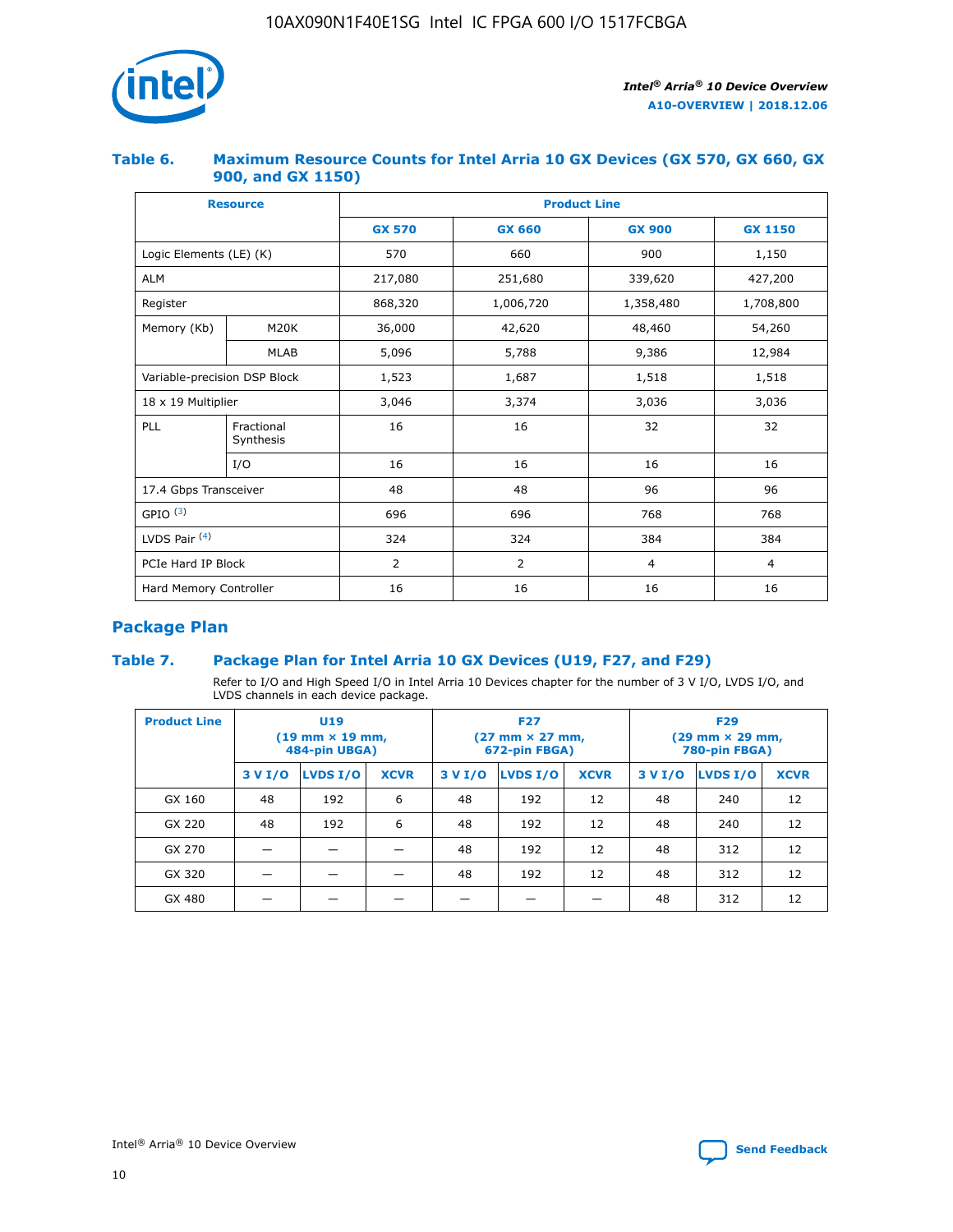



#### **Table 8. Package Plan for Intel Arria 10 GX Devices (F34, F35, NF40, and KF40)**

Refer to I/O and High Speed I/O in Intel Arria 10 Devices chapter for the number of 3 V I/O, LVDS I/O, and LVDS channels in each device package.

| <b>Product Line</b> | <b>F34</b><br>(35 mm × 35 mm,<br><b>1152-pin FBGA)</b> |                    | <b>F35</b><br>$(35$ mm $\times$ 35 mm,<br><b>1152-pin FBGA)</b> |           | <b>KF40</b><br>$(40 \text{ mm} \times 40 \text{ mm})$<br>1517-pin FBGA) |             |           | <b>NF40</b><br>$(40 \text{ mm} \times 40 \text{ mm})$<br><b>1517-pin FBGA)</b> |             |           |                    |             |
|---------------------|--------------------------------------------------------|--------------------|-----------------------------------------------------------------|-----------|-------------------------------------------------------------------------|-------------|-----------|--------------------------------------------------------------------------------|-------------|-----------|--------------------|-------------|
|                     | 3V<br>I/O                                              | <b>LVDS</b><br>I/O | <b>XCVR</b>                                                     | 3V<br>I/O | <b>LVDS</b><br>I/O                                                      | <b>XCVR</b> | 3V<br>I/O | <b>LVDS</b><br>I/O                                                             | <b>XCVR</b> | 3V<br>I/O | <b>LVDS</b><br>I/O | <b>XCVR</b> |
| GX 270              | 48                                                     | 336                | 24                                                              | 48        | 336                                                                     | 24          |           |                                                                                |             |           |                    |             |
| GX 320              | 48                                                     | 336                | 24                                                              | 48        | 336                                                                     | 24          |           |                                                                                |             |           |                    |             |
| GX 480              | 48                                                     | 444                | 24                                                              | 48        | 348                                                                     | 36          |           |                                                                                |             |           |                    |             |
| GX 570              | 48                                                     | 444                | 24                                                              | 48        | 348                                                                     | 36          | 96        | 600                                                                            | 36          | 48        | 540                | 48          |
| GX 660              | 48                                                     | 444                | 24                                                              | 48        | 348                                                                     | 36          | 96        | 600                                                                            | 36          | 48        | 540                | 48          |
| GX 900              |                                                        | 504                | 24                                                              | -         |                                                                         | -           |           |                                                                                |             |           | 600                | 48          |
| GX 1150             |                                                        | 504                | 24                                                              |           |                                                                         |             |           |                                                                                |             |           | 600                | 48          |

#### **Table 9. Package Plan for Intel Arria 10 GX Devices (RF40, NF45, SF45, and UF45)**

Refer to I/O and High Speed I/O in Intel Arria 10 Devices chapter for the number of 3 V I/O, LVDS I/O, and LVDS channels in each device package.

| <b>Product Line</b> | <b>RF40</b><br>$(40$ mm $\times$ 40 mm,<br>1517-pin FBGA) |                    | <b>NF45</b><br>$(45 \text{ mm} \times 45 \text{ mm})$<br><b>1932-pin FBGA)</b> |            |                    | <b>SF45</b><br>$(45 \text{ mm} \times 45 \text{ mm})$<br><b>1932-pin FBGA)</b> |            |                    | <b>UF45</b><br>$(45 \text{ mm} \times 45 \text{ mm})$<br><b>1932-pin FBGA)</b> |           |                    |             |
|---------------------|-----------------------------------------------------------|--------------------|--------------------------------------------------------------------------------|------------|--------------------|--------------------------------------------------------------------------------|------------|--------------------|--------------------------------------------------------------------------------|-----------|--------------------|-------------|
|                     | 3V<br>I/O                                                 | <b>LVDS</b><br>I/O | <b>XCVR</b>                                                                    | 3 V<br>I/O | <b>LVDS</b><br>I/O | <b>XCVR</b>                                                                    | 3 V<br>I/O | <b>LVDS</b><br>I/O | <b>XCVR</b>                                                                    | 3V<br>I/O | <b>LVDS</b><br>I/O | <b>XCVR</b> |
| GX 900              |                                                           | 342                | 66                                                                             | _          | 768                | 48                                                                             |            | 624                | 72                                                                             |           | 480                | 96          |
| GX 1150             |                                                           | 342                | 66                                                                             | _          | 768                | 48                                                                             |            | 624                | 72                                                                             |           | 480                | 96          |

#### **Related Information**

[I/O and High-Speed Differential I/O Interfaces in Intel Arria 10 Devices chapter, Intel](https://www.intel.com/content/www/us/en/programmable/documentation/sam1403482614086.html#sam1403482030321) [Arria 10 Device Handbook](https://www.intel.com/content/www/us/en/programmable/documentation/sam1403482614086.html#sam1403482030321)

Provides the number of 3 V and LVDS I/Os, and LVDS channels for each Intel Arria 10 device package.

#### **Intel Arria 10 GT**

This section provides the available options, maximum resource counts, and package plan for the Intel Arria 10 GT devices.

The information in this section is correct at the time of publication. For the latest information and to get more details, refer to the Intel FPGA Product Selector.

#### **Related Information**

#### [Intel FPGA Product Selector](http://www.altera.com/products/selector/psg-selector.html)

Provides the latest information on Intel products.

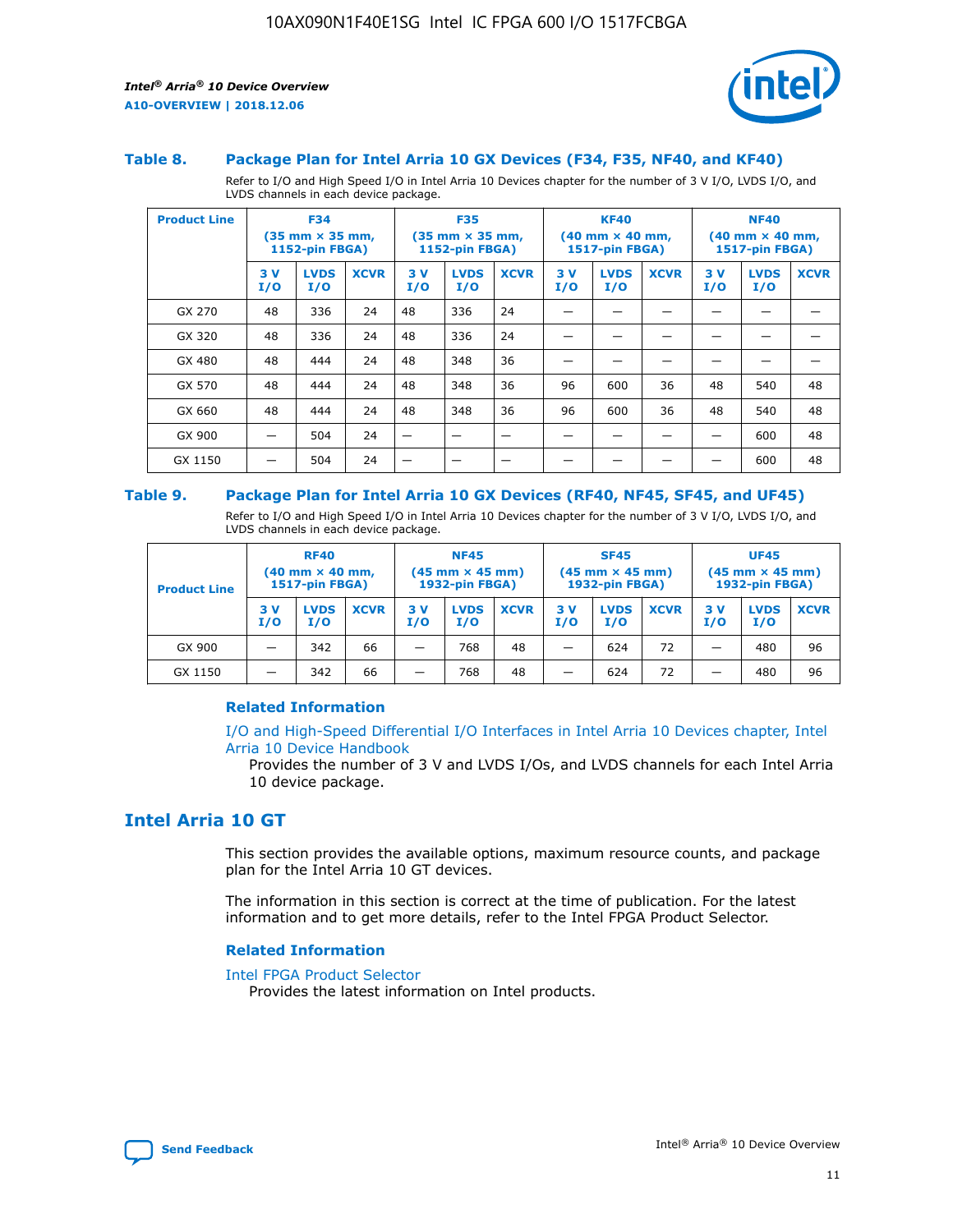

#### **Available Options**

#### **Figure 2. Sample Ordering Code and Available Options for Intel Arria 10 GT Devices**

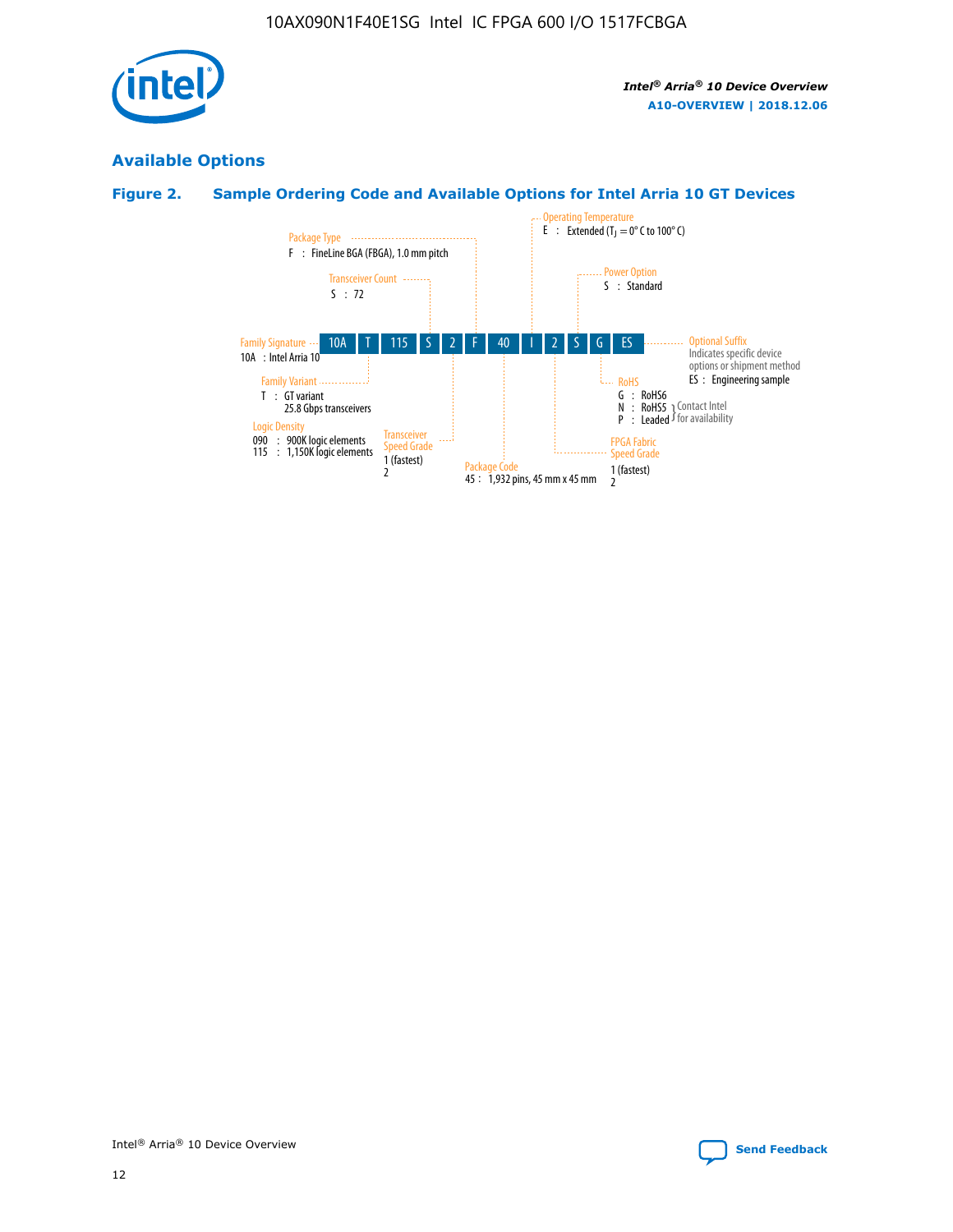

#### **Maximum Resources**

#### **Table 10. Maximum Resource Counts for Intel Arria 10 GT Devices**

|                              | <b>Resource</b>      | <b>Product Line</b> |                |  |
|------------------------------|----------------------|---------------------|----------------|--|
|                              |                      | <b>GT 900</b>       | GT 1150        |  |
| Logic Elements (LE) (K)      |                      | 900                 | 1,150          |  |
| <b>ALM</b>                   |                      | 339,620             | 427,200        |  |
| Register                     |                      | 1,358,480           | 1,708,800      |  |
| Memory (Kb)                  | M20K                 | 48,460              | 54,260         |  |
|                              | <b>MLAB</b>          | 9,386               | 12,984         |  |
| Variable-precision DSP Block |                      | 1,518               | 1,518          |  |
| 18 x 19 Multiplier           |                      | 3,036               | 3,036          |  |
| PLL                          | Fractional Synthesis | 32                  | 32             |  |
|                              | I/O                  | 16                  | 16             |  |
| Transceiver                  | 17.4 Gbps            | 72(5)               | 72(5)          |  |
|                              | 25.8 Gbps            | 6                   | 6              |  |
| GPIO <sup>(6)</sup>          |                      | 624                 | 624            |  |
| LVDS Pair $(7)$              |                      | 312                 | 312            |  |
| PCIe Hard IP Block           |                      | $\overline{4}$      | $\overline{4}$ |  |
| Hard Memory Controller       |                      | 16                  | 16             |  |

#### **Related Information**

#### [Intel Arria 10 GT Channel Usage](https://www.intel.com/content/www/us/en/programmable/documentation/nik1398707230472.html#nik1398707008178)

Configuring GT/GX channels in Intel Arria 10 GT devices.

#### **Package Plan**

#### **Table 11. Package Plan for Intel Arria 10 GT Devices**

Refer to I/O and High Speed I/O in Intel Arria 10 Devices chapter for the number of 3 V I/O, LVDS I/O, and LVDS channels in each device package.

| <b>Product Line</b> | <b>SF45</b><br>(45 mm × 45 mm, 1932-pin FBGA) |                 |             |  |  |  |
|---------------------|-----------------------------------------------|-----------------|-------------|--|--|--|
|                     | 3 V I/O                                       | <b>LVDS I/O</b> | <b>XCVR</b> |  |  |  |
| GT 900              |                                               | 624             | 72          |  |  |  |
| GT 1150             |                                               | 624             | 72          |  |  |  |

<sup>(7)</sup> Each LVDS I/O pair can be used as differential input or output.



 $(5)$  If all 6 GT channels are in use, 12 of the GX channels are not usable.

<sup>(6)</sup> The number of GPIOs does not include transceiver I/Os. In the Intel Quartus Prime software, the number of user I/Os includes transceiver I/Os.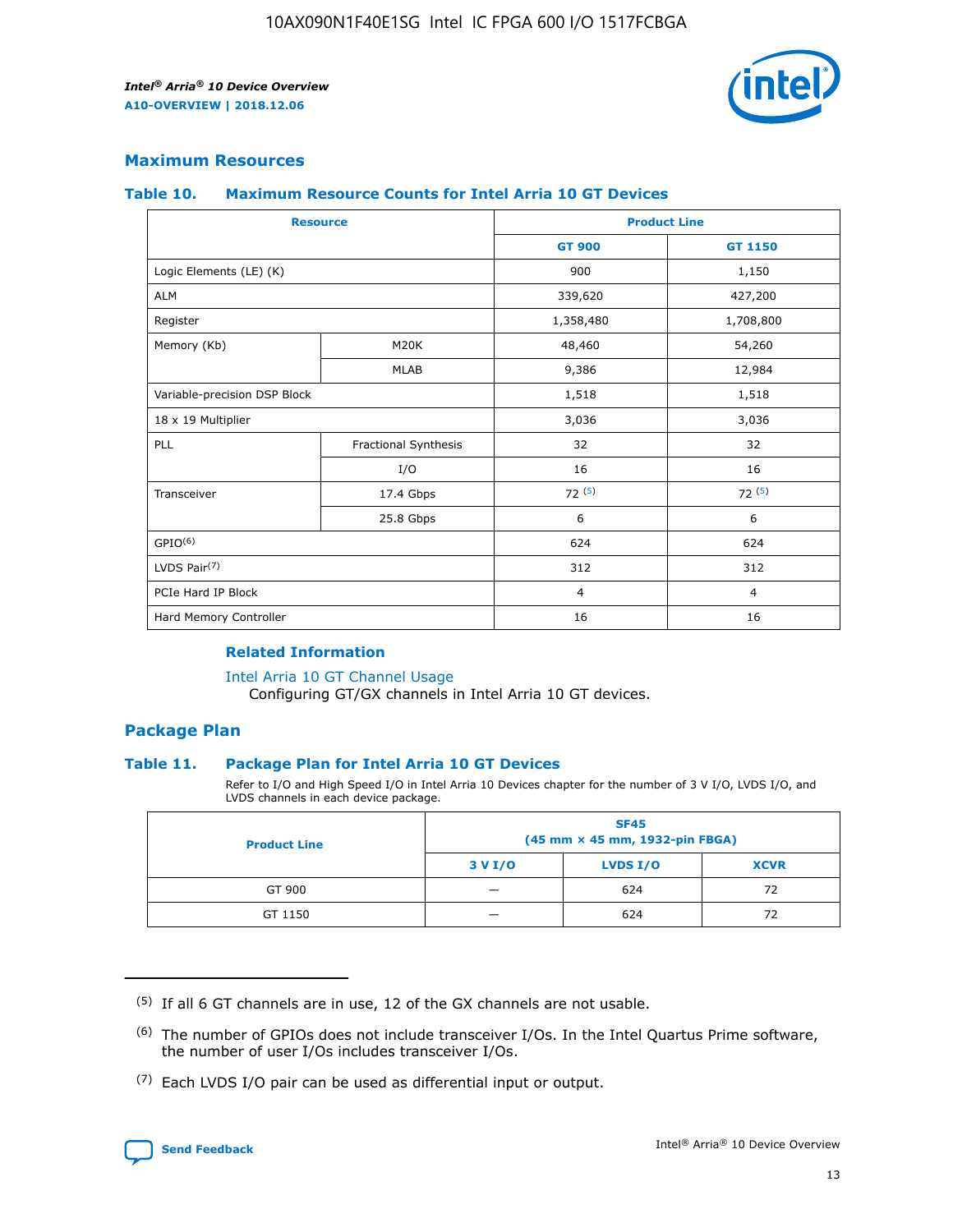

#### **Related Information**

[I/O and High-Speed Differential I/O Interfaces in Intel Arria 10 Devices chapter, Intel](https://www.intel.com/content/www/us/en/programmable/documentation/sam1403482614086.html#sam1403482030321) [Arria 10 Device Handbook](https://www.intel.com/content/www/us/en/programmable/documentation/sam1403482614086.html#sam1403482030321)

Provides the number of 3 V and LVDS I/Os, and LVDS channels for each Intel Arria 10 device package.

#### **Intel Arria 10 SX**

This section provides the available options, maximum resource counts, and package plan for the Intel Arria 10 SX devices.

The information in this section is correct at the time of publication. For the latest information and to get more details, refer to the Intel FPGA Product Selector.

#### **Related Information**

[Intel FPGA Product Selector](http://www.altera.com/products/selector/psg-selector.html) Provides the latest information on Intel products.

#### **Available Options**

#### **Figure 3. Sample Ordering Code and Available Options for Intel Arria 10 SX Devices**



#### **Related Information**

[Transceiver Performance for Intel Arria 10 GX/SX Devices](https://www.intel.com/content/www/us/en/programmable/documentation/mcn1413182292568.html#mcn1413213965502) Provides more information about the transceiver speed grade.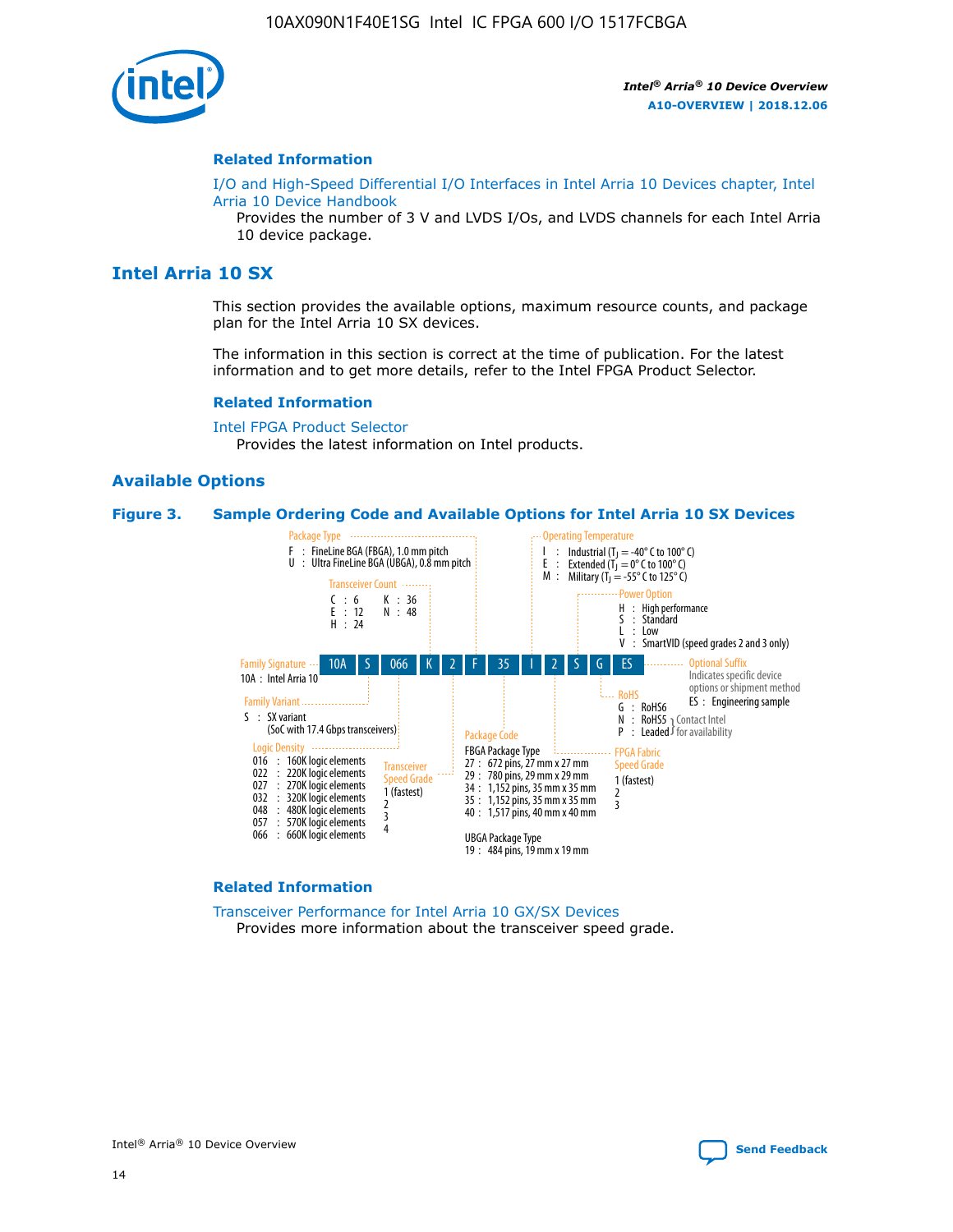

#### **Maximum Resources**

#### **Table 12. Maximum Resource Counts for Intel Arria 10 SX Devices**

| <b>Resource</b>                   |                         | <b>Product Line</b> |               |               |                |               |               |               |  |  |
|-----------------------------------|-------------------------|---------------------|---------------|---------------|----------------|---------------|---------------|---------------|--|--|
|                                   |                         | <b>SX 160</b>       | <b>SX 220</b> | <b>SX 270</b> | <b>SX 320</b>  | <b>SX 480</b> | <b>SX 570</b> | <b>SX 660</b> |  |  |
| Logic Elements (LE) (K)           |                         | 160                 | 220           | 270           | 320            | 480           | 570           | 660           |  |  |
| <b>ALM</b>                        |                         | 61,510              | 80,330        | 101,620       | 119,900        | 183,590       | 217,080       | 251,680       |  |  |
| Register                          |                         | 246,040             | 321,320       | 406,480       | 479,600        | 734,360       | 868,320       | 1,006,720     |  |  |
| Memory (Kb)                       | M20K                    | 8,800               | 11,740        | 15,000        | 17,820         | 28,620        | 36,000        | 42,620        |  |  |
|                                   | <b>MLAB</b>             | 1,050               | 1,690         | 2,452         | 2,727          | 4,164         | 5,096         | 5,788         |  |  |
| Variable-precision DSP Block      |                         | 156                 | 192           | 830           | 985            | 1,368         | 1,523         | 1,687         |  |  |
| 18 x 19 Multiplier                |                         | 312                 | 384           | 1,660         | 1,970          | 2,736         | 3,046         | 3,374         |  |  |
| PLL                               | Fractional<br>Synthesis | 6                   | 6             | 8             | 8              | 12            | 16            | 16            |  |  |
|                                   | I/O                     | 6                   | 6             | 8             | 8              | 12            | 16            | 16            |  |  |
| 17.4 Gbps Transceiver             |                         | 12                  | 12            | 24            | 24             | 36            | 48            | 48            |  |  |
| GPIO <sup>(8)</sup>               |                         | 288                 | 288           | 384           | 384            | 492           | 696           | 696           |  |  |
| LVDS Pair $(9)$                   |                         | 120                 | 120           | 168           | 168            | 174           | 324           | 324           |  |  |
|                                   | PCIe Hard IP Block      |                     | $\mathbf{1}$  | 2             | $\overline{2}$ | 2             | 2             | 2             |  |  |
| Hard Memory Controller            |                         | 6                   | 6             | 8             | 8              | 12            | 16            | 16            |  |  |
| ARM Cortex-A9 MPCore<br>Processor |                         | Yes                 | Yes           | Yes           | Yes            | Yes           | Yes           | Yes           |  |  |

#### **Package Plan**

#### **Table 13. Package Plan for Intel Arria 10 SX Devices (U19, F27, F29, and F34)**

Refer to I/O and High Speed I/O in Intel Arria 10 Devices chapter for the number of 3 V I/O, LVDS I/O, and LVDS channels in each device package.

| <b>Product Line</b> | U <sub>19</sub><br>$(19 \text{ mm} \times 19 \text{ mm})$<br>484-pin UBGA) |                    | <b>F27</b><br>$(27 \text{ mm} \times 27 \text{ mm})$<br>672-pin FBGA) |           | <b>F29</b><br>$(29 \text{ mm} \times 29 \text{ mm})$<br>780-pin FBGA) |             |            | <b>F34</b><br>$(35 \text{ mm} \times 35 \text{ mm})$<br><b>1152-pin FBGA)</b> |             |           |                    |             |
|---------------------|----------------------------------------------------------------------------|--------------------|-----------------------------------------------------------------------|-----------|-----------------------------------------------------------------------|-------------|------------|-------------------------------------------------------------------------------|-------------|-----------|--------------------|-------------|
|                     | 3V<br>I/O                                                                  | <b>LVDS</b><br>I/O | <b>XCVR</b>                                                           | 3V<br>I/O | <b>LVDS</b><br>I/O                                                    | <b>XCVR</b> | 3 V<br>I/O | <b>LVDS</b><br>I/O                                                            | <b>XCVR</b> | 3V<br>I/O | <b>LVDS</b><br>I/O | <b>XCVR</b> |
| SX 160              | 48                                                                         | 144                | 6                                                                     | 48        | 192                                                                   | 12          | 48         | 240                                                                           | 12          | –         |                    |             |
| SX 220              | 48                                                                         | 144                | 6                                                                     | 48        | 192                                                                   | 12          | 48         | 240                                                                           | 12          |           |                    |             |
| SX 270              |                                                                            |                    |                                                                       | 48        | 192                                                                   | 12          | 48         | 312                                                                           | 12          | 48        | 336                | 24          |
| SX 320              |                                                                            |                    |                                                                       | 48        | 192                                                                   | 12          | 48         | 312                                                                           | 12          | 48        | 336                | 24          |
|                     | continued                                                                  |                    |                                                                       |           |                                                                       |             |            |                                                                               |             |           |                    |             |

 $(8)$  The number of GPIOs does not include transceiver I/Os. In the Intel Quartus Prime software, the number of user I/Os includes transceiver I/Os.

 $(9)$  Each LVDS I/O pair can be used as differential input or output.

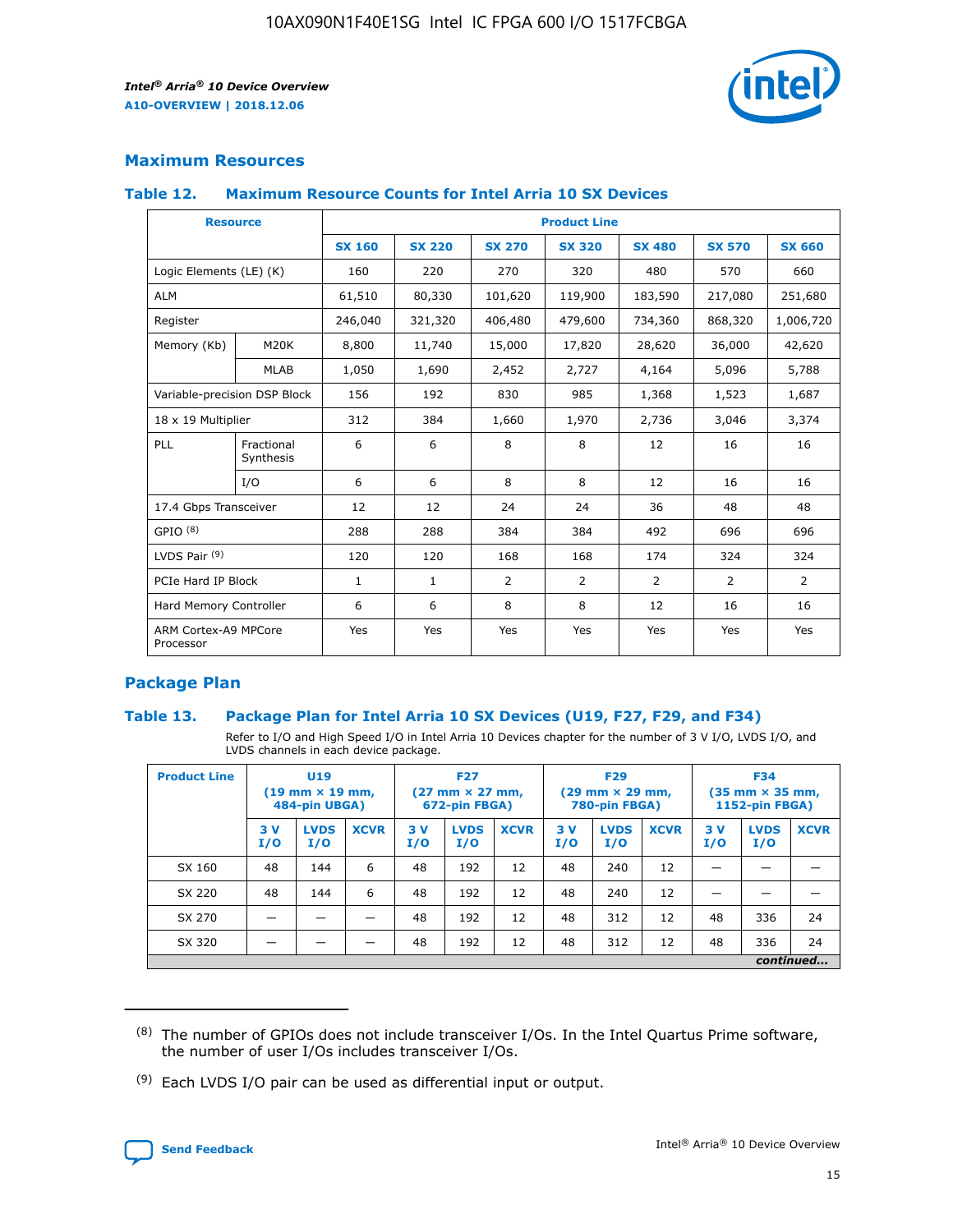

| <b>Product Line</b> | <b>U19</b><br>$(19 \text{ mm} \times 19 \text{ mm})$<br>484-pin UBGA) |                    | <b>F27</b><br>$(27 \text{ mm} \times 27 \text{ mm})$<br>672-pin FBGA) |            | <b>F29</b><br>$(29$ mm $\times$ 29 mm,<br>780-pin FBGA) |             |           | <b>F34</b><br>$(35$ mm $\times$ 35 mm,<br><b>1152-pin FBGA)</b> |             |            |                    |             |
|---------------------|-----------------------------------------------------------------------|--------------------|-----------------------------------------------------------------------|------------|---------------------------------------------------------|-------------|-----------|-----------------------------------------------------------------|-------------|------------|--------------------|-------------|
|                     | 3 V<br>I/O                                                            | <b>LVDS</b><br>I/O | <b>XCVR</b>                                                           | 3 V<br>I/O | <b>LVDS</b><br>I/O                                      | <b>XCVR</b> | 3V<br>I/O | <b>LVDS</b><br>I/O                                              | <b>XCVR</b> | 3 V<br>I/O | <b>LVDS</b><br>I/O | <b>XCVR</b> |
| SX 480              |                                                                       |                    |                                                                       |            |                                                         |             | 48        | 312                                                             | 12          | 48         | 444                | 24          |
| SX 570              |                                                                       |                    |                                                                       |            |                                                         |             |           |                                                                 |             | 48         | 444                | 24          |
| SX 660              |                                                                       |                    |                                                                       |            |                                                         |             |           |                                                                 |             | 48         | 444                | 24          |

#### **Table 14. Package Plan for Intel Arria 10 SX Devices (F35, KF40, and NF40)**

Refer to I/O and High Speed I/O in Intel Arria 10 Devices chapter for the number of 3 V I/O, LVDS I/O, and LVDS channels in each device package.

| <b>Product Line</b> | <b>F35</b><br>(35 mm × 35 mm,<br><b>1152-pin FBGA)</b> |          |             |                                           | <b>KF40</b><br>(40 mm × 40 mm,<br>1517-pin FBGA) |    | <b>NF40</b><br>$(40 \text{ mm} \times 40 \text{ mm})$<br>1517-pin FBGA) |          |             |  |
|---------------------|--------------------------------------------------------|----------|-------------|-------------------------------------------|--------------------------------------------------|----|-------------------------------------------------------------------------|----------|-------------|--|
|                     | 3 V I/O                                                | LVDS I/O | <b>XCVR</b> | <b>LVDS I/O</b><br>3 V I/O<br><b>XCVR</b> |                                                  |    | 3 V I/O                                                                 | LVDS I/O | <b>XCVR</b> |  |
| SX 270              | 48                                                     | 336      | 24          |                                           |                                                  |    |                                                                         |          |             |  |
| SX 320              | 48                                                     | 336      | 24          |                                           |                                                  |    |                                                                         |          |             |  |
| SX 480              | 48                                                     | 348      | 36          |                                           |                                                  |    |                                                                         |          |             |  |
| SX 570              | 48                                                     | 348      | 36          | 96                                        | 600                                              | 36 | 48                                                                      | 540      | 48          |  |
| SX 660              | 48                                                     | 348      | 36          | 96                                        | 600                                              | 36 | 48                                                                      | 540      | 48          |  |

#### **Related Information**

[I/O and High-Speed Differential I/O Interfaces in Intel Arria 10 Devices chapter, Intel](https://www.intel.com/content/www/us/en/programmable/documentation/sam1403482614086.html#sam1403482030321) [Arria 10 Device Handbook](https://www.intel.com/content/www/us/en/programmable/documentation/sam1403482614086.html#sam1403482030321)

Provides the number of 3 V and LVDS I/Os, and LVDS channels for each Intel Arria 10 device package.

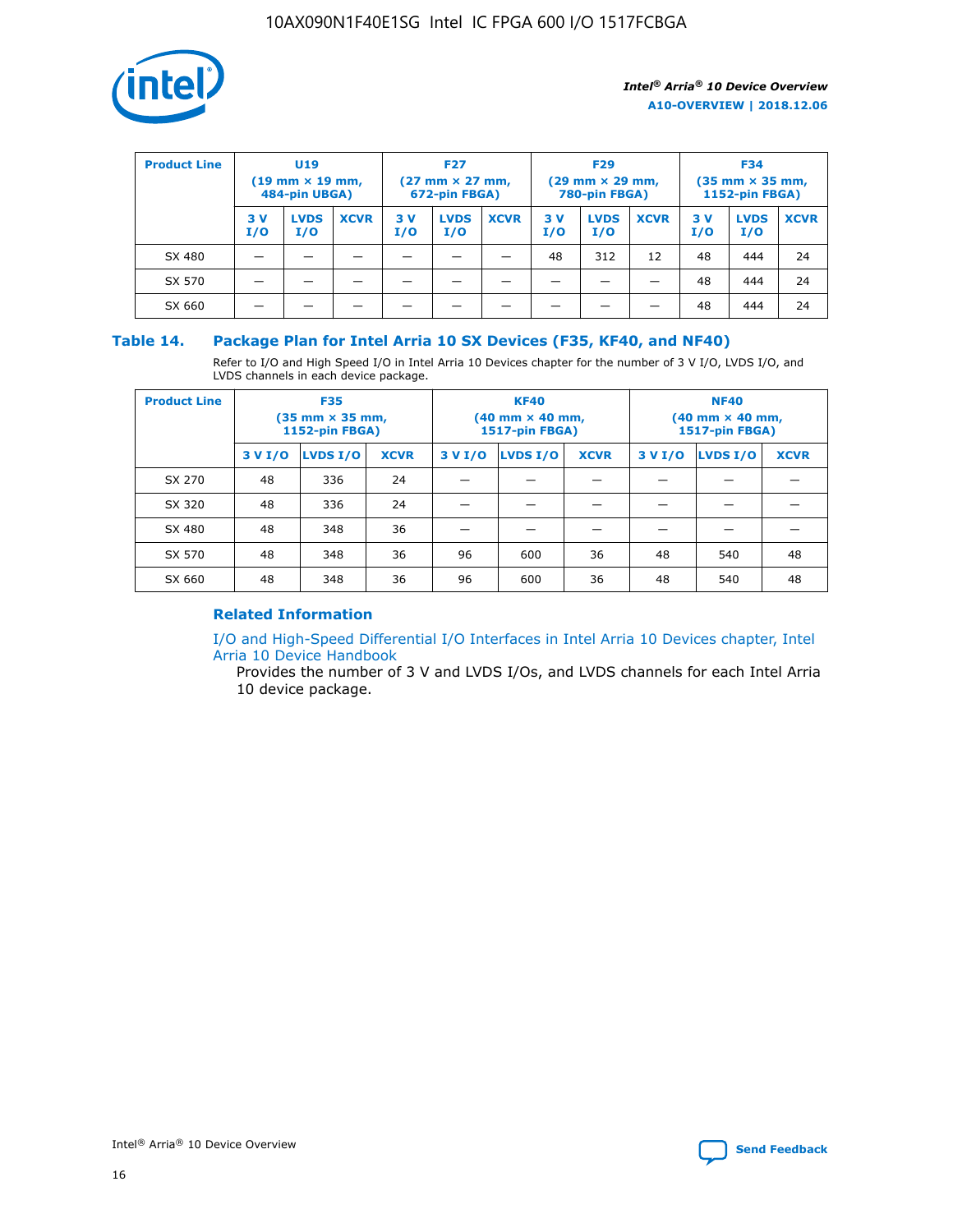

## **I/O Vertical Migration for Intel Arria 10 Devices**

#### **Figure 4. Migration Capability Across Intel Arria 10 Product Lines**

- The arrows indicate the migration paths. The devices included in each vertical migration path are shaded. Devices with fewer resources in the same path have lighter shades.
- To achieve the full I/O migration across product lines in the same migration path, restrict I/Os and transceivers usage to match the product line with the lowest I/O and transceiver counts.
- An LVDS I/O bank in the source device may be mapped to a 3 V I/O bank in the target device. To use memory interface clock frequency higher than 533 MHz, assign external memory interface pins only to banks that are LVDS I/O in both devices.
- There may be nominal 0.15 mm package height difference between some product lines in the same package type.
	- **Variant Product Line Package U19 F27 F29 F34 F35 KF40 NF40 RF40 NF45 SF45 UF45** Intel® Arria® 10 GX GX 160 GX 220 GX 270 GX 320 GX 480 GX 570 GX 660 GX 900 GX 1150 Intel Arria 10 GT GT 900 GT 1150 Intel Arria 10 SX SX 160 SX 220 SX 270 SX 320 SX 480 SX 570 SX 660
- Some migration paths are not shown in the Intel Quartus Prime software **Pin Migration View**.

*Note:* To verify the pin migration compatibility, use the **Pin Migration View** window in the Intel Quartus Prime software Pin Planner.

## **Adaptive Logic Module**

Intel Arria 10 devices use a 20 nm ALM as the basic building block of the logic fabric.

The ALM architecture is the same as the previous generation FPGAs, allowing for efficient implementation of logic functions and easy conversion of IP between the device generations.

The ALM, as shown in following figure, uses an 8-input fracturable look-up table (LUT) with four dedicated registers to help improve timing closure in register-rich designs and achieve an even higher design packing capability than the traditional two-register per LUT architecture.

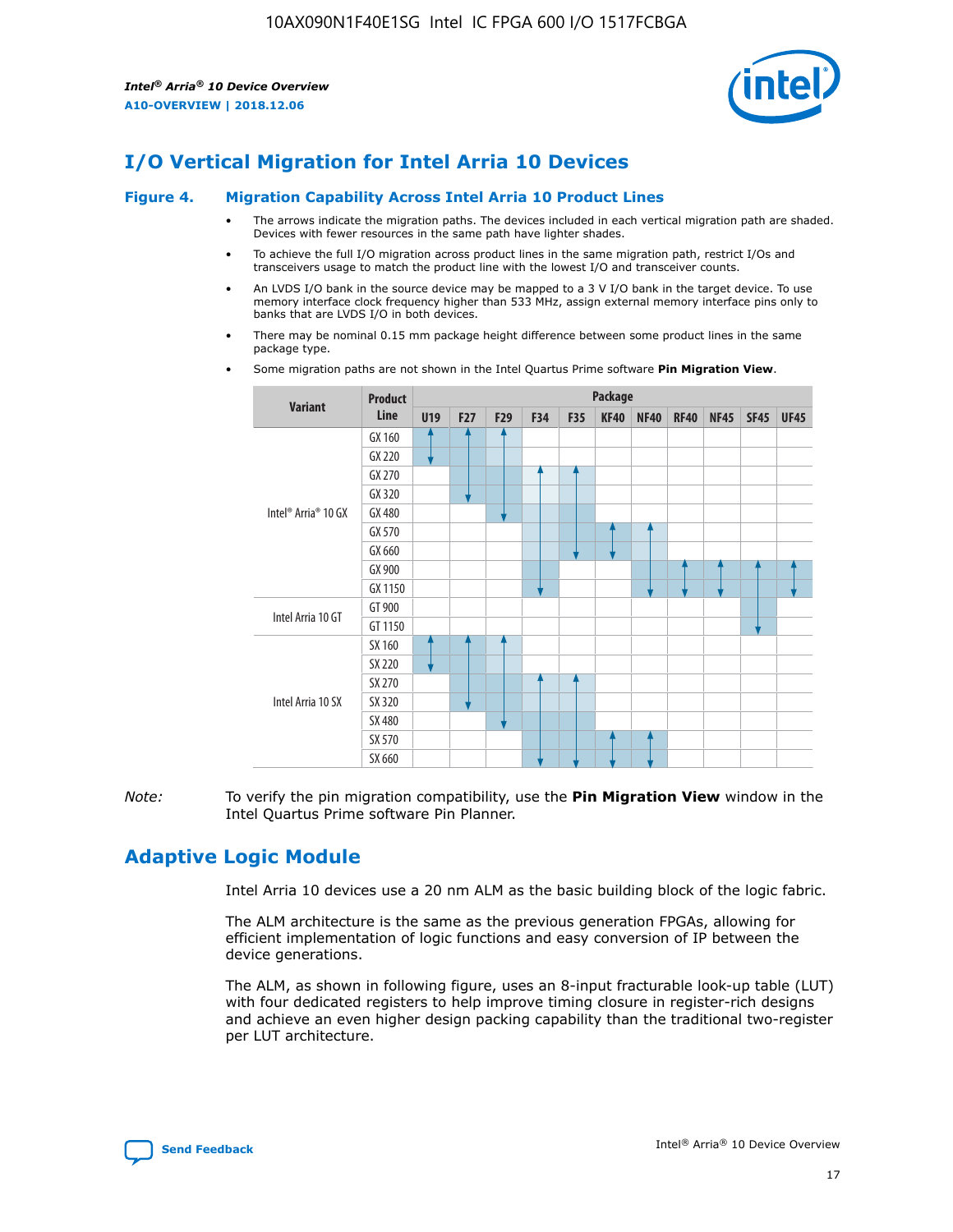

**Figure 5. ALM for Intel Arria 10 Devices**



The Intel Quartus Prime software optimizes your design according to the ALM logic structure and automatically maps legacy designs into the Intel Arria 10 ALM architecture.

## **Variable-Precision DSP Block**

The Intel Arria 10 variable precision DSP blocks support fixed-point arithmetic and floating-point arithmetic.

Features for fixed-point arithmetic:

- High-performance, power-optimized, and fully registered multiplication operations
- 18-bit and 27-bit word lengths
- Two 18 x 19 multipliers or one 27 x 27 multiplier per DSP block
- Built-in addition, subtraction, and 64-bit double accumulation register to combine multiplication results
- Cascading 19-bit or 27-bit when pre-adder is disabled and cascading 18-bit when pre-adder is used to form the tap-delay line for filtering applications
- Cascading 64-bit output bus to propagate output results from one block to the next block without external logic support
- Hard pre-adder supported in 19-bit and 27-bit modes for symmetric filters
- Internal coefficient register bank in both 18-bit and 27-bit modes for filter implementation
- 18-bit and 27-bit systolic finite impulse response (FIR) filters with distributed output adder
- Biased rounding support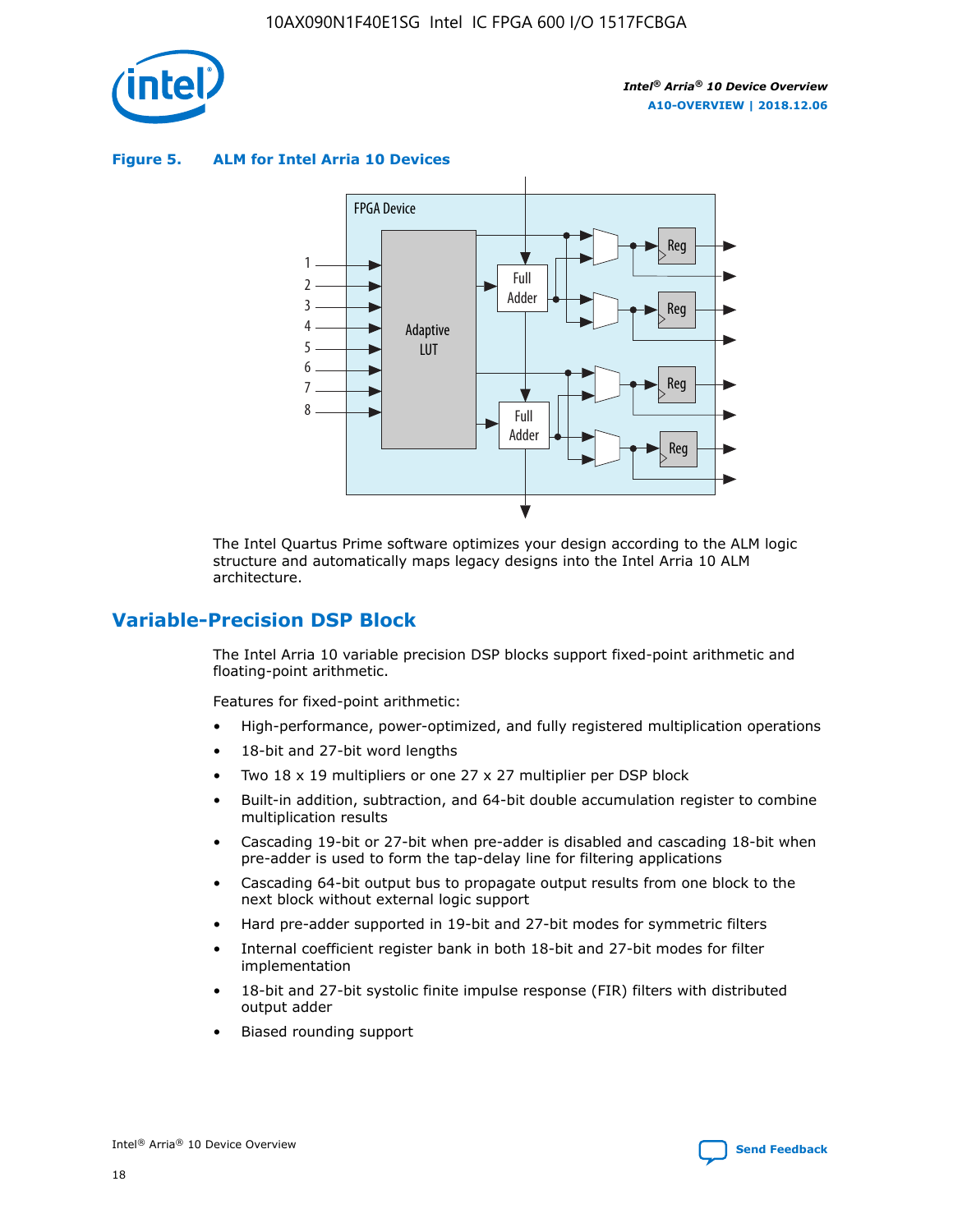

Features for floating-point arithmetic:

- A completely hardened architecture that supports multiplication, addition, subtraction, multiply-add, and multiply-subtract
- Multiplication with accumulation capability and a dynamic accumulator reset control
- Multiplication with cascade summation capability
- Multiplication with cascade subtraction capability
- Complex multiplication
- Direct vector dot product
- Systolic FIR filter

#### **Table 15. Variable-Precision DSP Block Configurations for Intel Arria 10 Devices**

| <b>Usage Example</b>                                       | <b>Multiplier Size (Bit)</b>    | <b>DSP Block Resources</b> |
|------------------------------------------------------------|---------------------------------|----------------------------|
| Medium precision fixed point                               | Two 18 x 19                     |                            |
| High precision fixed or Single precision<br>floating point | One 27 x 27                     |                            |
| Fixed point FFTs                                           | One 19 x 36 with external adder |                            |
| Very high precision fixed point                            | One 36 x 36 with external adder |                            |
| Double precision floating point                            | One 54 x 54 with external adder | 4                          |

#### **Table 16. Resources for Fixed-Point Arithmetic in Intel Arria 10 Devices**

The table lists the variable-precision DSP resources by bit precision for each Intel Arria 10 device.

| <b>Variant</b>  | <b>Product Line</b> | <b>Variable-</b><br>precision<br><b>DSP Block</b> | <b>Independent Input and Output</b><br><b>Multiplications Operator</b> |                                     | 18 x 19<br><b>Multiplier</b><br><b>Adder Sum</b> | $18 \times 18$<br><b>Multiplier</b><br><b>Adder</b> |
|-----------------|---------------------|---------------------------------------------------|------------------------------------------------------------------------|-------------------------------------|--------------------------------------------------|-----------------------------------------------------|
|                 |                     |                                                   | 18 x 19<br><b>Multiplier</b>                                           | $27 \times 27$<br><b>Multiplier</b> | <b>Mode</b>                                      | <b>Summed with</b><br>36 bit Input                  |
| AIntel Arria 10 | GX 160              | 156                                               | 312                                                                    | 156                                 | 156                                              | 156                                                 |
| GX              | GX 220              | 192                                               | 384                                                                    | 192                                 | 192                                              | 192                                                 |
|                 | GX 270              | 830                                               | 1,660                                                                  | 830                                 | 830                                              | 830                                                 |
|                 | GX 320              | 984                                               | 1,968                                                                  | 984                                 | 984                                              | 984                                                 |
|                 | GX 480              | 1,368                                             | 2,736                                                                  | 1,368                               | 1,368                                            | 1,368                                               |
|                 | GX 570              | 1,523                                             | 3,046                                                                  | 1,523                               | 1,523                                            | 1,523                                               |
|                 | GX 660              | 1,687                                             | 3,374                                                                  | 1,687                               | 1,687                                            | 1,687                                               |
|                 | GX 900              | 1,518                                             | 3,036                                                                  | 1,518                               | 1,518                                            | 1,518                                               |
|                 | GX 1150             | 1,518                                             | 3,036                                                                  | 1,518                               | 1,518                                            | 1,518                                               |
| Intel Arria 10  | GT 900              | 1,518                                             | 3,036                                                                  | 1,518                               | 1,518                                            | 1,518                                               |
| GT              | GT 1150             | 1,518                                             | 3,036                                                                  | 1,518                               | 1,518                                            | 1,518                                               |
| Intel Arria 10  | SX 160              | 156                                               | 312                                                                    | 156                                 | 156                                              | 156                                                 |
| <b>SX</b>       | SX 220<br>192       |                                                   | 384                                                                    | 192                                 | 192                                              | 192                                                 |
|                 | SX 270              | 830                                               | 1,660                                                                  | 830                                 | 830                                              | 830                                                 |
|                 |                     |                                                   |                                                                        |                                     |                                                  | continued                                           |

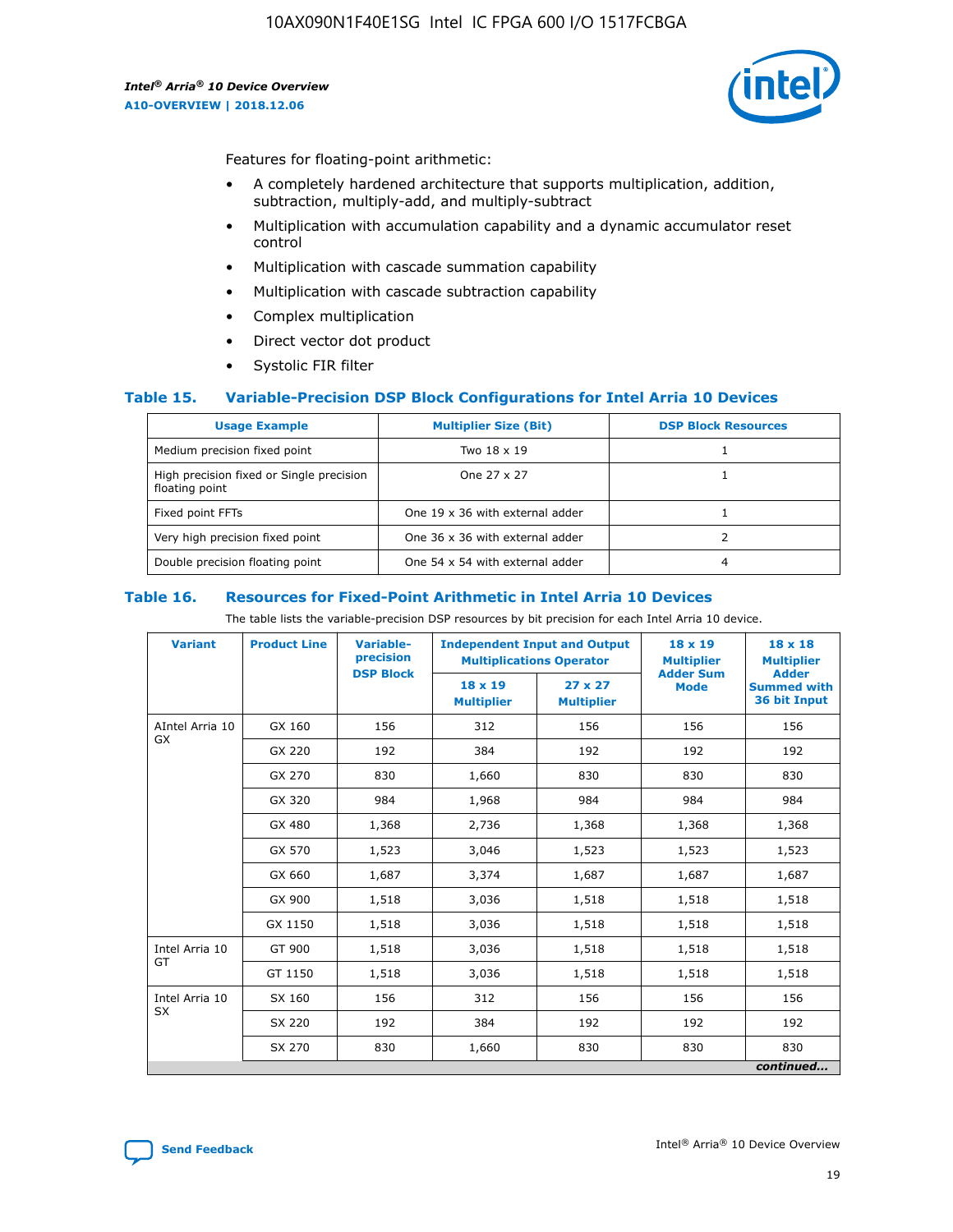

| <b>Variant</b> | <b>Product Line</b> | Variable-<br>precision | <b>Independent Input and Output</b><br><b>Multiplications Operator</b> |                                     | $18 \times 19$<br><b>Multiplier</b> | $18 \times 18$<br><b>Multiplier</b><br><b>Adder</b> |  |
|----------------|---------------------|------------------------|------------------------------------------------------------------------|-------------------------------------|-------------------------------------|-----------------------------------------------------|--|
|                |                     | <b>DSP Block</b>       | $18 \times 19$<br><b>Multiplier</b>                                    | $27 \times 27$<br><b>Multiplier</b> | <b>Adder Sum</b><br><b>Mode</b>     | <b>Summed with</b><br>36 bit Input                  |  |
|                | SX 320              | 984                    | 1,968                                                                  | 984                                 | 984                                 | 984                                                 |  |
|                | SX 480              | 1,368                  | 2,736                                                                  | 1,368                               | 1,368                               | 1,368                                               |  |
|                | SX 570              | 1,523                  | 3,046                                                                  | 1,523                               | 1,523                               | 1,523                                               |  |
|                | SX 660              | 1,687                  | 3,374                                                                  | 1,687                               | 1,687                               | 1,687                                               |  |

#### **Table 17. Resources for Floating-Point Arithmetic in Intel Arria 10 Devices**

The table lists the variable-precision DSP resources by bit precision for each Intel Arria 10 device.

| <b>Variant</b>       | <b>Product Line</b> | <b>Variable-</b><br>precision<br><b>DSP Block</b> | <b>Single</b><br><b>Precision</b><br><b>Floating-Point</b><br><b>Multiplication</b><br><b>Mode</b> | <b>Single-Precision</b><br><b>Floating-Point</b><br><b>Adder Mode</b> | Single-<br><b>Precision</b><br><b>Floating-Point</b><br><b>Multiply</b><br><b>Accumulate</b><br><b>Mode</b> | <b>Peak</b><br><b>Giga Floating-</b><br><b>Point</b><br><b>Operations</b><br>per Second<br>(GFLOPs) |
|----------------------|---------------------|---------------------------------------------------|----------------------------------------------------------------------------------------------------|-----------------------------------------------------------------------|-------------------------------------------------------------------------------------------------------------|-----------------------------------------------------------------------------------------------------|
| Intel Arria 10<br>GX | GX 160              | 156                                               | 156                                                                                                | 156                                                                   | 156                                                                                                         | 140                                                                                                 |
|                      | GX 220              | 192                                               | 192                                                                                                | 192                                                                   | 192                                                                                                         | 173                                                                                                 |
|                      | GX 270              | 830                                               | 830                                                                                                | 830                                                                   | 830                                                                                                         | 747                                                                                                 |
|                      | GX 320              | 984                                               | 984                                                                                                | 984                                                                   | 984                                                                                                         | 886                                                                                                 |
|                      | GX 480              | 1,369                                             | 1,368                                                                                              | 1,368                                                                 | 1,368                                                                                                       | 1,231                                                                                               |
|                      | GX 570              | 1,523                                             | 1,523                                                                                              | 1,523                                                                 | 1,523                                                                                                       | 1,371                                                                                               |
|                      | GX 660              | 1,687                                             | 1,687                                                                                              | 1,687                                                                 | 1,687                                                                                                       | 1,518                                                                                               |
|                      | GX 900              | 1,518                                             | 1,518                                                                                              | 1,518                                                                 | 1,518                                                                                                       | 1,366                                                                                               |
|                      | GX 1150             | 1,518                                             | 1,518                                                                                              | 1,518                                                                 | 1,518                                                                                                       | 1,366                                                                                               |
| Intel Arria 10       | GT 900              | 1,518                                             | 1,518                                                                                              | 1,518                                                                 | 1,518                                                                                                       | 1,366                                                                                               |
| GT                   | GT 1150             | 1,518                                             | 1,518                                                                                              | 1,518                                                                 | 1,518                                                                                                       | 1,366                                                                                               |
| Intel Arria 10       | SX 160              | 156                                               | 156                                                                                                | 156                                                                   | 156                                                                                                         | 140                                                                                                 |
| <b>SX</b>            | SX 220              | 192                                               | 192                                                                                                | 192                                                                   | 192                                                                                                         | 173                                                                                                 |
|                      | SX 270              | 830                                               | 830                                                                                                | 830                                                                   | 830                                                                                                         | 747                                                                                                 |
|                      | SX 320              | 984                                               | 984                                                                                                | 984                                                                   | 984                                                                                                         | 886                                                                                                 |
|                      | SX 480              | 1,369                                             | 1,368                                                                                              | 1,368                                                                 | 1,368                                                                                                       | 1,231                                                                                               |
|                      | SX 570              | 1,523                                             | 1,523                                                                                              | 1,523                                                                 | 1,523                                                                                                       | 1,371                                                                                               |
|                      | SX 660              | 1,687                                             | 1,687                                                                                              | 1,687                                                                 | 1,687                                                                                                       | 1,518                                                                                               |

## **Embedded Memory Blocks**

The embedded memory blocks in the devices are flexible and designed to provide an optimal amount of small- and large-sized memory arrays to fit your design requirements.

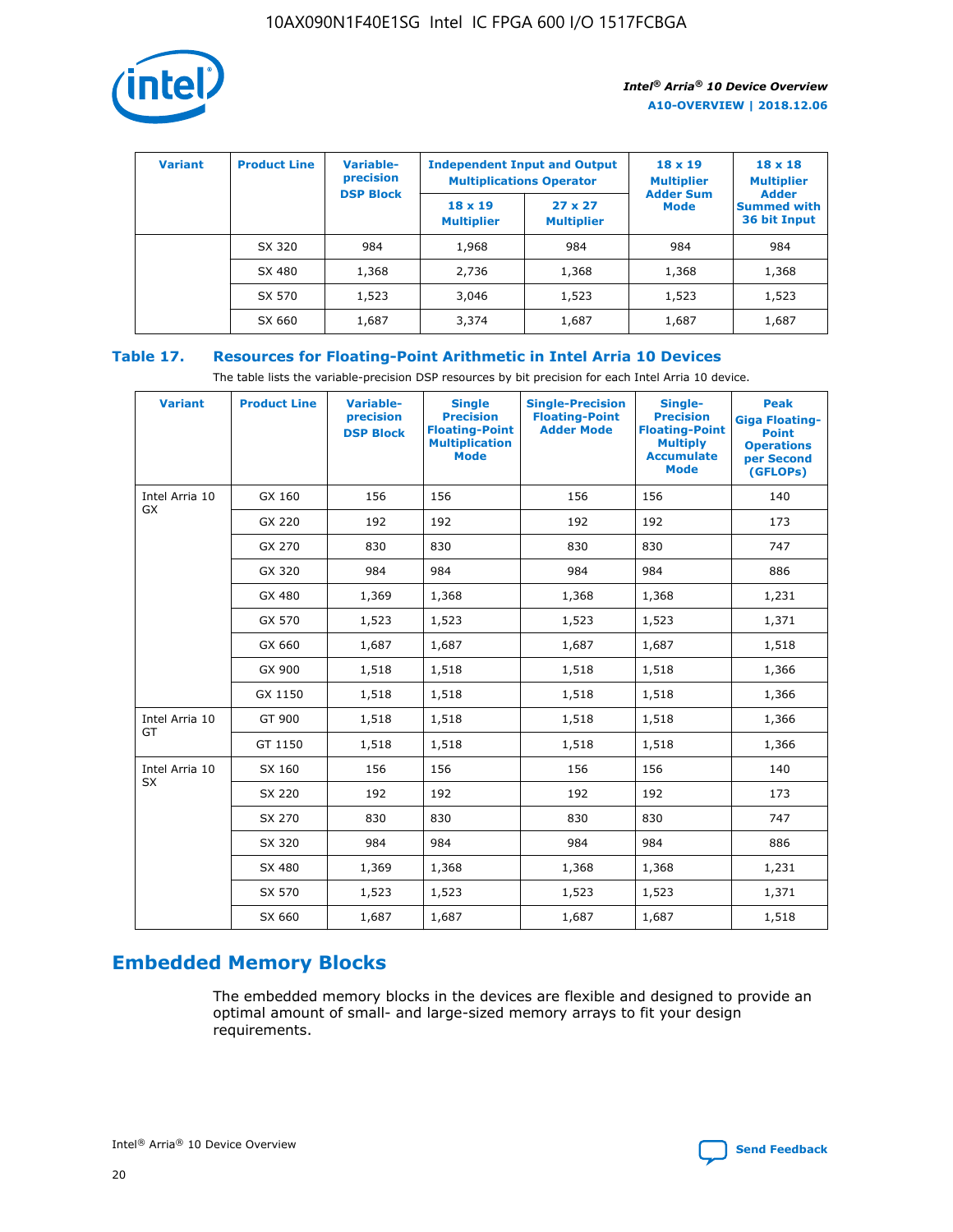

## **Types of Embedded Memory**

The Intel Arria 10 devices contain two types of memory blocks:

- 20 Kb M20K blocks—blocks of dedicated memory resources. The M20K blocks are ideal for larger memory arrays while still providing a large number of independent ports.
- 640 bit memory logic array blocks (MLABs)—enhanced memory blocks that are configured from dual-purpose logic array blocks (LABs). The MLABs are ideal for wide and shallow memory arrays. The MLABs are optimized for implementation of shift registers for digital signal processing (DSP) applications, wide and shallow FIFO buffers, and filter delay lines. Each MLAB is made up of ten adaptive logic modules (ALMs). In the Intel Arria 10 devices, you can configure these ALMs as ten 32 x 2 blocks, giving you one 32 x 20 simple dual-port SRAM block per MLAB.

## **Embedded Memory Capacity in Intel Arria 10 Devices**

|                   | <b>Product</b> | <b>M20K</b>  |                     | <b>MLAB</b>  |                     | <b>Total RAM Bit</b> |
|-------------------|----------------|--------------|---------------------|--------------|---------------------|----------------------|
| <b>Variant</b>    | <b>Line</b>    | <b>Block</b> | <b>RAM Bit (Kb)</b> | <b>Block</b> | <b>RAM Bit (Kb)</b> | (Kb)                 |
| Intel Arria 10 GX | GX 160         | 440          | 8,800               | 1,680        | 1,050               | 9,850                |
|                   | GX 220         | 587          | 11,740              | 2,703        | 1,690               | 13,430               |
|                   | GX 270         | 750          | 15,000              | 3,922        | 2,452               | 17,452               |
|                   | GX 320         | 891          | 17,820              | 4,363        | 2,727               | 20,547               |
|                   | GX 480         | 1,431        | 28,620              | 6,662        | 4,164               | 32,784               |
|                   | GX 570         | 1,800        | 36,000              | 8,153        | 5,096               | 41,096               |
|                   | GX 660         | 2,131        | 42,620              | 9,260        | 5,788               | 48,408               |
|                   | GX 900         | 2,423        | 48,460              | 15,017       | 9,386               | 57,846               |
|                   | GX 1150        | 2,713        | 54,260              | 20,774       | 12,984              | 67,244               |
| Intel Arria 10 GT | GT 900         | 2,423        | 48,460              | 15,017       | 9,386               | 57,846               |
|                   | GT 1150        | 2,713        | 54,260              | 20,774       | 12,984              | 67,244               |
| Intel Arria 10 SX | SX 160         | 440          | 8,800               | 1,680        | 1,050               | 9,850                |
|                   | SX 220         | 587          | 11,740              | 2,703        | 1,690               | 13,430               |
|                   | SX 270         | 750          | 15,000              | 3,922        | 2,452               | 17,452               |
|                   | SX 320         | 891          | 17,820              | 4,363        | 2,727               | 20,547               |
|                   | SX 480         | 1,431        | 28,620              | 6,662        | 4,164               | 32,784               |
|                   | SX 570         | 1,800        | 36,000              | 8,153        | 5,096               | 41,096               |
|                   | SX 660         | 2,131        | 42,620              | 9,260        | 5,788               | 48,408               |

#### **Table 18. Embedded Memory Capacity and Distribution in Intel Arria 10 Devices**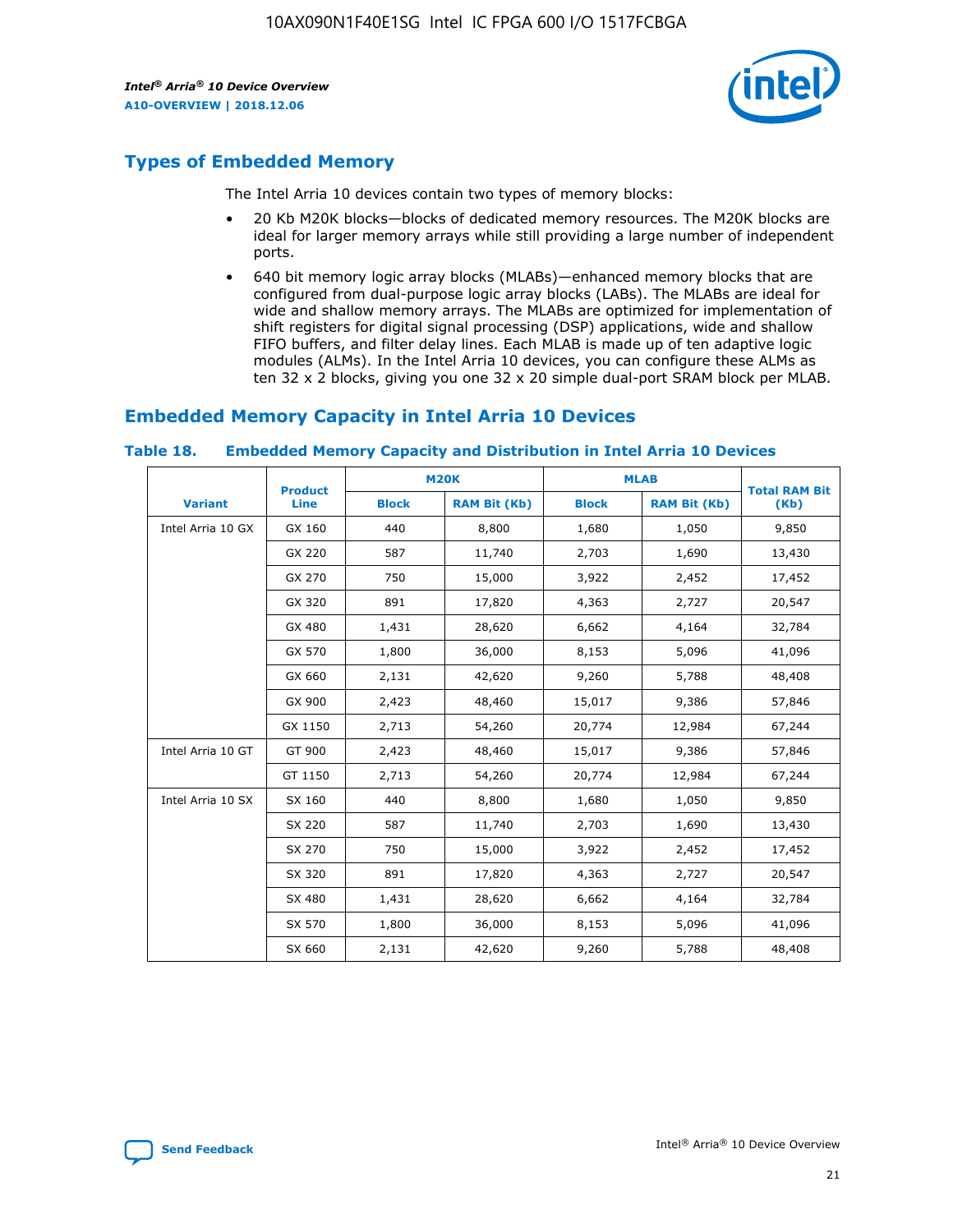

## **Embedded Memory Configurations for Single-port Mode**

#### **Table 19. Single-port Embedded Memory Configurations for Intel Arria 10 Devices**

This table lists the maximum configurations supported for single-port RAM and ROM modes.

| <b>Memory Block</b> | Depth (bits) | <b>Programmable Width</b> |
|---------------------|--------------|---------------------------|
| MLAB                | 32           | x16, x18, or x20          |
|                     | 64(10)       | x8, x9, x10               |
| M20K                | 512          | x40, x32                  |
|                     | 1K           | x20, x16                  |
|                     | 2K           | x10, x8                   |
|                     | 4K           | x5, x4                    |
|                     | 8K           | x2                        |
|                     | 16K          | x1                        |

## **Clock Networks and PLL Clock Sources**

The clock network architecture is based on Intel's global, regional, and peripheral clock structure. This clock structure is supported by dedicated clock input pins, fractional clock synthesis PLLs, and integer I/O PLLs.

#### **Clock Networks**

The Intel Arria 10 core clock networks are capable of up to 800 MHz fabric operation across the full industrial temperature range. For the external memory interface, the clock network supports the hard memory controller with speeds up to 2,400 Mbps in a quarter-rate transfer.

To reduce power consumption, the Intel Quartus Prime software identifies all unused sections of the clock network and powers them down.

#### **Fractional Synthesis and I/O PLLs**

Intel Arria 10 devices contain up to 32 fractional synthesis PLLs and up to 16 I/O PLLs that are available for both specific and general purpose uses in the core:

- Fractional synthesis PLLs—located in the column adjacent to the transceiver blocks
- I/O PLLs—located in each bank of the 48 I/Os

#### **Fractional Synthesis PLLs**

You can use the fractional synthesis PLLs to:

- Reduce the number of oscillators that are required on your board
- Reduce the number of clock pins that are used in the device by synthesizing multiple clock frequencies from a single reference clock source

<sup>(10)</sup> Supported through software emulation and consumes additional MLAB blocks.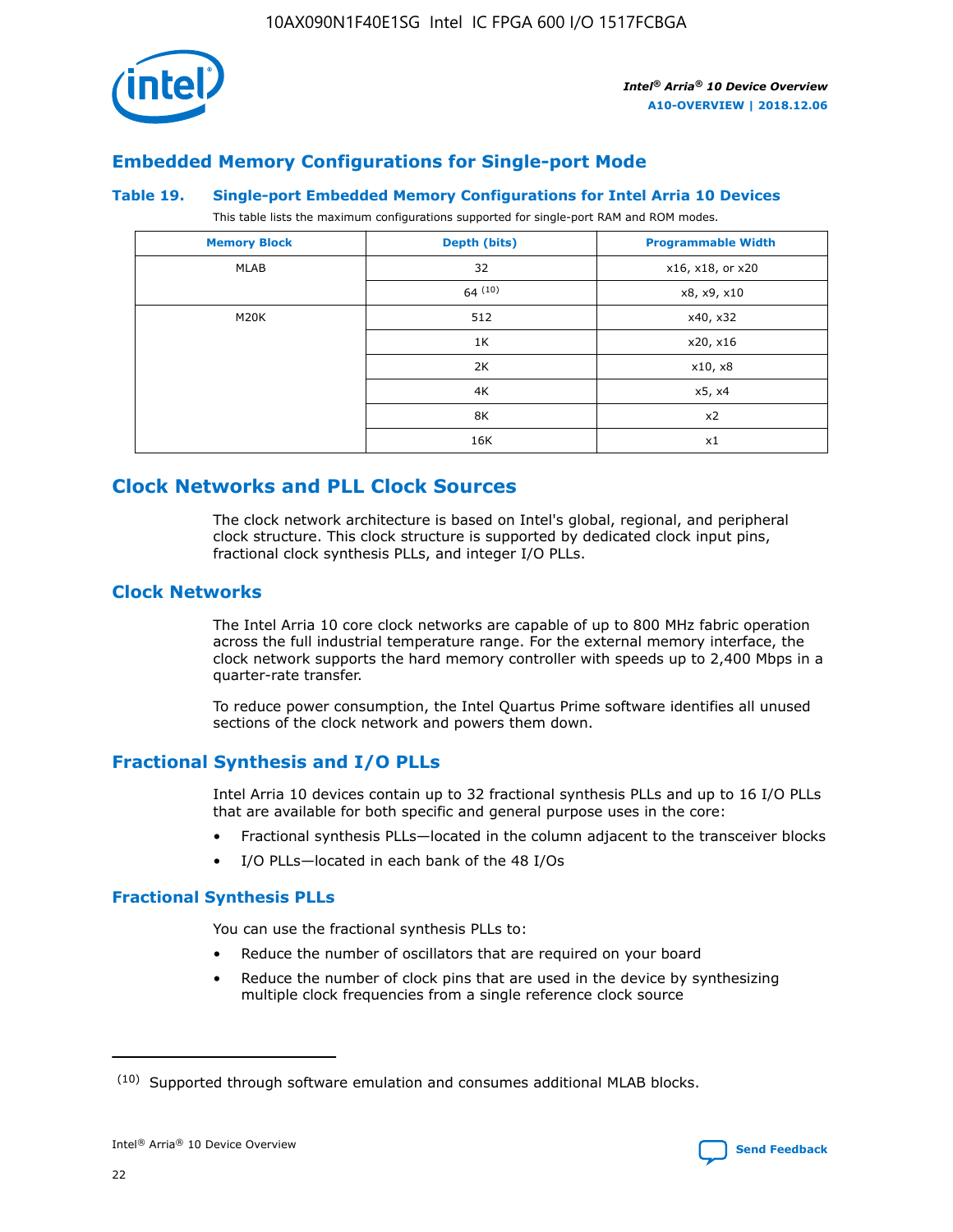

The fractional synthesis PLLs support the following features:

- Reference clock frequency synthesis for transceiver CMU and Advanced Transmit (ATX) PLLs
- Clock network delay compensation
- Zero-delay buffering
- Direct transmit clocking for transceivers
- Independently configurable into two modes:
	- Conventional integer mode equivalent to the general purpose PLL
	- Enhanced fractional mode with third order delta-sigma modulation
- PLL cascading

#### **I/O PLLs**

The integer mode I/O PLLs are located in each bank of 48 I/Os. You can use the I/O PLLs to simplify the design of external memory and high-speed LVDS interfaces.

In each I/O bank, the I/O PLLs are adjacent to the hard memory controllers and LVDS SERDES. Because these PLLs are tightly coupled with the I/Os that need to use them, it makes it easier to close timing.

You can use the I/O PLLs for general purpose applications in the core such as clock network delay compensation and zero-delay buffering.

Intel Arria 10 devices support PLL-to-PLL cascading.

## **FPGA General Purpose I/O**

Intel Arria 10 devices offer highly configurable GPIOs. Each I/O bank contains 48 general purpose I/Os and a high-efficiency hard memory controller.

The following list describes the features of the GPIOs:

- Consist of 3 V I/Os for high-voltage application and LVDS I/Os for differential signaling
	- Up to two 3 V I/O banks, available in some devices, that support up to 3 V I/O standards
	- LVDS I/O banks that support up to 1.8 V I/O standards
- Support a wide range of single-ended and differential I/O interfaces
- LVDS speeds up to 1.6 Gbps
- Each LVDS pair of pins has differential input and output buffers, allowing you to configure the LVDS direction for each pair.
- Programmable bus hold and weak pull-up
- Programmable differential output voltage  $(V_{OD})$  and programmable pre-emphasis

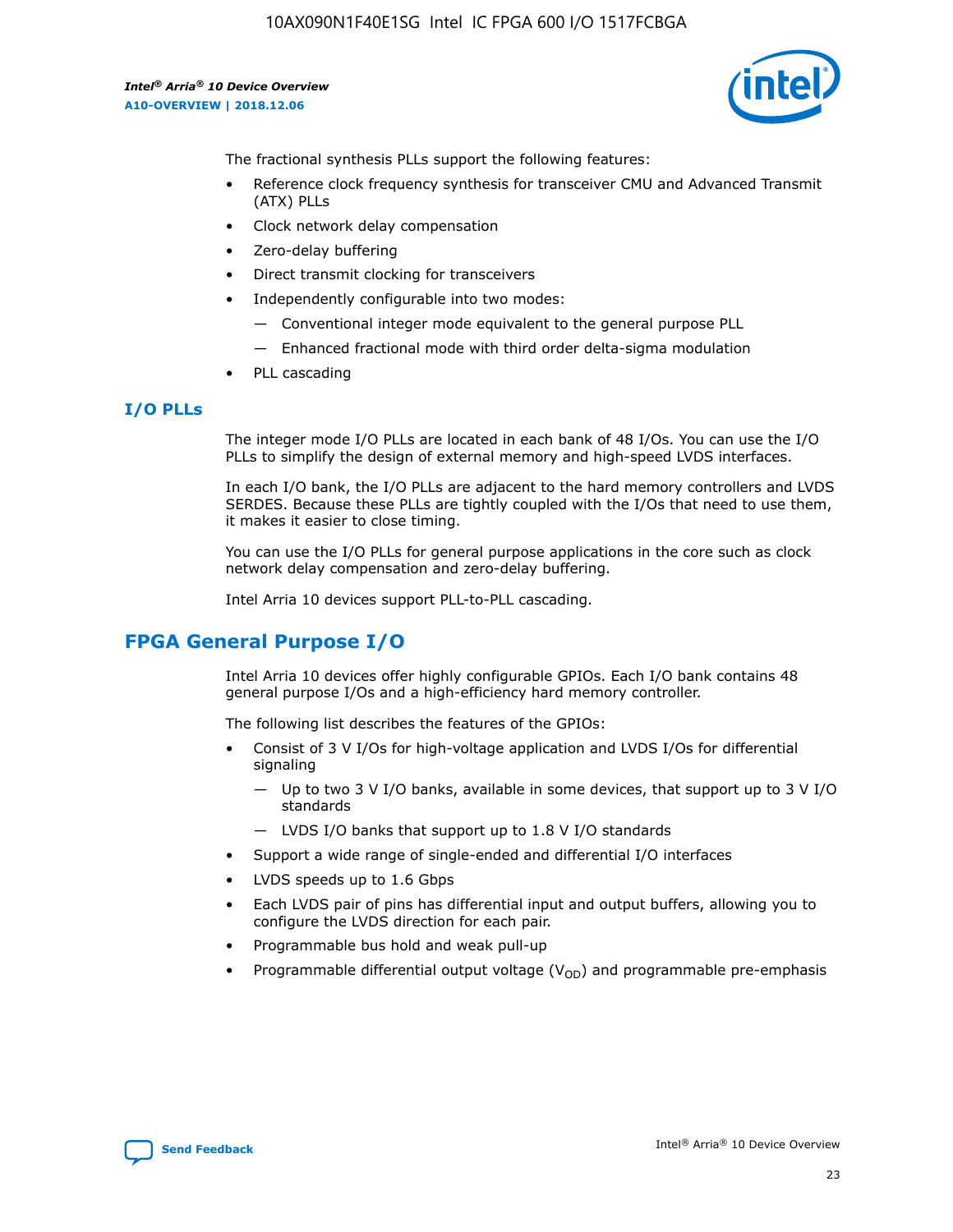

- Series (R<sub>S</sub>) and parallel (R<sub>T</sub>) on-chip termination (OCT) for all I/O banks with OCT calibration to limit the termination impedance variation
- On-chip dynamic termination that has the ability to swap between series and parallel termination, depending on whether there is read or write on a common bus for signal integrity
- Easy timing closure support using the hard read FIFO in the input register path, and delay-locked loop (DLL) delay chain with fine and coarse architecture

## **External Memory Interface**

Intel Arria 10 devices offer massive external memory bandwidth, with up to seven 32 bit DDR4 memory interfaces running at up to 2,400 Mbps. This bandwidth provides additional ease of design, lower power, and resource efficiencies of hardened highperformance memory controllers.

The memory interface within Intel Arria 10 FPGAs and SoCs delivers the highest performance and ease of use. You can configure up to a maximum width of 144 bits when using the hard or soft memory controllers. If required, you can bypass the hard memory controller and use a soft controller implemented in the user logic.

Each I/O contains a hardened DDR read/write path (PHY) capable of performing key memory interface functionality such as read/write leveling, FIFO buffering to lower latency and improve margin, timing calibration, and on-chip termination.

The timing calibration is aided by the inclusion of hard microcontrollers based on Intel's Nios® II technology, specifically tailored to control the calibration of multiple memory interfaces. This calibration allows the Intel Arria 10 device to compensate for any changes in process, voltage, or temperature either within the Intel Arria 10 device itself, or within the external memory device. The advanced calibration algorithms ensure maximum bandwidth and robust timing margin across all operating conditions.

In addition to parallel memory interfaces, Intel Arria 10 devices support serial memory technologies such as the Hybrid Memory Cube (HMC). The HMC is supported by the Intel Arria 10 high-speed serial transceivers which connect up to four HMC links, with each link running at data rates up to 15 Gbps.

#### **Related Information**

#### [External Memory Interface Spec Estimator](http://www.altera.com/technology/memory/estimator/mem-emif-index.html)

Provides a parametric tool that allows you to find and compare the performance of the supported external memory interfaces in IntelFPGAs.

#### **Memory Standards Supported by Intel Arria 10 Devices**

The I/Os are designed to provide high performance support for existing and emerging external memory standards.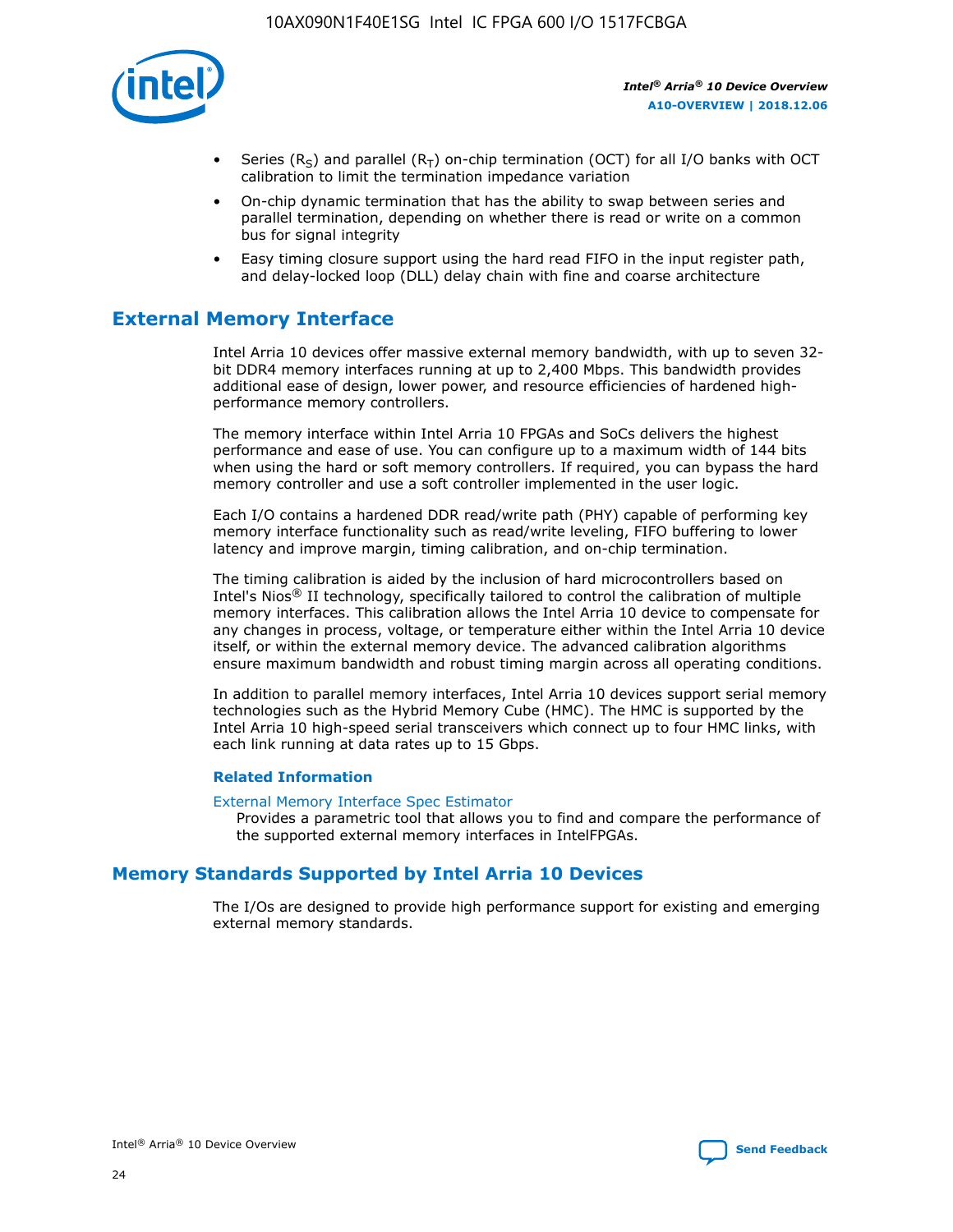

#### **Table 20. Memory Standards Supported by the Hard Memory Controller**

This table lists the overall capability of the hard memory controller. For specific details, refer to the External Memory Interface Spec Estimator and Intel Arria 10 Device Datasheet.

| <b>Memory Standard</b> | <b>Rate Support</b> | <b>Ping Pong PHY Support</b> | <b>Maximum Frequency</b><br>(MHz) |
|------------------------|---------------------|------------------------------|-----------------------------------|
| <b>DDR4 SDRAM</b>      | Quarter rate        | Yes                          | 1,067                             |
|                        |                     |                              | 1,200                             |
| DDR3 SDRAM             | Half rate           | Yes                          | 533                               |
|                        |                     |                              | 667                               |
|                        | Quarter rate        | Yes                          | 1,067                             |
|                        |                     |                              | 1,067                             |
| <b>DDR3L SDRAM</b>     | Half rate           | Yes                          | 533                               |
|                        |                     |                              | 667                               |
|                        | Quarter rate        | Yes                          | 933                               |
|                        |                     |                              | 933                               |
| LPDDR3 SDRAM           | Half rate           |                              | 533                               |
|                        | Quarter rate        |                              | 800                               |

#### **Table 21. Memory Standards Supported by the Soft Memory Controller**

| <b>Memory Standard</b>      | <b>Rate Support</b> | <b>Maximum Frequency</b><br>(MHz) |
|-----------------------------|---------------------|-----------------------------------|
| <b>RLDRAM 3 (11)</b>        | Quarter rate        | 1,200                             |
| ODR IV SRAM <sup>(11)</sup> | Quarter rate        | 1,067                             |
| <b>ODR II SRAM</b>          | Full rate           | 333                               |
|                             | Half rate           | 633                               |
| <b>ODR II+ SRAM</b>         | Full rate           | 333                               |
|                             | Half rate           | 633                               |
| <b>ODR II+ Xtreme SRAM</b>  | Full rate           | 333                               |
|                             | Half rate           | 633                               |

#### **Table 22. Memory Standards Supported by the HPS Hard Memory Controller**

The hard processor system (HPS) is available in Intel Arria 10 SoC devices only.

| <b>Memory Standard</b> | <b>Rate Support</b> | <b>Maximum Frequency</b><br>(MHz) |
|------------------------|---------------------|-----------------------------------|
| <b>DDR4 SDRAM</b>      | Half rate           | 1,200                             |
| <b>DDR3 SDRAM</b>      | Half rate           | 1,067                             |
| <b>DDR3L SDRAM</b>     | Half rate           | 933                               |

<sup>(11)</sup> Intel Arria 10 devices support this external memory interface using hard PHY with soft memory controller.

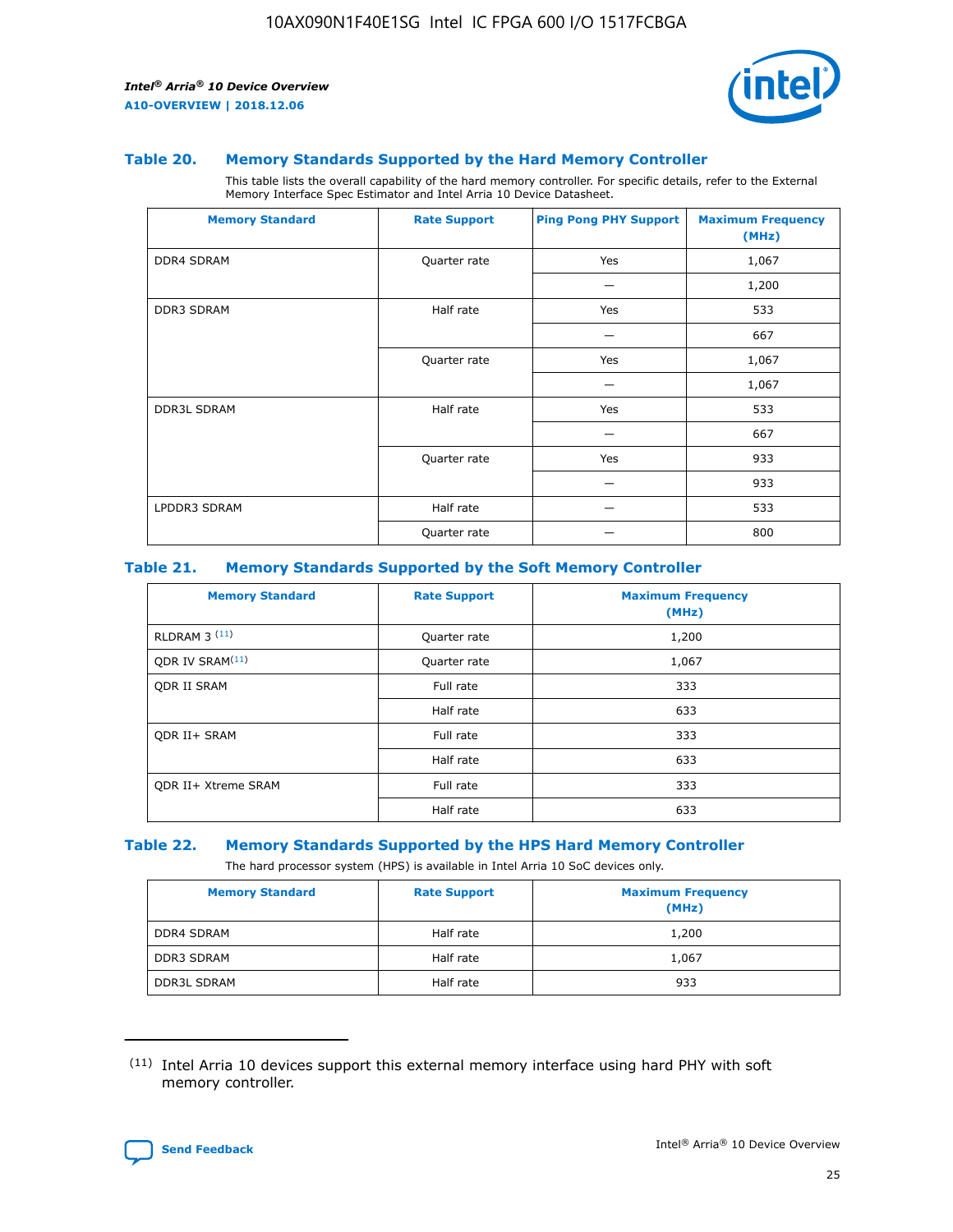

#### **Related Information**

#### [Intel Arria 10 Device Datasheet](https://www.intel.com/content/www/us/en/programmable/documentation/mcn1413182292568.html#mcn1413182153340)

Lists the memory interface performance according to memory interface standards, rank or chip select configurations, and Intel Arria 10 device speed grades.

## **PCIe Gen1, Gen2, and Gen3 Hard IP**

Intel Arria 10 devices contain PCIe hard IP that is designed for performance and ease-of-use:

- Includes all layers of the PCIe stack—transaction, data link and physical layers.
- Supports PCIe Gen3, Gen2, and Gen1 Endpoint and Root Port in x1, x2, x4, or x8 lane configuration.
- Operates independently from the core logic—optional configuration via protocol (CvP) allows the PCIe link to power up and complete link training in less than 100 ms while the Intel Arria 10 device completes loading the programming file for the rest of the FPGA.
- Provides added functionality that makes it easier to support emerging features such as Single Root I/O Virtualization (SR-IOV) and optional protocol extensions.
- Provides improved end-to-end datapath protection using ECC.
- Supports FPGA configuration via protocol (CvP) using PCIe at Gen3, Gen2, or Gen1 speed.

#### **Related Information**

PCS Features on page 30

## **Enhanced PCS Hard IP for Interlaken and 10 Gbps Ethernet**

#### **Interlaken Support**

The Intel Arria 10 enhanced PCS hard IP provides integrated Interlaken PCS supporting rates up to 25.8 Gbps per lane.

The Interlaken PCS is based on the proven functionality of the PCS developed for Intel's previous generation FPGAs, which demonstrated interoperability with Interlaken ASSP vendors and third-party IP suppliers. The Interlaken PCS is present in every transceiver channel in Intel Arria 10 devices.

#### **Related Information**

PCS Features on page 30

#### **10 Gbps Ethernet Support**

The Intel Arria 10 enhanced PCS hard IP supports 10GBASE-R PCS compliant with IEEE 802.3 10 Gbps Ethernet (10GbE). The integrated hard IP support for 10GbE and the 10 Gbps transceivers save external PHY cost, board space, and system power.

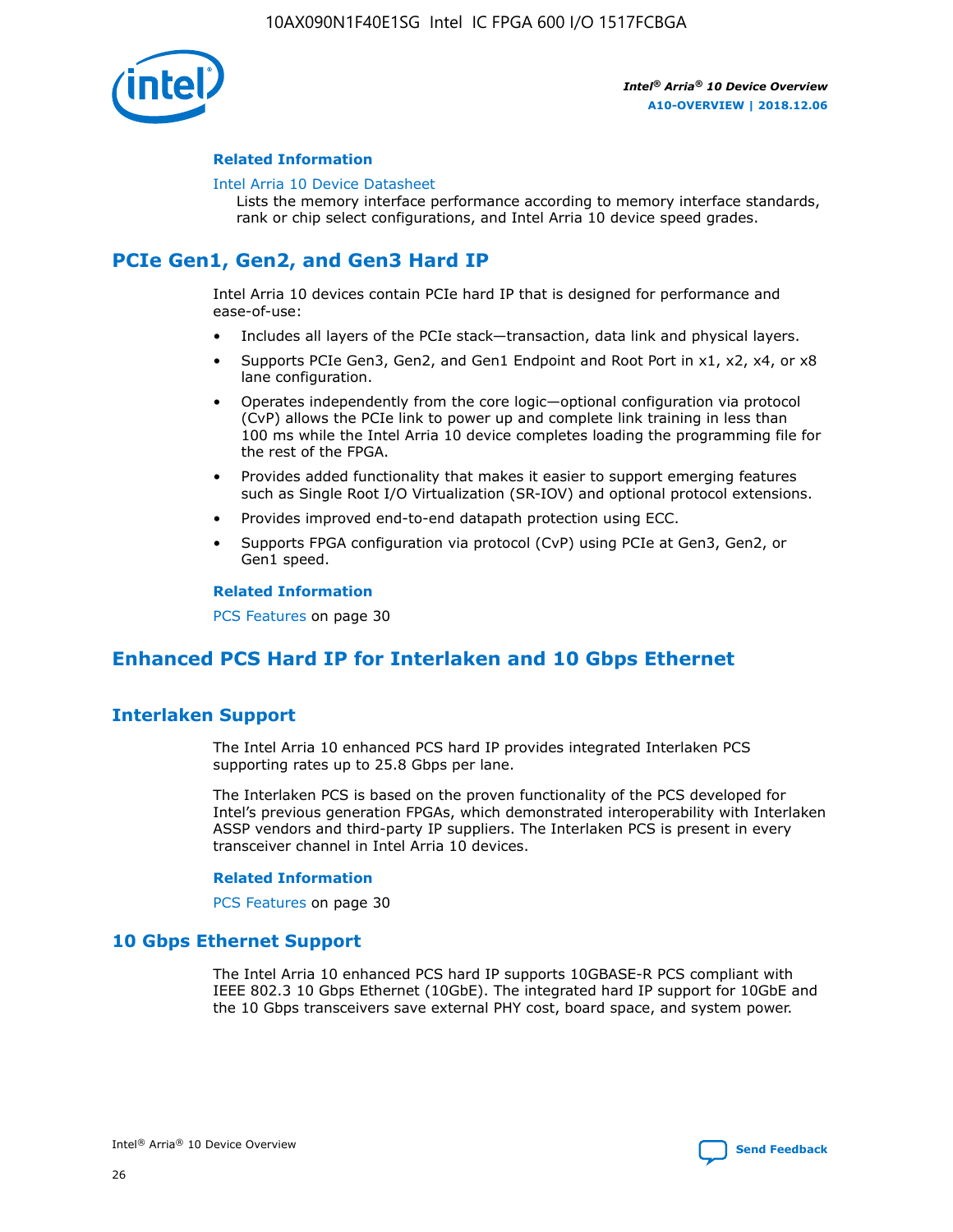

The scalable hard IP supports multiple independent 10GbE ports while using a single PLL for all the 10GBASE-R PCS instantiations, which saves on core logic resources and clock networks:

- Simplifies multiport 10GbE systems compared to XAUI interfaces that require an external XAUI-to-10G PHY.
- Incorporates Electronic Dispersion Compensation (EDC), which enables direct connection to standard 10 Gbps XFP and SFP+ pluggable optical modules.
- Supports backplane Ethernet applications and includes a hard 10GBASE-KR Forward Error Correction (FEC) circuit that you can use for 10 Gbps and 40 Gbps applications.

The 10 Gbps Ethernet PCS hard IP and 10GBASE-KR FEC are present in every transceiver channel.

#### **Related Information**

PCS Features on page 30

## **Low Power Serial Transceivers**

Intel Arria 10 FPGAs and SoCs include lowest power transceivers that deliver high bandwidth, throughput and low latency.

Intel Arria 10 devices deliver the industry's lowest power consumption per transceiver channel:

- 12.5 Gbps transceivers at as low as 242 mW
- 10 Gbps transceivers at as low as 168 mW
- 6 Gbps transceivers at as low as 117 mW

Intel Arria 10 transceivers support various data rates according to application:

- Chip-to-chip and chip-to-module applications—from 1 Gbps up to 25.8 Gbps
- Long reach and backplane applications—from 1 Gbps up to 12.5 with advanced adaptive equalization
- Critical power sensitive applications—from 1 Gbps up to 11.3 Gbps using lower power modes

The combination of 20 nm process technology and architectural advances provide the following benefits:

- Significant reduction in die area and power consumption
- Increase of up to two times in transceiver I/O density compared to previous generation devices while maintaining optimal signal integrity
- Up to 72 total transceiver channels—you can configure up to 6 of these channels to run as fast as 25.8 Gbps
- All channels feature continuous data rate support up to the maximum rated speed

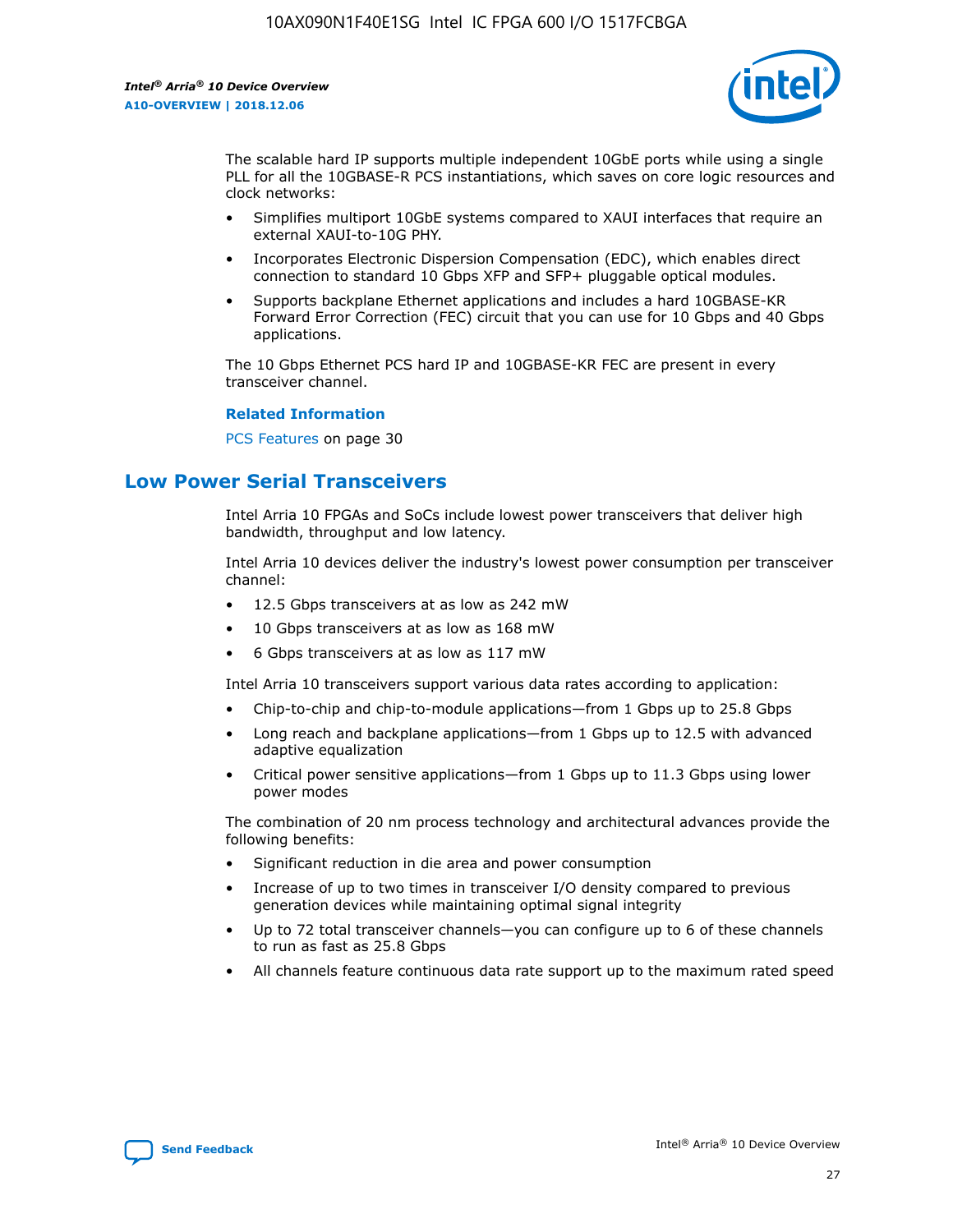



#### **Figure 6. Intel Arria 10 Transceiver Block Architecture**

#### **Transceiver Channels**

All transceiver channels feature a dedicated Physical Medium Attachment (PMA) and a hardened Physical Coding Sublayer (PCS).

- The PMA provides primary interfacing capabilities to physical channels.
- The PCS typically handles encoding/decoding, word alignment, and other preprocessing functions before transferring data to the FPGA core fabric.

A transceiver channel consists of a PMA and a PCS block. Most transceiver banks have 6 channels. There are some transceiver banks that contain only 3 channels.

A wide variety of bonded and non-bonded data rate configurations is possible using a highly configurable clock distribution network. Up to 80 independent transceiver data rates can be configured.

The following figures are graphical representations of top views of the silicon die, which correspond to reverse views for flip chip packages. Different Intel Arria 10 devices may have different floorplans than the ones shown in the figures.

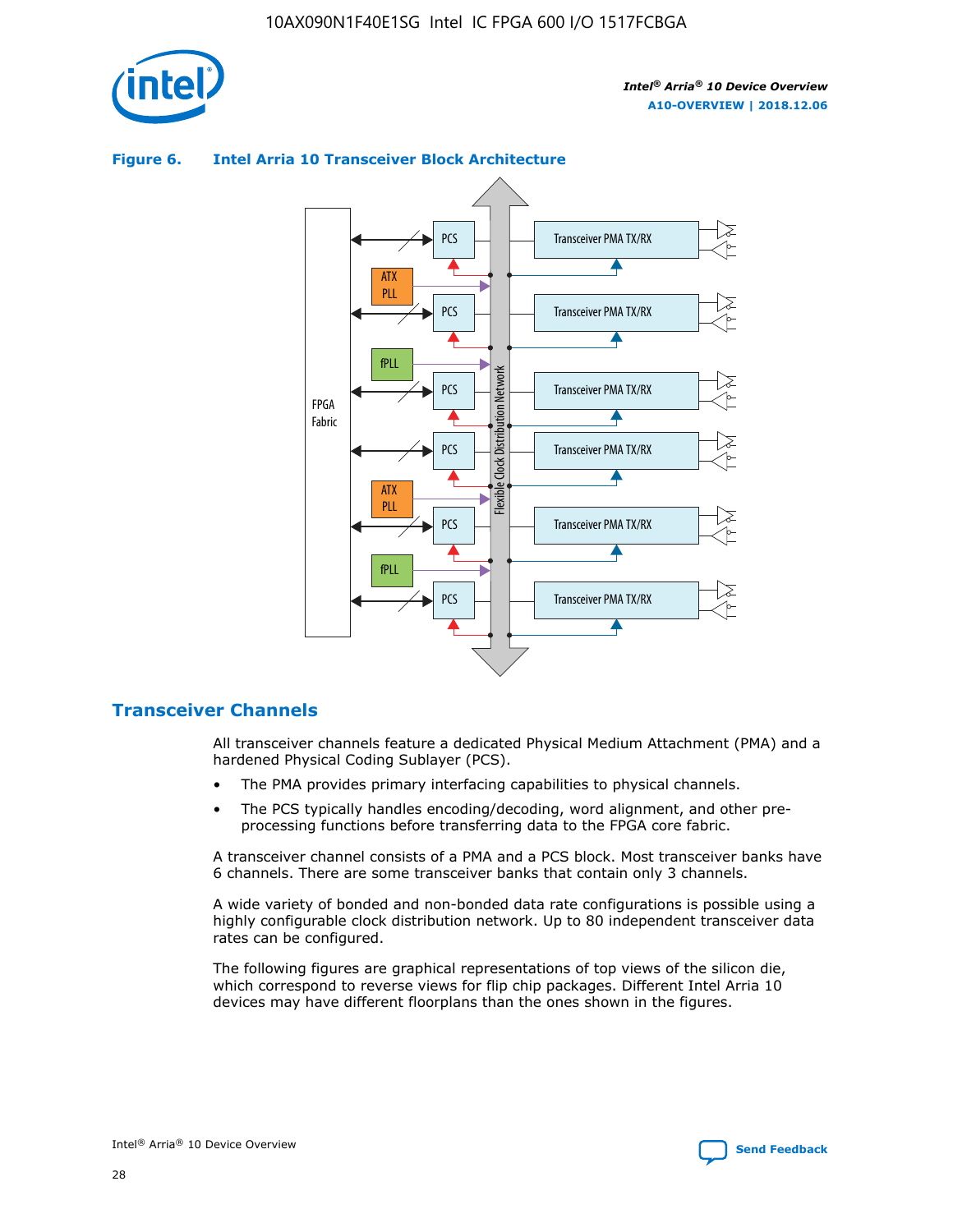

#### **Figure 7. Device Chip Overview for Intel Arria 10 GX and GT Devices**



M20K Internal Memory Blocks Core Logic Fabric Transceiver Channels Hard IP Per Transceiver: Standard PCS and Enhanced PCS Hard IPs PCI Express Gen3 Hard IP Fractional PLLs M20K Internal Memory Blocks PCI Express Gen3 Hard IP Variable Precision DSP Blocks I/O PLLs Hard Memory Controllers, General-Purpose I/O Cells, LVDS Hard Processor Subsystem, Dual-Core ARM Cortex A9 M20K Internal Memory Blocks Variable Precision DSP Blocks M20K Internal Memory Blocks Core Logic Fabric I/O PLLs Hard Memory Controllers, General-Purpose I/O Cells, LVDS M20K Internal Memory Blocks Variable Precision DSP Blocks M20K Internal Memory Blocks Transceiver Channels Hard IP Per Transceiver: Standard PCS and Enhanced PCS Hard IPs PCI Express Gen3 Hard IP Fractional PLLs PCI Express Gen3 Hard IP Hard PCS Hard PCS Hard PCS Hard PCS Hard PCS Hard PCS Hard PCS Hard PCS Hard PCS Transceiver PMA Transceiver PMA Transceiver PMA Transceiver PMA Transceiver PMA Transceiver PMA Transceiver PMA Unused transceiver chann can be used as additional transceiver transmit PLLs Transceiver PMA Transceiver PMA Transceiver Clock Networks fPLL ATX (LC) **Transmit** PLL fPLL ATX (LC) Transmi PLL fPLL ATX (LC) **Transmit** PLL

#### **PMA Features**

Intel Arria 10 transceivers provide exceptional signal integrity at data rates up to 25.8 Gbps. Clocking options include ultra-low jitter ATX PLLs (LC tank based), clock multiplier unit (CMU) PLLs, and fractional PLLs.

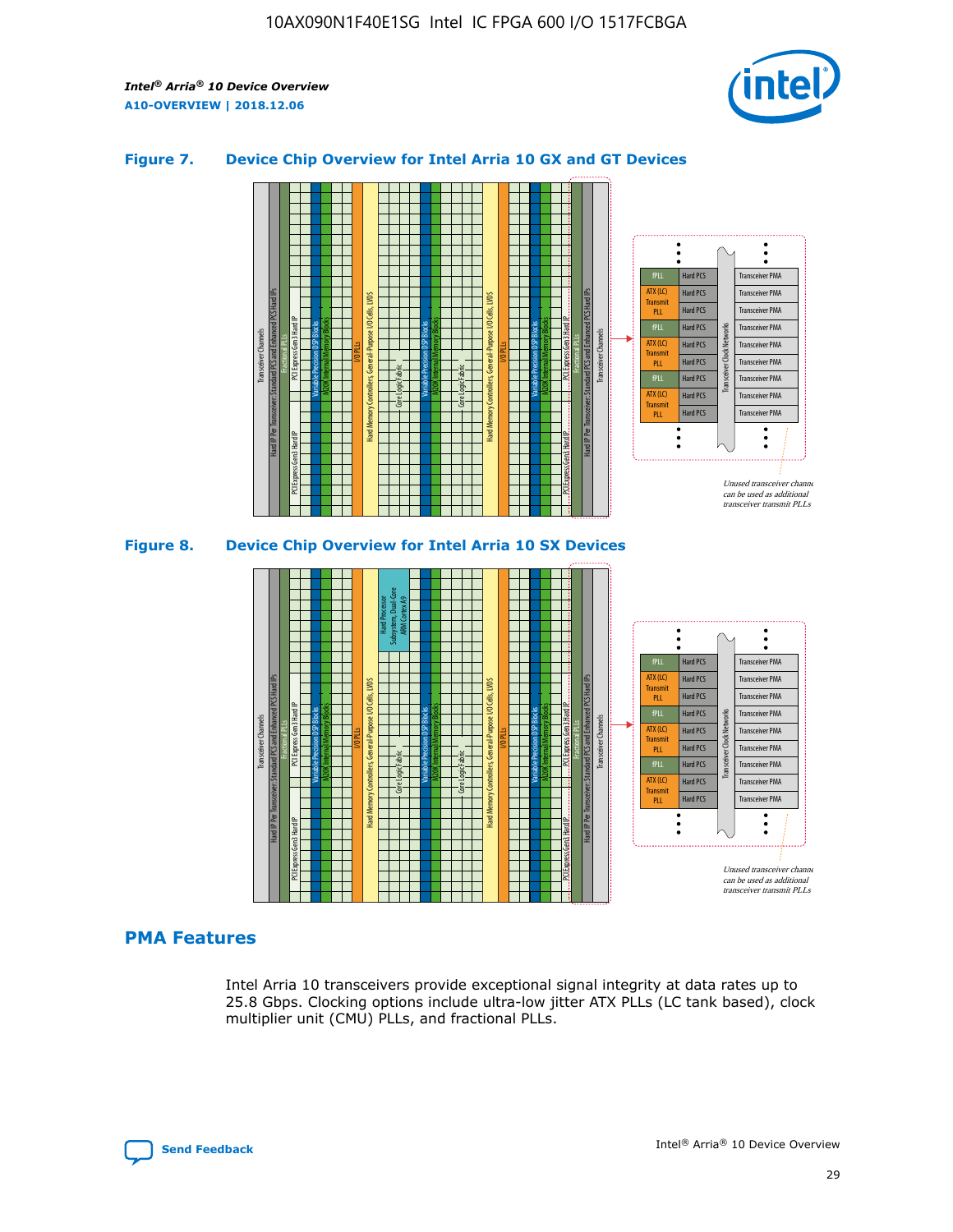

Each transceiver channel contains a channel PLL that can be used as the CMU PLL or clock data recovery (CDR) PLL. In CDR mode, the channel PLL recovers the receiver clock and data in the transceiver channel. Up to 80 independent data rates can be configured on a single Intel Arria 10 device.

#### **Table 23. PMA Features of the Transceivers in Intel Arria 10 Devices**

| <b>Feature</b>                                             | <b>Capability</b>                                                                                                                                                                                                             |
|------------------------------------------------------------|-------------------------------------------------------------------------------------------------------------------------------------------------------------------------------------------------------------------------------|
| Chip-to-Chip Data Rates                                    | 1 Gbps to 17.4 Gbps (Intel Arria 10 GX devices)<br>1 Gbps to 25.8 Gbps (Intel Arria 10 GT devices)                                                                                                                            |
| Backplane Support                                          | Drive backplanes at data rates up to 12.5 Gbps                                                                                                                                                                                |
| <b>Optical Module Support</b>                              | SFP+/SFP, XFP, CXP, QSFP/QSFP28, CFP/CFP2/CFP4                                                                                                                                                                                |
| Cable Driving Support                                      | SFP+ Direct Attach, PCI Express over cable, eSATA                                                                                                                                                                             |
| Transmit Pre-Emphasis                                      | 4-tap transmit pre-emphasis and de-emphasis to compensate for system channel loss                                                                                                                                             |
| Continuous Time Linear<br>Equalizer (CTLE)                 | Dual mode, high-gain, and high-data rate, linear receive equalization to compensate for<br>system channel loss                                                                                                                |
| Decision Feedback Equalizer<br>(DFE)                       | 7-fixed and 4-floating tap DFE to equalize backplane channel loss in the presence of<br>crosstalk and noisy environments                                                                                                      |
| Variable Gain Amplifier                                    | Optimizes the signal amplitude prior to the CDR sampling and operates in fixed and<br>adaptive modes                                                                                                                          |
| Altera Digital Adaptive<br>Parametric Tuning (ADAPT)       | Fully digital adaptation engine to automatically adjust all link equalization parameters-<br>including CTLE, DFE, and variable gain amplifier blocks—that provide optimal link margin<br>without intervention from user logic |
| Precision Signal Integrity<br>Calibration Engine (PreSICE) | Hardened calibration controller to quickly calibrate all transceiver control parameters on<br>power-up, which provides the optimal signal integrity and jitter performance                                                    |
| Advanced Transmit (ATX)<br><b>PLL</b>                      | Low jitter ATX (LC tank based) PLLs with continuous tuning range to cover a wide range of<br>standard and proprietary protocols                                                                                               |
| <b>Fractional PLLs</b>                                     | On-chip fractional frequency synthesizers to replace on-board crystal oscillators and reduce<br>system cost                                                                                                                   |
| Digitally Assisted Analog<br><b>CDR</b>                    | Superior jitter tolerance with fast lock time                                                                                                                                                                                 |
| Dynamic Partial<br>Reconfiguration                         | Allows independent control of the Avalon memory-mapped interface of each transceiver<br>channel for the highest transceiver flexibility                                                                                       |
| Multiple PCS-PMA and PCS-<br>PLD interface widths          | 8-, 10-, 16-, 20-, 32-, 40-, or 64-bit interface widths for flexibility of deserialization width,<br>encoding, and reduced latency                                                                                            |

#### **PCS Features**

This table summarizes the Intel Arria 10 transceiver PCS features. You can use the transceiver PCS to support a wide range of protocols ranging from 1 Gbps to 25.8 Gbps.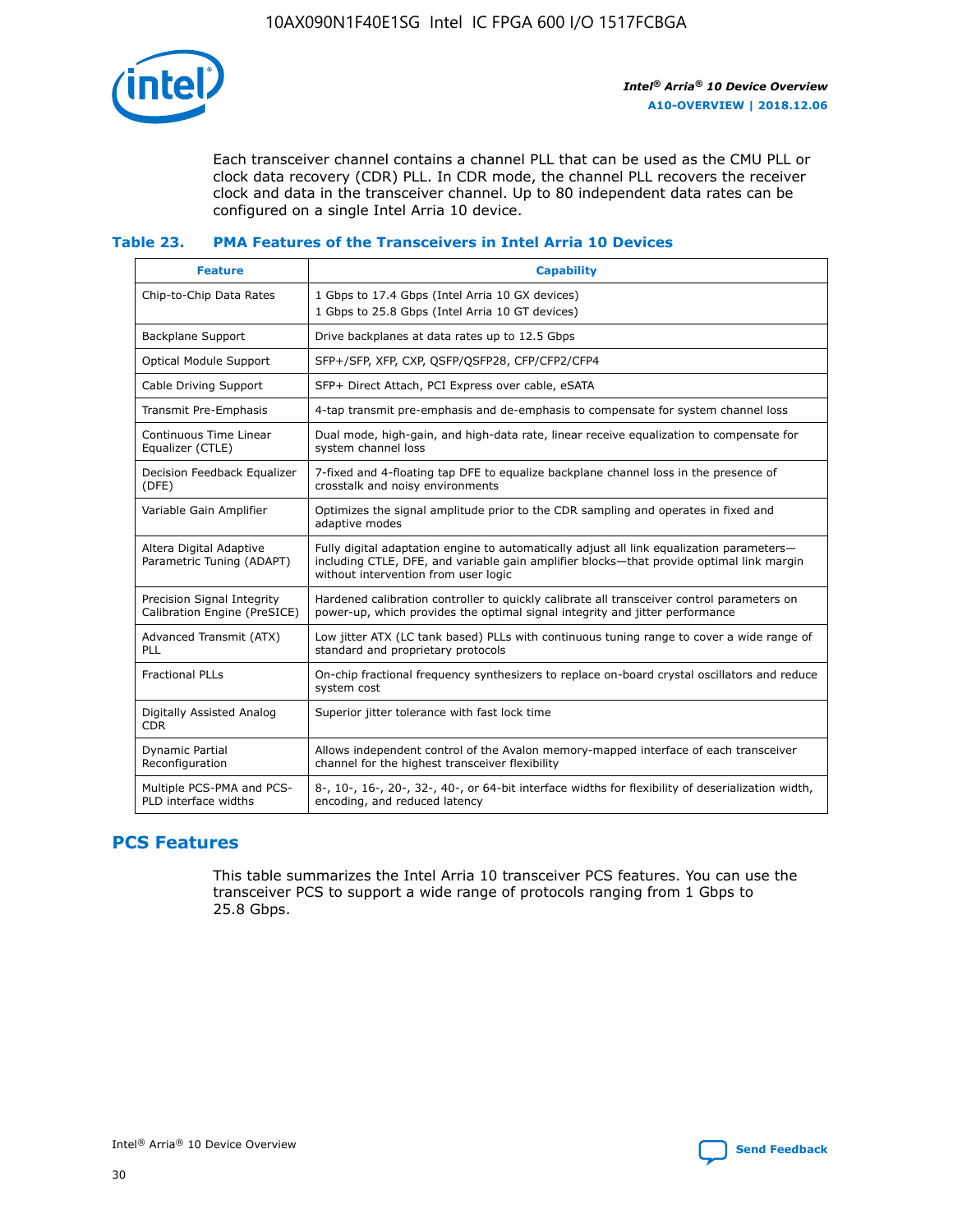

| <b>PCS</b>    | <b>Description</b>                                                                                                                                                                                                                                                                                                                                                                                             |
|---------------|----------------------------------------------------------------------------------------------------------------------------------------------------------------------------------------------------------------------------------------------------------------------------------------------------------------------------------------------------------------------------------------------------------------|
| Standard PCS  | Operates at a data rate up to 12 Gbps<br>Supports protocols such as PCI-Express, CPRI 4.2+, GigE, IEEE 1588 in Hard PCS<br>Implements other protocols using Basic/Custom (Standard PCS) transceiver<br>configuration rules.                                                                                                                                                                                    |
| Enhanced PCS  | Performs functions common to most serial data industry standards, such as word<br>alignment, encoding/decoding, and framing, before data is sent or received off-chip<br>through the PMA<br>• Handles data transfer to and from the FPGA fabric<br>Handles data transfer internally to and from the PMA<br>Provides frequency compensation<br>Performs channel bonding for multi-channel low skew applications |
| PCIe Gen3 PCS | Supports the seamless switching of Data and Clock between the Gen1, Gen2, and Gen3<br>data rates<br>Provides support for PIPE 3.0 features<br>Supports the PIPE interface with the Hard IP enabled, as well as with the Hard IP<br>bypassed                                                                                                                                                                    |

#### **Related Information**

- PCIe Gen1, Gen2, and Gen3 Hard IP on page 26
- Interlaken Support on page 26
- 10 Gbps Ethernet Support on page 26

#### **PCS Protocol Support**

This table lists some of the protocols supported by the Intel Arria 10 transceiver PCS. For more information about the blocks in the transmitter and receiver data paths, refer to the related information.

| <b>Protocol</b>                                 | <b>Data Rate</b><br>(Gbps) | <b>Transceiver IP</b>       | <b>PCS Support</b>                      |
|-------------------------------------------------|----------------------------|-----------------------------|-----------------------------------------|
| PCIe Gen3 x1, x2, x4, x8                        | 8.0                        | Native PHY (PIPE)           | Standard PCS and PCIe<br>Gen3 PCS       |
| PCIe Gen2 x1, x2, x4, x8                        | 5.0                        | Native PHY (PIPE)           | <b>Standard PCS</b>                     |
| PCIe Gen1 x1, x2, x4, x8                        | 2.5                        | Native PHY (PIPE)           | Standard PCS                            |
| 1000BASE-X Gigabit Ethernet                     | 1.25                       | Native PHY                  | <b>Standard PCS</b>                     |
| 1000BASE-X Gigabit Ethernet with<br>IEEE 1588v2 | 1.25                       | Native PHY                  | Standard PCS                            |
| 10GBASE-R                                       | 10.3125                    | Native PHY                  | <b>Enhanced PCS</b>                     |
| 10GBASE-R with IEEE 1588v2                      | 10.3125                    | Native PHY                  | <b>Enhanced PCS</b>                     |
| 10GBASE-R with KR FEC                           | 10.3125                    | Native PHY                  | <b>Enhanced PCS</b>                     |
| 10GBASE-KR and 1000BASE-X                       | 10.3125                    | 1G/10GbE and 10GBASE-KR PHY | Standard PCS and<br><b>Enhanced PCS</b> |
| Interlaken (CEI-6G/11G)                         | 3.125 to 17.4              | Native PHY                  | <b>Enhanced PCS</b>                     |
| SFI-S/SFI-5.2                                   | 11.2                       | Native PHY                  | <b>Enhanced PCS</b>                     |
| 10G SDI                                         | 10.692                     | Native PHY                  | <b>Enhanced PCS</b>                     |
|                                                 |                            |                             | continued                               |

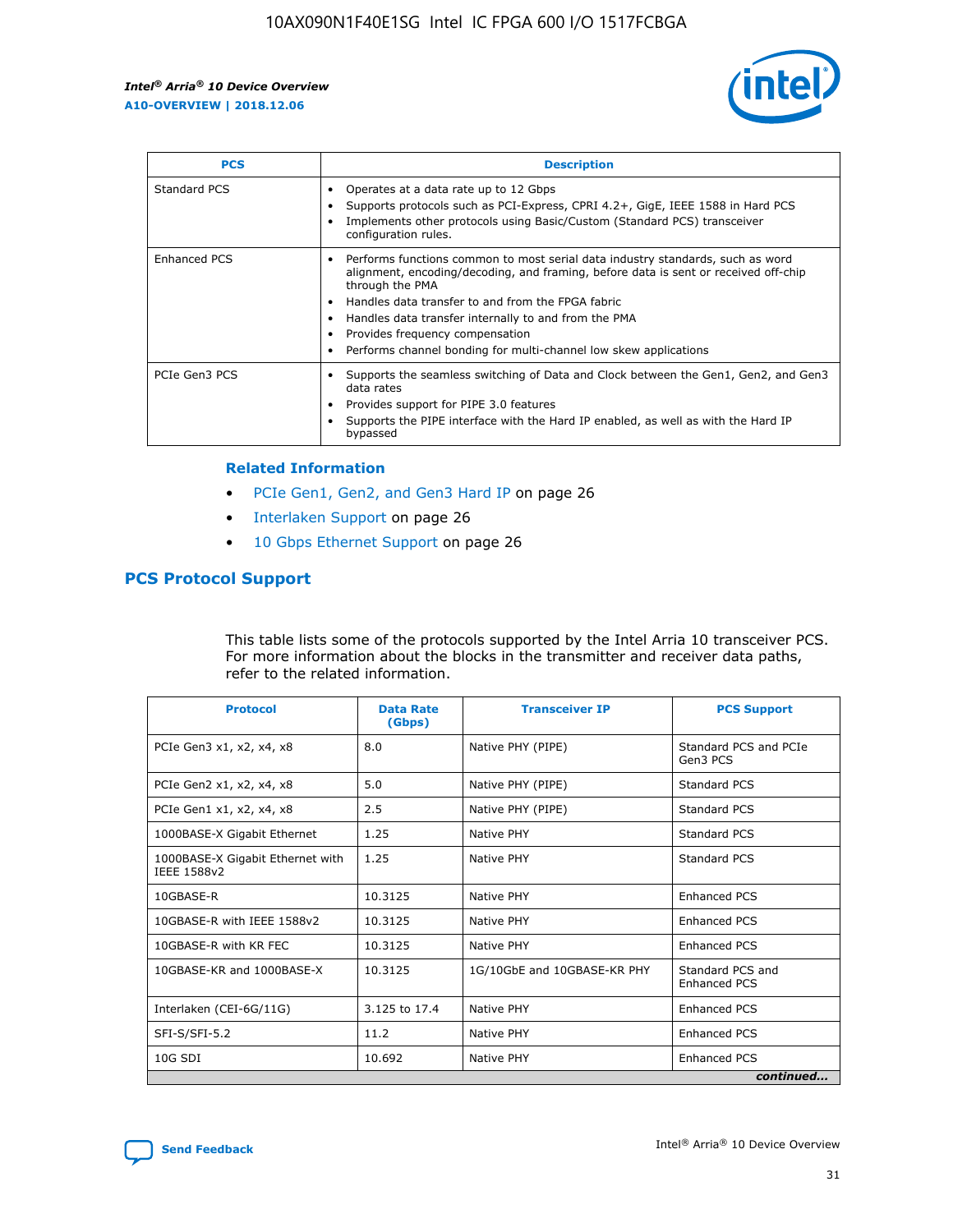

| <b>Protocol</b>      | <b>Data Rate</b><br>(Gbps) | <b>Transceiver IP</b> | <b>PCS Support</b> |
|----------------------|----------------------------|-----------------------|--------------------|
| CPRI 6.0 (64B/66B)   | 0.6144 to<br>10.1376       | Native PHY            | Enhanced PCS       |
| CPRI 4.2 (8B/10B)    | 0.6144 to<br>9.8304        | Native PHY            | Standard PCS       |
| OBSAI RP3 v4.2       | 0.6144 to 6.144            | Native PHY            | Standard PCS       |
| SD-SDI/HD-SDI/3G-SDI | $0.143(12)$ to<br>2.97     | Native PHY            | Standard PCS       |

#### **Related Information**

#### [Intel Arria 10 Transceiver PHY User Guide](https://www.intel.com/content/www/us/en/programmable/documentation/nik1398707230472.html#nik1398707091164)

Provides more information about the supported transceiver protocols and PHY IP, the PMA architecture, and the standard, enhanced, and PCIe Gen3 PCS architecture.

## **SoC with Hard Processor System**

Each SoC device combines an FPGA fabric and a hard processor system (HPS) in a single device. This combination delivers the flexibility of programmable logic with the power and cost savings of hard IP in these ways:

- Reduces board space, system power, and bill of materials cost by eliminating a discrete embedded processor
- Allows you to differentiate the end product in both hardware and software, and to support virtually any interface standard
- Extends the product life and revenue through in-field hardware and software updates

<sup>(12)</sup> The 0.143 Gbps data rate is supported using oversampling of user logic that you must implement in the FPGA fabric.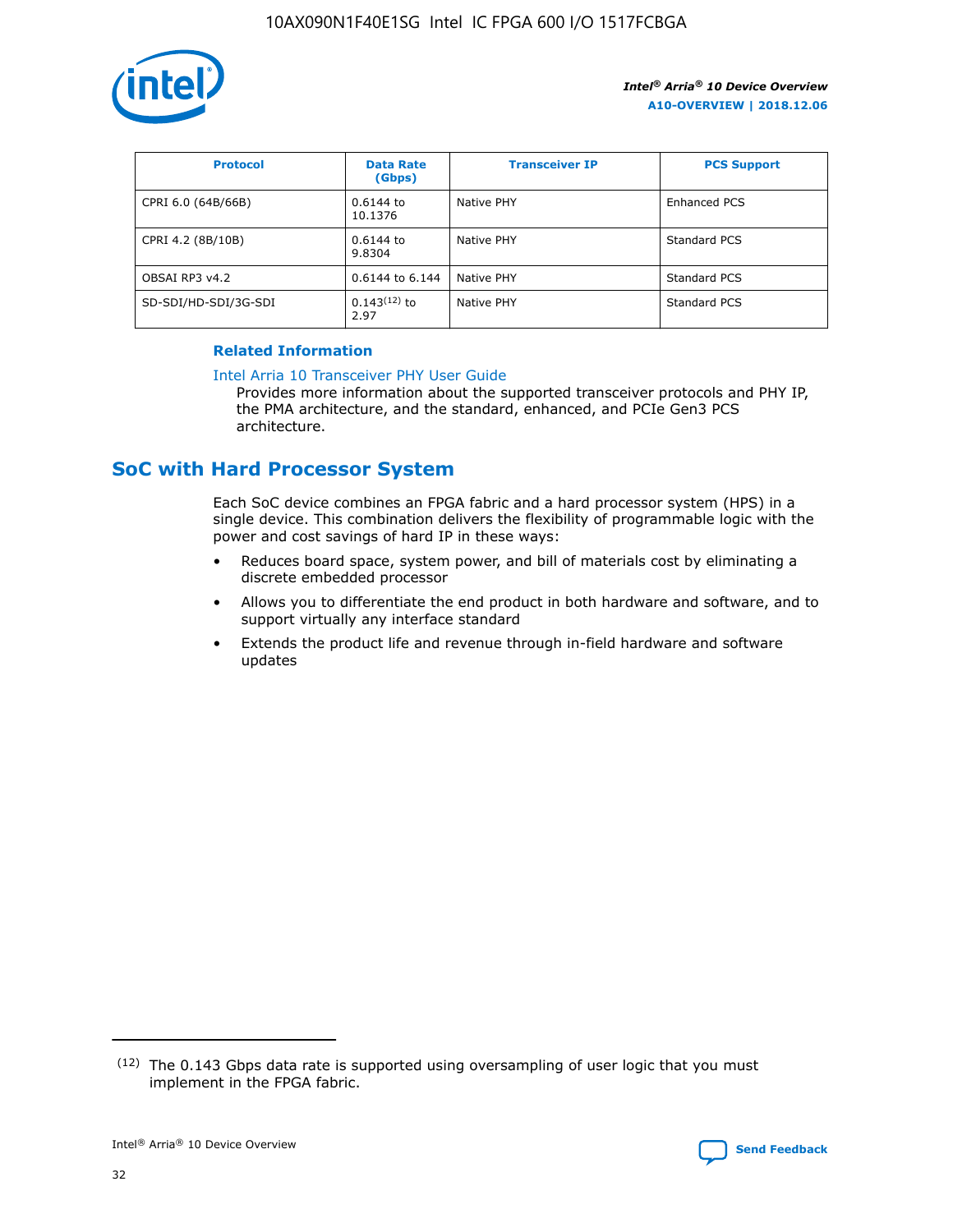

#### **Figure 9. HPS Block Diagram**

This figure shows a block diagram of the HPS with the dual ARM Cortex-A9 MPCore processor.



#### **Key Advantages of 20-nm HPS**

The 20-nm HPS strikes a balance between enabling maximum software compatibility with 28-nm SoCs while still improving upon the 28-nm HPS architecture. These improvements address the requirements of the next generation target markets such as wireless and wireline communications, compute and storage equipment, broadcast and military in terms of performance, memory bandwidth, connectivity via backplane and security.

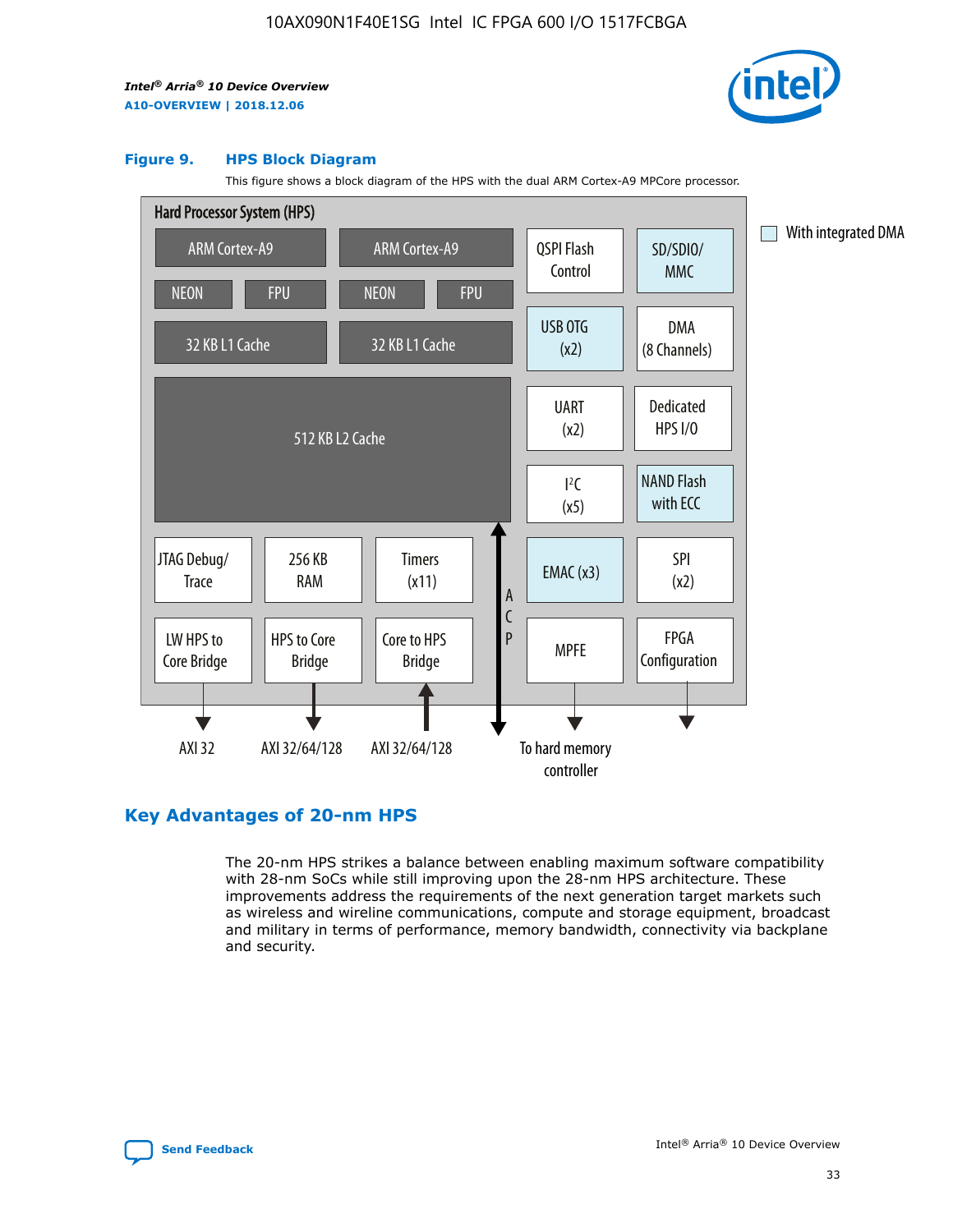

#### **Table 24. Improvements in 20 nm HPS**

This table lists the key improvements of the 20 nm HPS compared to the 28 nm HPS.

| Advantages/<br><b>Improvements</b>                          | <b>Description</b>                                                                                                                                                                                                                                                                                                                                                                                                                                                                                                                                                                                                                                                                                                                                                                                                                   |
|-------------------------------------------------------------|--------------------------------------------------------------------------------------------------------------------------------------------------------------------------------------------------------------------------------------------------------------------------------------------------------------------------------------------------------------------------------------------------------------------------------------------------------------------------------------------------------------------------------------------------------------------------------------------------------------------------------------------------------------------------------------------------------------------------------------------------------------------------------------------------------------------------------------|
| Increased performance and<br>overdrive capability           | While the nominal processor frequency is 1.2 GHz, the 20 nm HPS offers an "overdrive"<br>feature which enables a higher processor operating frequency. This requires a higher supply<br>voltage value that is unique to the HPS and may require a separate regulator.                                                                                                                                                                                                                                                                                                                                                                                                                                                                                                                                                                |
| Increased processor memory<br>bandwidth and DDR4<br>support | Up to 64-bit DDR4 memory at 2,400 Mbps support is available for the processor. The hard<br>memory controller for the HPS comprises a multi-port front end that manages connections<br>to a single port memory controller. The multi-port front end allows logic core and the HPS<br>to share ports and thereby the available bandwidth of the memory controller.                                                                                                                                                                                                                                                                                                                                                                                                                                                                     |
| Flexible I/O sharing                                        | An advanced I/O pin muxing scheme allows improved sharing of I/O between the HPS and<br>the core logic. The following types of I/O are available for SoC:<br>17 dedicated I/Os-physically located inside the HPS block and are not accessible to<br>logic within the core. The 17 dedicated I/Os are used for HPS clock, resets, and<br>interfacing with boot devices, QSPI, and SD/MMC.<br>48 direct shared I/O-located closest to the HPS block and are ideal for high speed HPS<br>peripherals such as EMAC, USB, and others. There is one bank of 48 I/Os that supports<br>direct sharing where the 48 I/Os can be shared 12 I/Os at a time.<br>Standard (shared) I/O-all standard I/Os can be shared by the HPS peripherals and any<br>logic within the core. For designs where more than 48 I/Os are reguired to fully use all |
| <b>EMAC</b> core                                            | the peripherals in the HPS, these I/Os can be connected through the core logic.<br>Three EMAC cores are available in the HPS. The EMAC cores enable an application to<br>support two redundant Ethernet connections; for example, backplane, or two EMAC cores<br>for managing IEEE 1588 time stamp information while allowing a third EMAC core for debug<br>and configuration. All three EMACs can potentially share the same time stamps, simplifying<br>the 1588 time stamping implementation. A new serial time stamp interface allows core<br>logic to access and read the time stamp values. The integrated EMAC controllers can be<br>connected to external Ethernet PHY through the provided MDIO or I <sup>2</sup> C interface.                                                                                            |
| On-chip memory                                              | The on-chip memory is updated to 256 KB support and can support larger data sets and<br>real time algorithms.                                                                                                                                                                                                                                                                                                                                                                                                                                                                                                                                                                                                                                                                                                                        |
| <b>ECC</b> enhancements                                     | Improvements in L2 Cache ECC management allow identification of errors down to the<br>address level. ECC enhancements also enable improved error injection and status reporting<br>via the introduction of new memory mapped access to syndrome and data signals.                                                                                                                                                                                                                                                                                                                                                                                                                                                                                                                                                                    |
| HPS to FPGA Interconnect<br>Backbone                        | Although the HPS and the Logic Core can operate independently, they are tightly coupled<br>via a high-bandwidth system interconnect built from high-performance ARM AMBA AXI bus<br>bridges. IP bus masters in the FPGA fabric have access to HPS bus slaves via the FPGA-to-<br>HPS interconnect. Similarly, HPS bus masters have access to bus slaves in the core fabric<br>via the HPS-to-FPGA bridge. Both bridges are AMBA AXI-3 compliant and support<br>simultaneous read and write transactions. Up to three masters within the core fabric can<br>share the HPS SDRAM controller with the processor. Additionally, the processor can be used<br>to configure the core fabric under program control via a dedicated 32-bit configuration port.                                                                               |
| FPGA configuration and HPS<br>booting                       | The FPGA fabric and HPS in the SoCs are powered independently. You can reduce the clock<br>frequencies or gate the clocks to reduce dynamic power.<br>You can configure the FPGA fabric and boot the HPS independently, in any order, providing<br>you with more design flexibility.                                                                                                                                                                                                                                                                                                                                                                                                                                                                                                                                                 |
| Security                                                    | New security features have been introduced for anti-tamper management, secure boot,<br>encryption (AES), and authentication (SHA).                                                                                                                                                                                                                                                                                                                                                                                                                                                                                                                                                                                                                                                                                                   |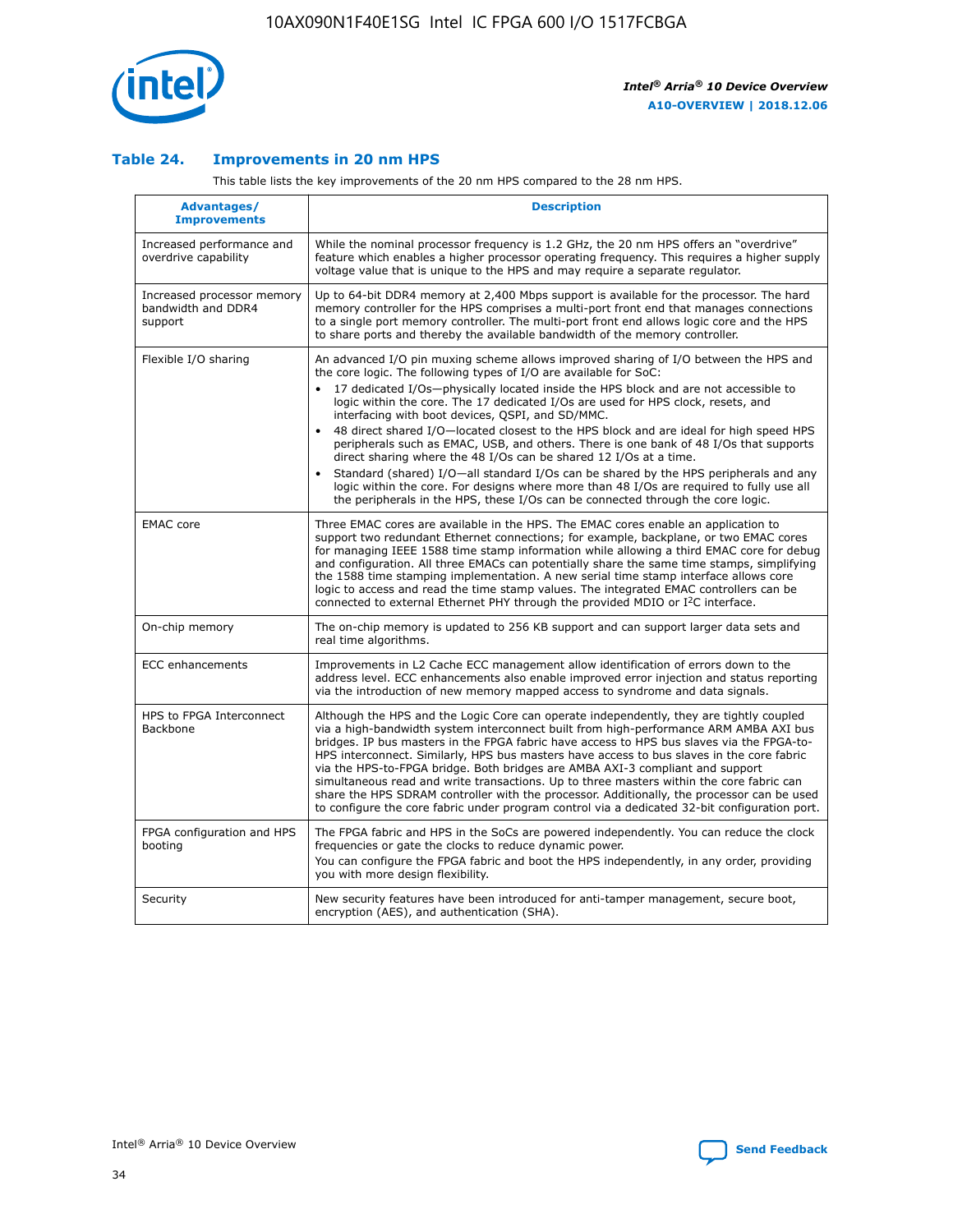

## **Features of the HPS**

The HPS has the following features:

- 1.2-GHz, dual-core ARM Cortex-A9 MPCore processor with up to 1.5-GHz via overdrive
	- ARMv7-A architecture that runs 32-bit ARM instructions, 16-bit and 32-bit Thumb instructions, and 8-bit Java byte codes in Jazelle style
	- Superscalar, variable length, out-of-order pipeline with dynamic branch prediction
	- Instruction Efficiency 2.5 MIPS/MHz, which provides total performance of 7500 MIPS at 1.5 GHz
- Each processor core includes:
	- 32 KB of L1 instruction cache, 32 KB of L1 data cache
	- Single- and double-precision floating-point unit and NEON media engine
	- CoreSight debug and trace technology
	- Snoop Control Unit (SCU) and Acceleration Coherency Port (ACP)
- 512 KB of shared L2 cache
- 256 KB of scratch RAM
- Hard memory controller with support for DDR3, DDR4 and optional error correction code (ECC) support
- Multiport Front End (MPFE) Scheduler interface to the hard memory controller
- 8-channel direct memory access (DMA) controller
- QSPI flash controller with SIO, DIO, QIO SPI Flash support
- NAND flash controller (ONFI 1.0 or later) with DMA and ECC support, updated to support 8 and 16-bit Flash devices and new command DMA to offload CPU for fast power down recovery
- Updated SD/SDIO/MMC controller to eMMC 4.5 with DMA with CE-ATA digital command support
- 3 10/100/1000 Ethernet media access control (MAC) with DMA
- 2 USB On-the-Go (OTG) controllers with DMA
- $\bullet$  5 I<sup>2</sup>C controllers (3 can be used by EMAC for MIO to external PHY)
- 2 UART 16550 Compatible controllers
- 4 serial peripheral interfaces (SPI) (2 Master, 2 Slaves)
- 62 programmable general-purpose I/Os, which includes 48 direct share I/Os that allows the HPS peripherals to connect directly to the FPGA I/Os
- 7 general-purpose timers
- 4 watchdog timers
- Anti-tamper, Secure Boot, Encryption (AES) and Authentication (SHA)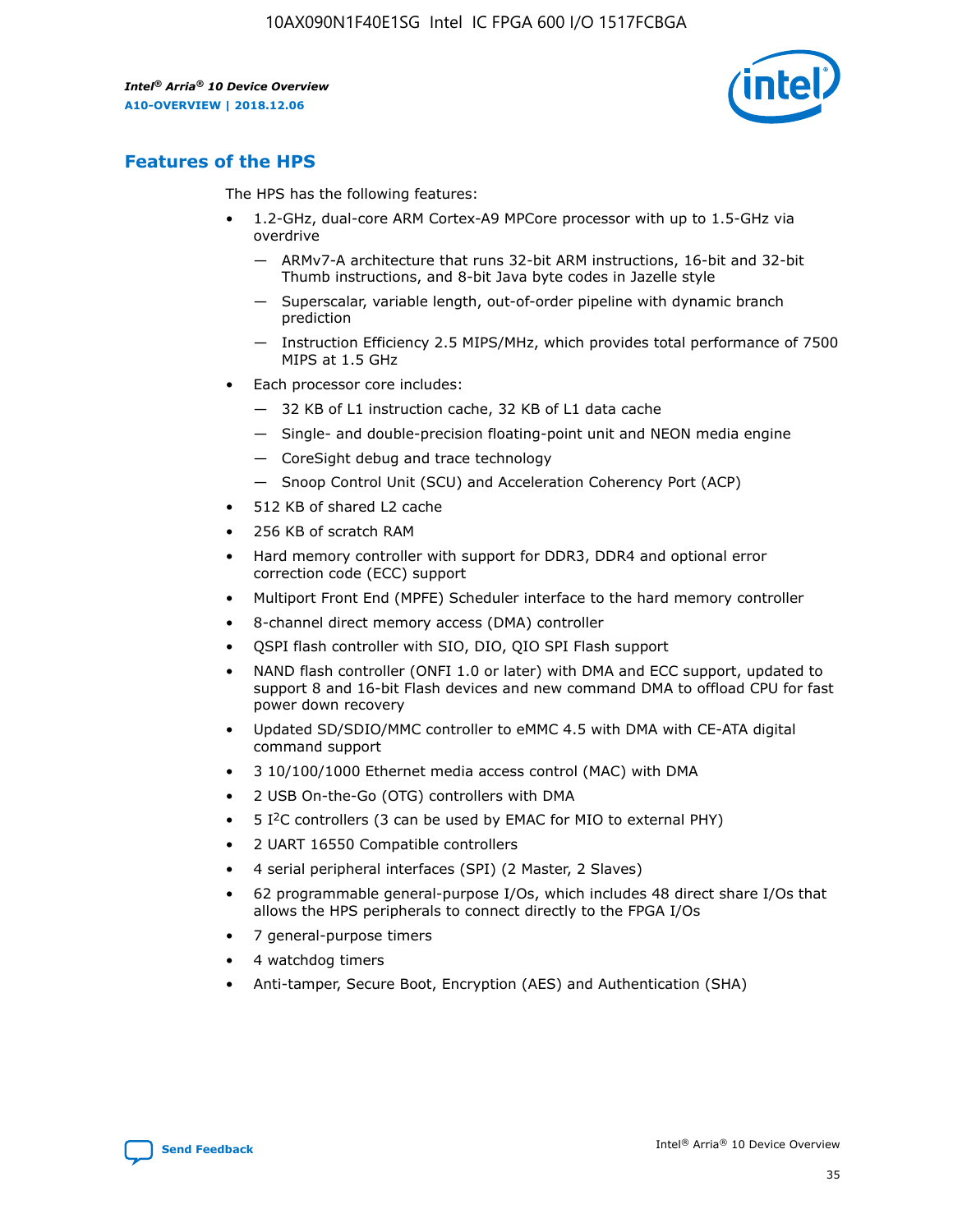

#### **System Peripherals and Debug Access Port**

Each Ethernet MAC, USB OTG, NAND flash controller, and SD/MMC controller module has an integrated DMA controller. For modules without an integrated DMA controller, an additional DMA controller module provides up to eight channels of high-bandwidth data transfers. Peripherals that communicate off-chip are multiplexed with other peripherals at the HPS pin level. This allows you to choose which peripherals interface with other devices on your PCB.

The debug access port provides interfaces to industry standard JTAG debug probes and supports ARM CoreSight debug and core traces to facilitate software development.

#### **HPS–FPGA AXI Bridges**

The HPS–FPGA bridges, which support the Advanced Microcontroller Bus Architecture (AMBA) Advanced eXtensible Interface (AXI™) specifications, consist of the following bridges:

- FPGA-to-HPS AMBA AXI bridge—a high-performance bus supporting 32, 64, and 128 bit data widths that allows the FPGA fabric to issue transactions to slaves in the HPS.
- HPS-to-FPGA Avalon/AMBA AXI bridge—a high-performance bus supporting 32, 64, and 128 bit data widths that allows the HPS to issue transactions to slaves in the FPGA fabric.
- Lightweight HPS-to-FPGA AXI bridge—a lower latency 32 bit width bus that allows the HPS to issue transactions to soft peripherals in the FPGA fabric. This bridge is primarily used for control and status register (CSR) accesses to peripherals in the FPGA fabric.

The HPS–FPGA AXI bridges allow masters in the FPGA fabric to communicate with slaves in the HPS logic, and vice versa. For example, the HPS-to-FPGA AXI bridge allows you to share memories instantiated in the FPGA fabric with one or both microprocessors in the HPS, while the FPGA-to-HPS AXI bridge allows logic in the FPGA fabric to access the memory and peripherals in the HPS.

Each HPS–FPGA bridge also provides asynchronous clock crossing for data transferred between the FPGA fabric and the HPS.

#### **HPS SDRAM Controller Subsystem**

The HPS SDRAM controller subsystem contains a multiport SDRAM controller and DDR PHY that are shared between the FPGA fabric (through the FPGA-to-HPS SDRAM interface), the level 2 (L2) cache, and the level 3 (L3) system interconnect. The FPGA-to-HPS SDRAM interface supports AMBA AXI and Avalon® Memory-Mapped (Avalon-MM) interface standards, and provides up to six individual ports for access by masters implemented in the FPGA fabric.

The HPS SDRAM controller supports up to 3 masters (command ports), 3x 64-bit read data ports and 3x 64-bit write data ports.

To maximize memory performance, the SDRAM controller subsystem supports command and data reordering, deficit round-robin arbitration with aging, and high-priority bypass features.

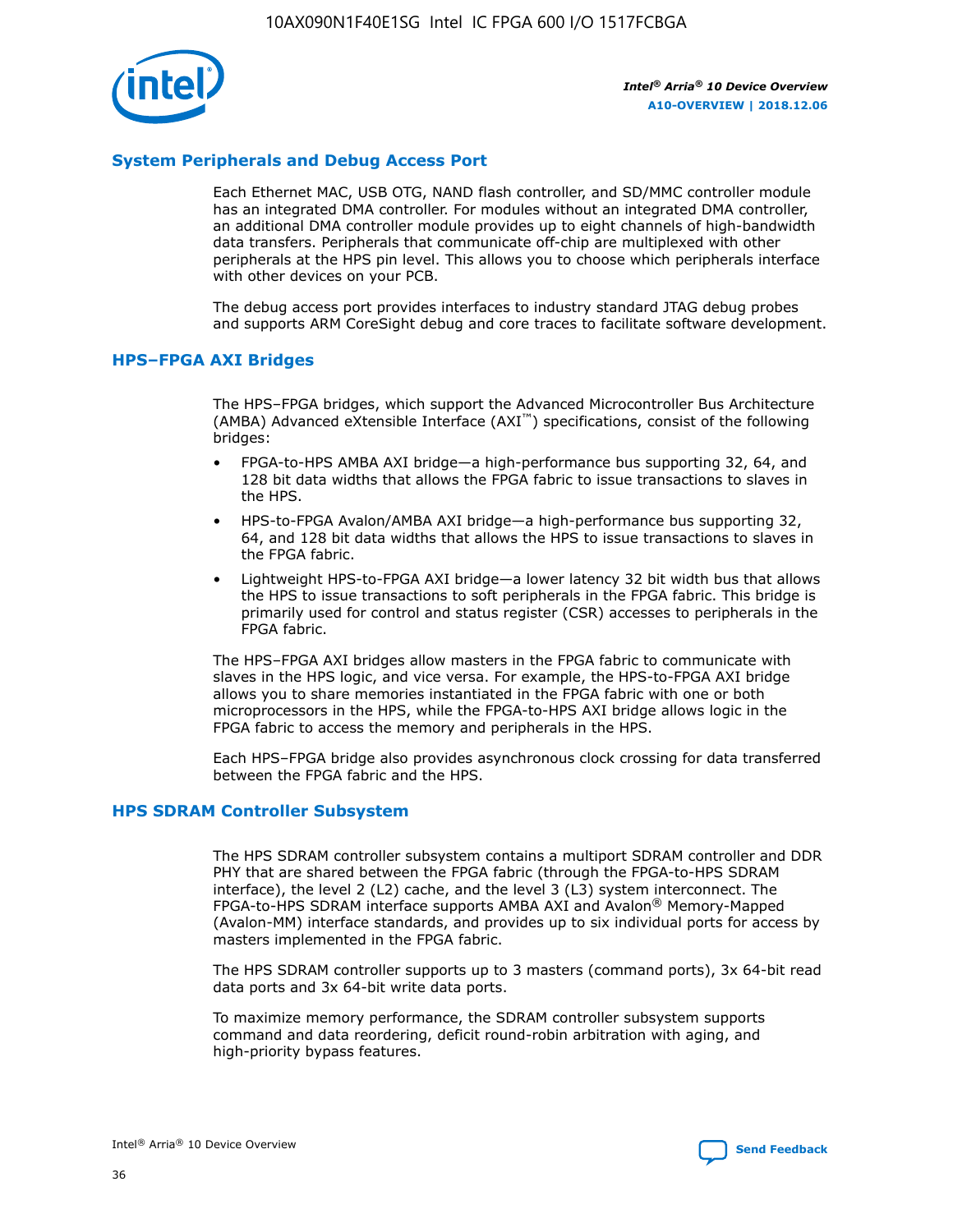

#### **FPGA Configuration and HPS Booting**

The FPGA fabric and HPS in the SoC FPGA must be powered at the same time. You can reduce the clock frequencies or gate the clocks to reduce dynamic power.

Once powered, the FPGA fabric and HPS can be configured independently thus providing you with more design flexibility:

- You can boot the HPS independently. After the HPS is running, the HPS can fully or partially reconfigure the FPGA fabric at any time under software control. The HPS can also configure other FPGAs on the board through the FPGA configuration controller.
- Configure the FPGA fabric first, and then boot the HPS from memory accessible to the FPGA fabric.

#### **Hardware and Software Development**

For hardware development, you can configure the HPS and connect your soft logic in the FPGA fabric to the HPS interfaces using the Platform Designer system integration tool in the Intel Quartus Prime software.

For software development, the ARM-based SoC FPGA devices inherit the rich software development ecosystem available for the ARM Cortex-A9 MPCore processor. The software development process for Intel SoC FPGAs follows the same steps as those for other SoC devices from other manufacturers. Support for Linux\*, VxWorks\*, and other operating systems are available for the SoC FPGAs. For more information on the operating systems support availability, contact the Intel FPGA sales team.

You can begin device-specific firmware and software development on the Intel SoC FPGA Virtual Target. The Virtual Target is a fast PC-based functional simulation of a target development system—a model of a complete development board. The Virtual Target enables the development of device-specific production software that can run unmodified on actual hardware.

#### **Dynamic and Partial Reconfiguration**

The Intel Arria 10 devices support dynamic and partial reconfiguration. You can use dynamic and partial reconfiguration simultaneously to enable seamless reconfiguration of both the device core and transceivers.

#### **Dynamic Reconfiguration**

You can reconfigure the PMA and PCS blocks while the device continues to operate. This feature allows you to change the data rates, protocol, and analog settings of a channel in a transceiver bank without affecting on-going data transfer in other transceiver banks. This feature is ideal for applications that require dynamic multiprotocol or multirate support.

## **Partial Reconfiguration**

Using partial reconfiguration, you can reconfigure some parts of the device while keeping the device in operation.

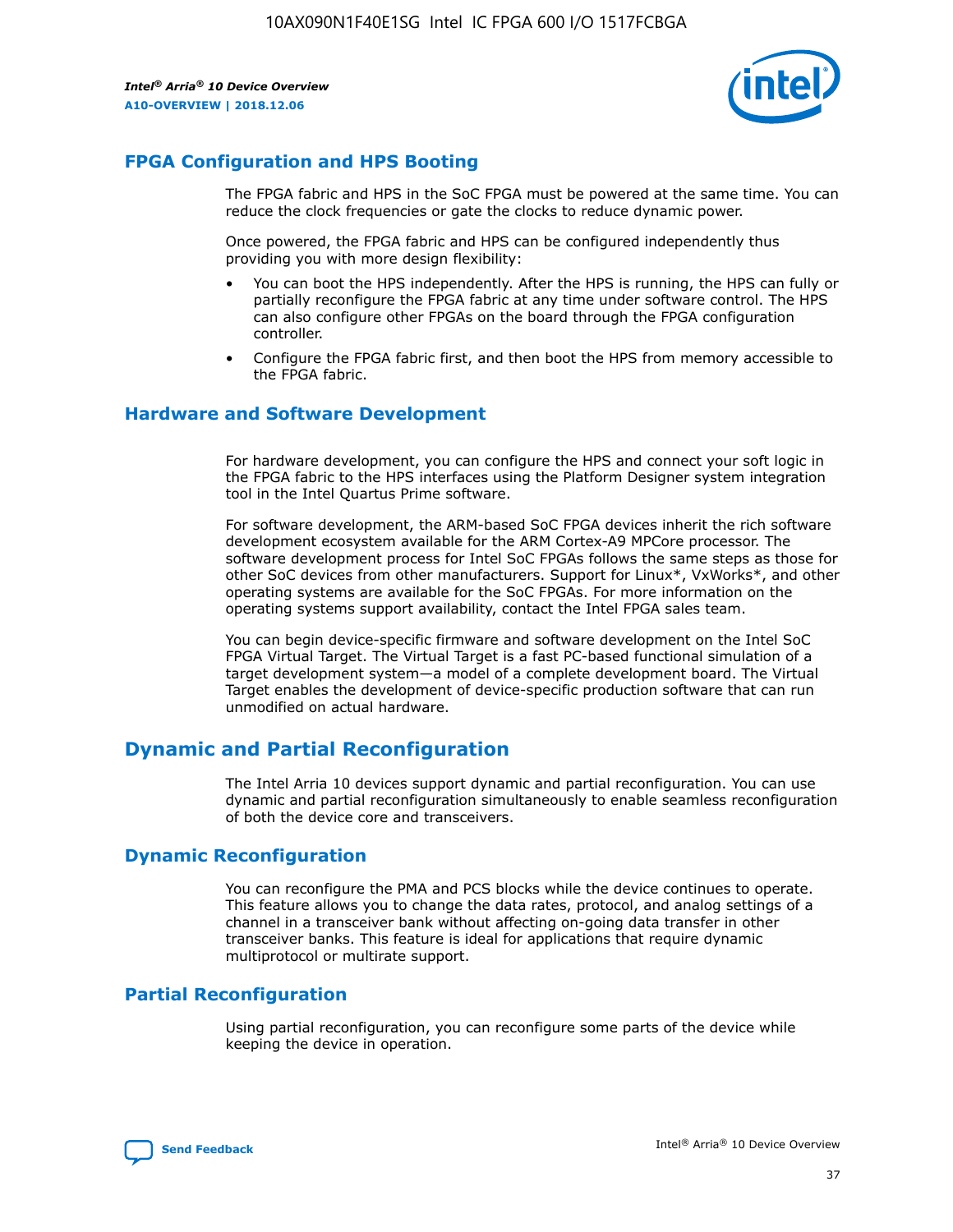

Instead of placing all device functions in the FPGA fabric, you can store some functions that do not run simultaneously in external memory and load them only when required. This capability increases the effective logic density of the device, and lowers cost and power consumption.

In the Intel solution, you do not have to worry about intricate device architecture to perform a partial reconfiguration. The partial reconfiguration capability is built into the Intel Quartus Prime design software, making such time-intensive task simple.

Intel Arria 10 devices support partial reconfiguration in the following configuration options:

- Using an internal host:
	- All supported configuration modes where the FPGA has access to external memory devices such as serial and parallel flash memory.
	- Configuration via Protocol [CvP (PCIe)]
- Using an external host—passive serial (PS), fast passive parallel (FPP) x8, FPP x16, and FPP x32 I/O interface.

## **Enhanced Configuration and Configuration via Protocol**

#### **Table 25. Configuration Schemes and Features of Intel Arria 10 Devices**

Intel Arria 10 devices support 1.8 V programming voltage and several configuration schemes.

| <b>Scheme</b>                                                          | <b>Data</b><br><b>Width</b> | <b>Max Clock</b><br>Rate<br>(MHz) | <b>Max Data</b><br>Rate<br>(Mbps)<br>(13) | <b>Decompression</b> | <b>Design</b><br>Security <sup>(1</sup><br>4) | <b>Partial</b><br>Reconfiguration<br>(15) | <b>Remote</b><br><b>System</b><br><b>Update</b> |
|------------------------------------------------------------------------|-----------------------------|-----------------------------------|-------------------------------------------|----------------------|-----------------------------------------------|-------------------------------------------|-------------------------------------------------|
| <b>JTAG</b>                                                            | 1 bit                       | 33                                | 33                                        |                      |                                               | Yes <sup>(16)</sup>                       |                                                 |
| Active Serial (AS)<br>through the<br>EPCO-L<br>configuration<br>device | 1 bit,<br>4 bits            | 100                               | 400                                       | Yes                  | Yes                                           | $Y_{PS}(16)$                              | Yes                                             |
| Passive serial (PS)<br>through CPLD or<br>external<br>microcontroller  | 1 bit                       | 100                               | 100                                       | Yes                  | Yes                                           | Yes(16)                                   | Parallel<br>Flash<br>Loader<br>(PFL) IP<br>core |
|                                                                        | continued                   |                                   |                                           |                      |                                               |                                           |                                                 |

<sup>(13)</sup> Enabling either compression or design security features affects the maximum data rate. Refer to the Intel Arria 10 Device Datasheet for more information.

<sup>(14)</sup> Encryption and compression cannot be used simultaneously.

 $(15)$  Partial reconfiguration is an advanced feature of the device family. If you are interested in using partial reconfiguration, contact Intel for support.

 $(16)$  Partial configuration can be performed only when it is configured as internal host.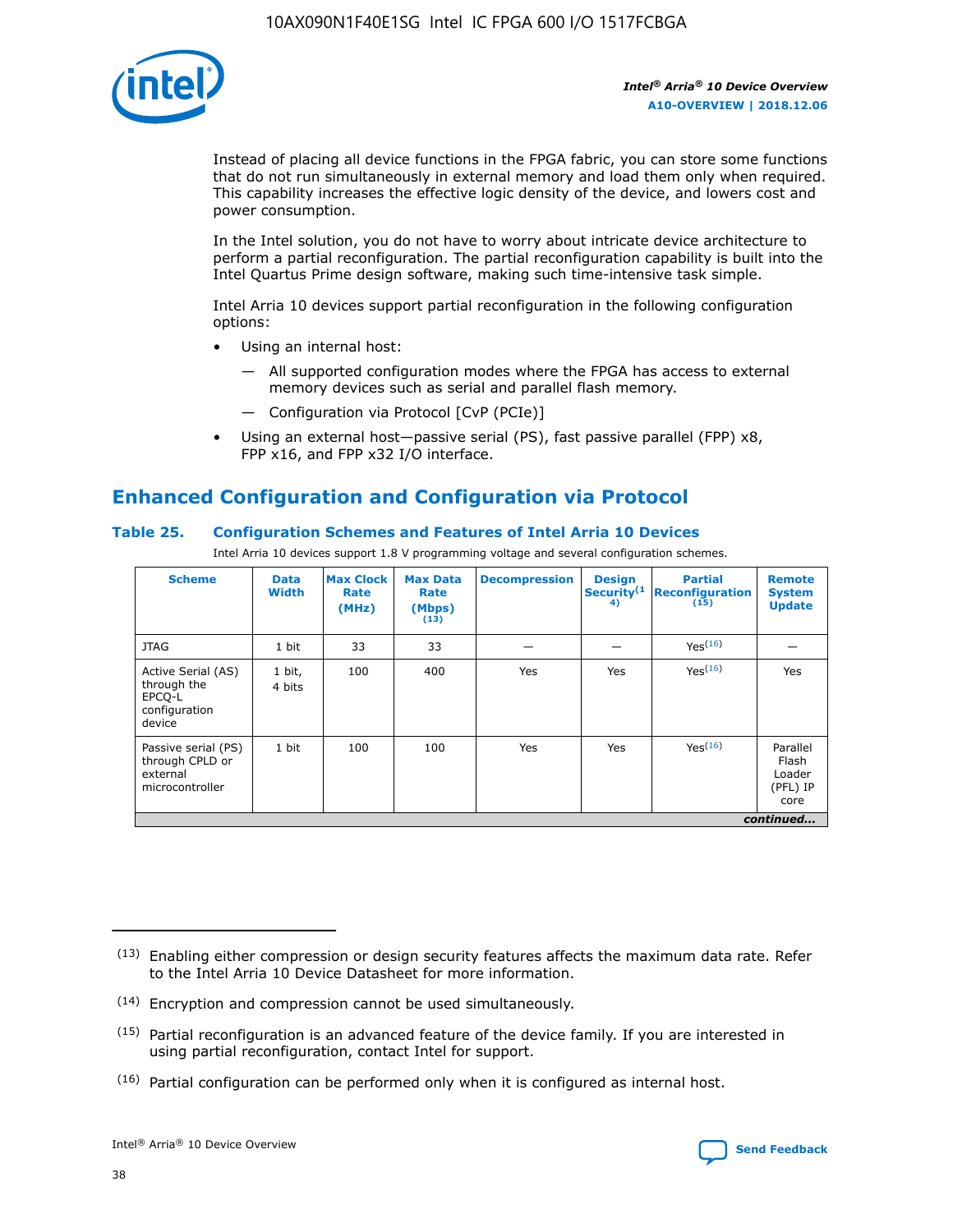

| <b>Scheme</b>                                   | <b>Data</b><br><b>Width</b> | <b>Max Clock</b><br>Rate<br>(MHz) | <b>Max Data</b><br>Rate<br>(Mbps)<br>(13) | <b>Decompression</b> | <b>Design</b><br>Security <sup>(1</sup><br>4) | <b>Partial</b><br><b>Reconfiguration</b><br>(15) | <b>Remote</b><br><b>System</b><br><b>Update</b> |
|-------------------------------------------------|-----------------------------|-----------------------------------|-------------------------------------------|----------------------|-----------------------------------------------|--------------------------------------------------|-------------------------------------------------|
| Fast passive                                    | 8 bits                      | 100                               | 3200                                      | Yes                  | Yes                                           | Yes(17)                                          | PFL IP                                          |
| parallel (FPP)<br>through CPLD or               | 16 bits                     |                                   |                                           | Yes                  | Yes                                           |                                                  | core                                            |
| external<br>microcontroller                     | 32 bits                     |                                   |                                           | Yes                  | Yes                                           |                                                  |                                                 |
| Configuration via                               | 16 bits                     | 100                               | 3200                                      | Yes                  | Yes                                           | Yes <sup>(17)</sup>                              |                                                 |
| <b>HPS</b>                                      | 32 bits                     |                                   |                                           | Yes                  | Yes                                           |                                                  |                                                 |
| Configuration via<br>Protocol [CvP<br>$(PCIe*)$ | x1, x2,<br>x4, x8<br>lanes  |                                   | 8000                                      | Yes                  | Yes                                           | Yes <sup>(16)</sup>                              |                                                 |

You can configure Intel Arria 10 devices through PCIe using Configuration via Protocol (CvP). The Intel Arria 10 CvP implementation conforms to the PCIe 100 ms power-up-to-active time requirement.

#### **Related Information**

[Configuration via Protocol \(CvP\) Implementation in Intel FPGAs User Guide](https://www.intel.com/content/www/us/en/programmable/documentation/dsu1441819344145.html#dsu1442269728522) Provides more information about the CvP configuration scheme.

## **SEU Error Detection and Correction**

Intel Arria 10 devices offer robust and easy-to-use single-event upset (SEU) error detection and correction circuitry.

The detection and correction circuitry includes protection for Configuration RAM (CRAM) programming bits and user memories. The CRAM is protected by a continuously running CRC error detection circuit with integrated ECC that automatically corrects one or two errors and detects higher order multi-bit errors. When more than two errors occur, correction is available through reloading of the core programming file, providing a complete design refresh while the FPGA continues to operate.

The physical layout of the Intel Arria 10 CRAM array is optimized to make the majority of multi-bit upsets appear as independent single-bit or double-bit errors which are automatically corrected by the integrated CRAM ECC circuitry. In addition to the CRAM protection, the M20K memory blocks also include integrated ECC circuitry and are layout-optimized for error detection and correction. The MLAB does not have ECC.

<sup>(17)</sup> Supported at a maximum clock rate of 100 MHz.



 $(13)$  Enabling either compression or design security features affects the maximum data rate. Refer to the Intel Arria 10 Device Datasheet for more information.

<sup>(14)</sup> Encryption and compression cannot be used simultaneously.

 $(15)$  Partial reconfiguration is an advanced feature of the device family. If you are interested in using partial reconfiguration, contact Intel for support.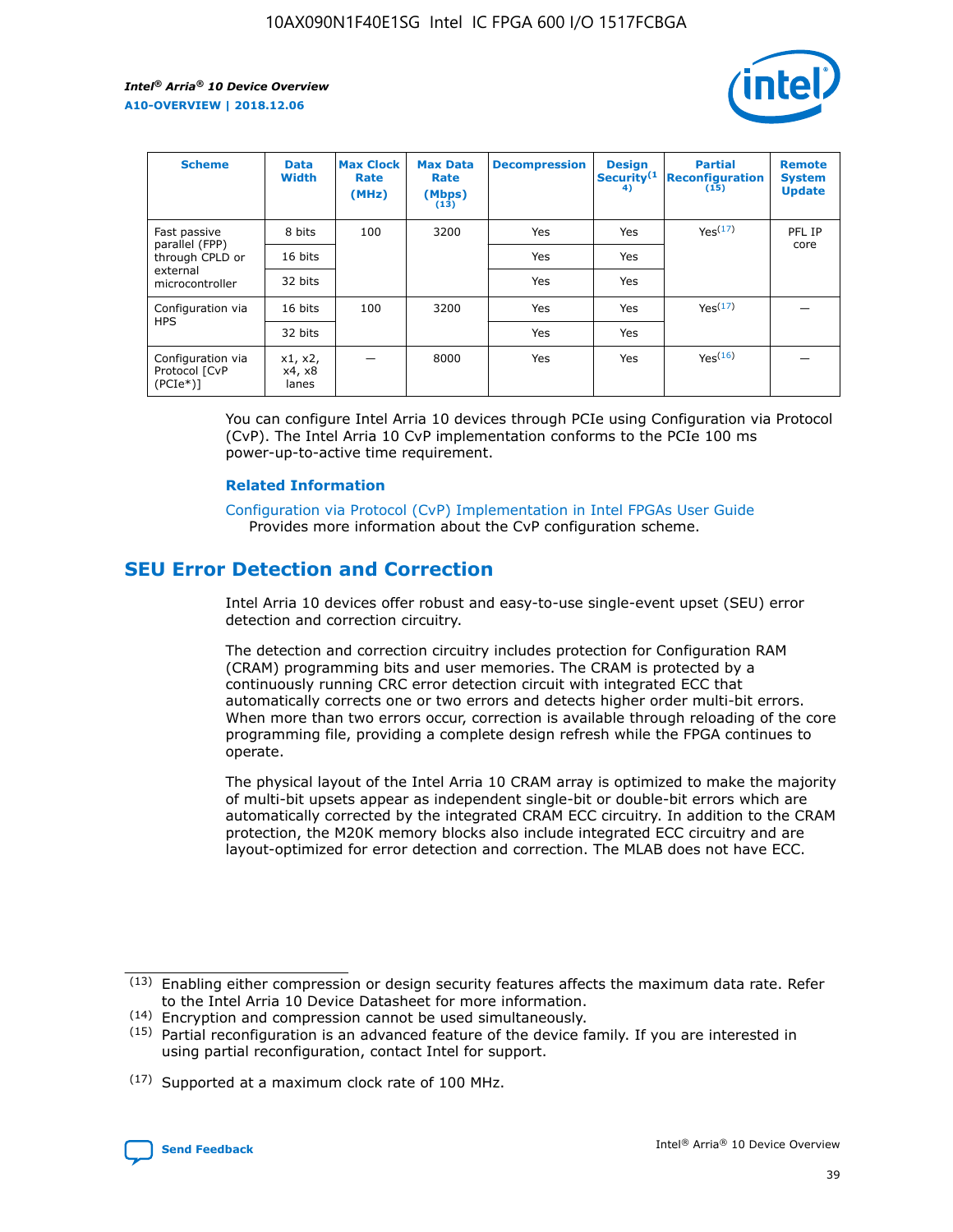

## **Power Management**

Intel Arria 10 devices leverage the advanced 20 nm process technology, a low 0.9 V core power supply, an enhanced core architecture, and several optional power reduction techniques to reduce total power consumption by as much as 40% compared to Arria V devices and as much as 60% compared to Stratix V devices.

The optional power reduction techniques in Intel Arria 10 devices include:

- **SmartVID**—a code is programmed into each device during manufacturing that allows a smart regulator to operate the device at lower core  $V_{CC}$  while maintaining performance
- **Programmable Power Technology**—non-critical timing paths are identified by the Intel Quartus Prime software and the logic in these paths is biased for low power instead of high performance
- **Low Static Power Options**—devices are available with either standard static power or low static power while maintaining performance

Furthermore, Intel Arria 10 devices feature Intel's industry-leading low power transceivers and include a number of hard IP blocks that not only reduce logic resources but also deliver substantial power savings compared to soft implementations. In general, hard IP blocks consume up to 90% less power than the equivalent soft logic implementations.

## **Incremental Compilation**

The Intel Quartus Prime software incremental compilation feature reduces compilation time and helps preserve performance to ease timing closure. The incremental compilation feature enables the partial reconfiguration flow for Intel Arria 10 devices.

Incremental compilation supports top-down, bottom-up, and team-based design flows. This feature facilitates modular, hierarchical, and team-based design flows where different designers compile their respective design sections in parallel. Furthermore, different designers or IP providers can develop and optimize different blocks of the design independently. These blocks can then be imported into the top level project.

## **Document Revision History for Intel Arria 10 Device Overview**

| <b>Document</b><br><b>Version</b> | <b>Changes</b>                                                                                                                                                                                                                                                              |
|-----------------------------------|-----------------------------------------------------------------------------------------------------------------------------------------------------------------------------------------------------------------------------------------------------------------------------|
| 2018.12.06                        | Added links to Intel Arria 10 device errata documents.<br>Removed automotive temperature option from the Intel Arria 10 GX devices.<br>Removed -3 fabric speed grade from the Intel Arria 10 GT devices.<br>Updated power options for the Intel Arria 10 GX and GT devices. |
| 2018.04.09                        | Updated the lowest $V_{CC}$ from 0.83 V to 0.82 V in the topic listing a summary of the device features.                                                                                                                                                                    |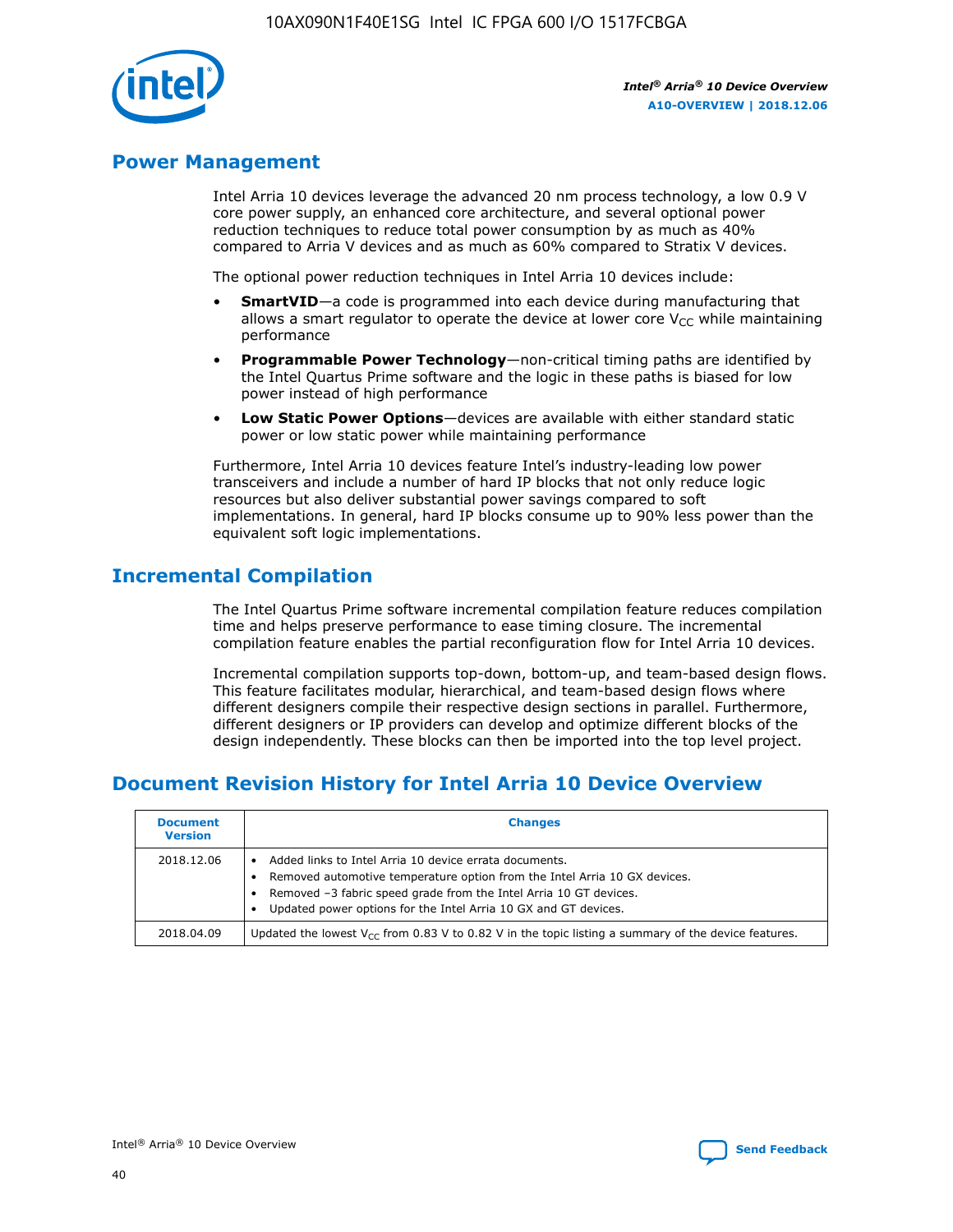*Intel® Arria® 10 Device Overview* **A10-OVERVIEW | 2018.12.06**



| <b>Date</b>    | <b>Version</b> | <b>Changes</b>                                                                                                                                                                                                                                                                                                                                                                                                                                                                                                                                                                                                                                                                                                                                                                                                                                                                                                                                                                         |
|----------------|----------------|----------------------------------------------------------------------------------------------------------------------------------------------------------------------------------------------------------------------------------------------------------------------------------------------------------------------------------------------------------------------------------------------------------------------------------------------------------------------------------------------------------------------------------------------------------------------------------------------------------------------------------------------------------------------------------------------------------------------------------------------------------------------------------------------------------------------------------------------------------------------------------------------------------------------------------------------------------------------------------------|
| January 2018   | 2018.01.17     | Updated the maximum data rate for HPS (Intel Arria 10 SX devices<br>external memory interface DDR3 controller from 2,166 Mbps to 2,133<br>Mbps.<br>Updated maximum frequency supported for half rate QDRII and QDRII<br>+ SRAM to 633 MHz in Memory Standards Supported by the Soft<br>Memory Controller table.<br>Updated transceiver backplane capability to 12.5 Gbps.<br>$\bullet$<br>Removed transceiver speed grade 5 in Sample Ordering Core and<br>$\bullet$<br>Available Options for Intel Arria 10 GX Devices figure.<br>Removed package code 40, low static power, SmartVID, industrial, and<br>military operating temperature support from Sample Ordering Core and<br>Available Options for Intel Arria 10 GT Devices figure.<br>Updated short reach transceiver rate for Intel Arria 10 GT devices to<br>25.8 Gbps.<br>Removed On-Die Instrumentation - EyeQ and Jitter Margin Tool<br>support from PMA Features of the Transceivers in Intel Arria 10 Devices<br>table. |
| September 2017 | 2017.09.20     | Updated the maximum speed of the DDR4 external memory interface from<br>1,333 MHz/2,666 Mbps to 1,200 MHz/2,400 Mbps.                                                                                                                                                                                                                                                                                                                                                                                                                                                                                                                                                                                                                                                                                                                                                                                                                                                                  |
| July 2017      | 2017.07.13     | Corrected the automotive temperature range in the figure showing the<br>available options for the Intel Arria 10 GX devices from "-40°C to 100°C"<br>to "-40°C to 125°C".                                                                                                                                                                                                                                                                                                                                                                                                                                                                                                                                                                                                                                                                                                                                                                                                              |
| July 2017      | 2017.07.06     | Added automotive temperature option to Intel Arria 10 GX device family.                                                                                                                                                                                                                                                                                                                                                                                                                                                                                                                                                                                                                                                                                                                                                                                                                                                                                                                |
| May 2017       | 2017.05.08     | Corrected protocol names with "1588" to "IEEE 1588v2".<br>$\bullet$<br>Updated the vertical migration table to remove vertical migration<br>$\bullet$<br>between Intel Arria 10 GX and Intel Arria 10 SX device variants.<br>Removed all "Preliminary" marks.<br>$\bullet$                                                                                                                                                                                                                                                                                                                                                                                                                                                                                                                                                                                                                                                                                                             |
| March 2017     | 2017.03.15     | Removed the topic about migration from Intel Arria 10 to Intel Stratix<br>$\bullet$<br>10 devices.<br>Rebranded as Intel.<br>$\bullet$                                                                                                                                                                                                                                                                                                                                                                                                                                                                                                                                                                                                                                                                                                                                                                                                                                                 |
| October 2016   | 2016.10.31     | Removed package F36 from Intel Arria 10 GX devices.<br>Updated Intel Arria 10 GT sample ordering code and maximum GX<br>$\bullet$<br>transceiver count. Intel Arria 10 GT devices are available only in the<br>SF45 package option with a maximum of 72 transceivers.                                                                                                                                                                                                                                                                                                                                                                                                                                                                                                                                                                                                                                                                                                                  |
| May 2016       | 2016.05.02     | Updated the FPGA Configuration and HPS Booting topic.<br>$\bullet$<br>Remove V <sub>CC</sub> PowerManager from the Summary of Features, Power<br>Management and Arria 10 Device Variants and packages topics. This<br>feature is no longer supported in Arria 10 devices.<br>Removed LPDDR3 from the Memory Standards Supported by the HPS<br>Hard Memory Controller table in the Memory Standards Supported by<br>Intel Arria 10 Devices topic. This standard is only supported by the<br>FPGA.<br>Removed transceiver speed grade 5 from the Device Variants and<br>Packages topic for Arria 10 GX and SX devices.                                                                                                                                                                                                                                                                                                                                                                   |
| February 2016  | 2016.02.11     | Changed the maximum Arria 10 GT datarate to 25.8 Gbps and the<br>minimum datarate to 1 Gbps globally.<br>Revised the state for Core clock networks in the Summary of Features<br>$\bullet$<br>topic.<br>Changed the transceiver parameters in the "Summary of Features for<br>$\bullet$<br>Arria 10 Devices" table.<br>• Changed the transceiver parameters in the "Maximum Resource Counts<br>for Arria 10 GT Devices" table.<br>Changed the package availability for GT devices in the "Package Plan<br>for Arria 10 GT Devices" table.<br>Changed the package configurations for GT devices in the "Migration"<br>Capability Across Arria 10 Product Lines" figure.<br>continued                                                                                                                                                                                                                                                                                                    |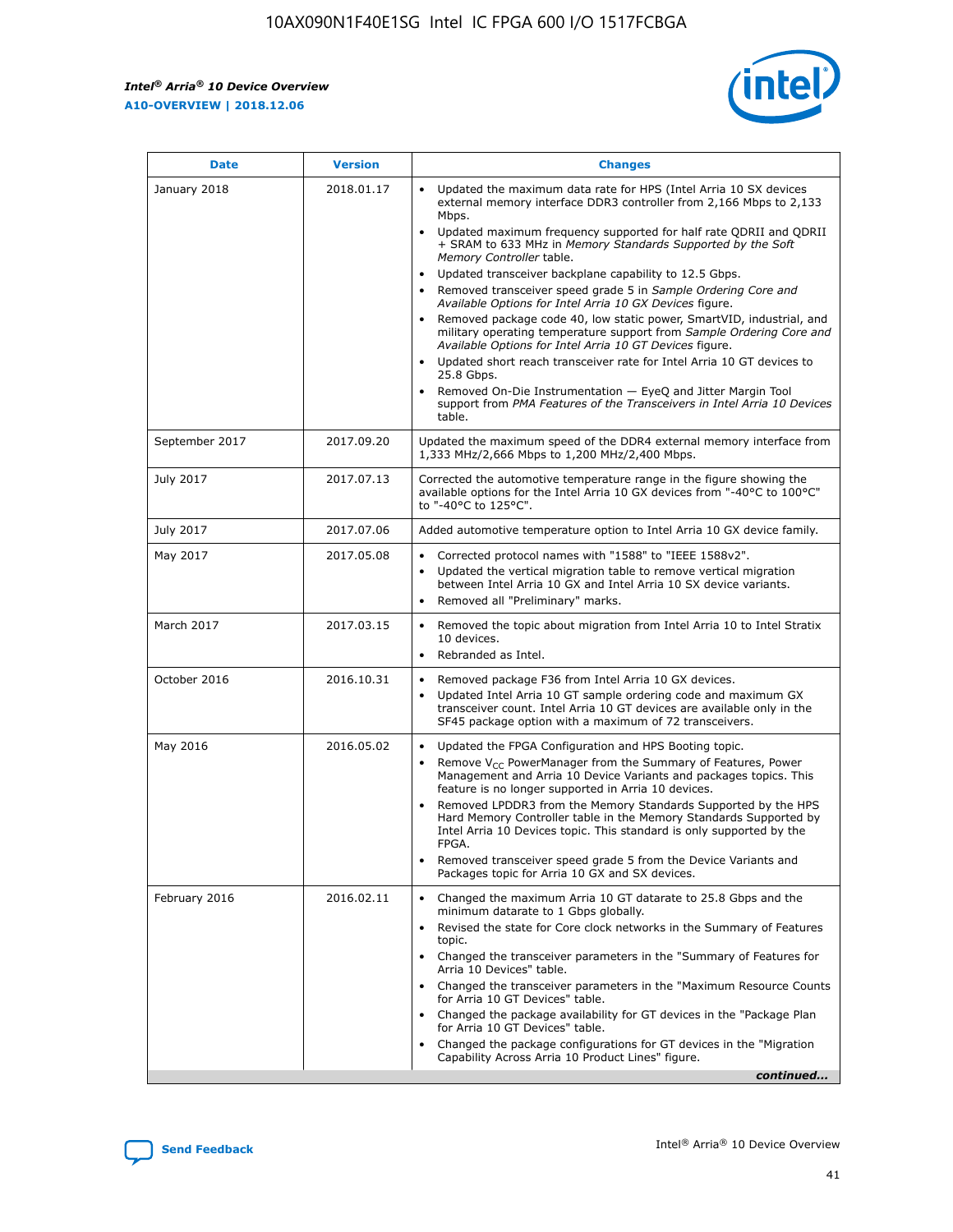

| <b>Date</b>   | <b>Version</b> | <b>Changes</b>                                                                                                                                                               |
|---------------|----------------|------------------------------------------------------------------------------------------------------------------------------------------------------------------------------|
|               |                | Changed transceiver parameters in the "Low Power Serial Transceivers"<br>section.                                                                                            |
|               |                | • Changed the transceiver descriptions in the "Device Variants for the<br>Arria 10 Device Family" table.                                                                     |
|               |                | Changed the "Sample Ordering Code and Available Options for Arria 10<br>GT Devices" figure.                                                                                  |
|               |                | Changed the datarates for GT devices in the "PMA Features" section.                                                                                                          |
|               |                | Changed the datarates for GT devices in the "PCS Features" section.<br>$\bullet$                                                                                             |
| December 2015 | 2015.12.14     | Updated the number of M20K memory blocks for Arria 10 GX 660 from<br>2133 to 2131 and corrected the total RAM bit from 48,448 Kb to<br>48,408 Kb.                            |
|               |                | Corrected the number of DSP blocks for Arria 10 GX 660 from 1688 to<br>$\bullet$<br>1687 in the table listing floating-point arithmetic resources.                           |
| November 2015 | 2015.11.02     | Updated the maximum resources for Arria 10 GX 220, GX 320, GX 480,<br>GX 660, SX 220, SX 320, SX 480, and SX 660.                                                            |
|               |                | Updated resource count for Arria 10 GX 320, GX 480, GX 660, SX 320,<br>SX 480, a SX 660 devices in Number of Multipliers in Intel Arria 10<br><b>Devices</b> table.          |
|               |                | Updated the available options for Arria 10 GX, GT, and SX.<br>$\bullet$                                                                                                      |
|               |                | Changed instances of Quartus II to Quartus Prime.<br>$\bullet$                                                                                                               |
| June 2015     | 2015.06.15     | Corrected label for Intel Arria 10 GT product lines in the vertical migration<br>figure.                                                                                     |
| May 2015      | 2015.05.15     | Corrected the DDR3 half rate and quarter rate maximum frequencies in the<br>table that lists the memory standards supported by the Intel Arria 10 hard<br>memory controller. |
| May 2015      | 2015.05.04     | Added support for 13.5G JESD204b in the Summary of Features table.<br>Added a link to Arria 10 GT Channel Usage in the Arria 10 GT Package                                   |
|               |                | Plan topic.                                                                                                                                                                  |
|               |                | • Added a note to the table, Maximum Resource Counts for Arria 10 GT<br>devices.                                                                                             |
|               |                | Updated the power requirements of the transceivers in the Low Power<br>Serial Transceivers topic.                                                                            |
| January 2015  | 2015.01.23     | • Added floating point arithmetic features in the Summary of Features<br>table.                                                                                              |
|               |                | Updated the total embedded memory from 38.38 megabits (Mb) to<br>$\bullet$<br>65.6 Mb.                                                                                       |
|               |                | • Updated the table that lists the memory standards supported by Intel<br>Arria 10 devices.                                                                                  |
|               |                | Removed support for DDR3U, LPDDR3 SDRAM, RLDRAM 2, and DDR2.                                                                                                                 |
|               |                | Moved RLDRAM 3 support from hard memory controller to soft memory<br>controller. RLDRAM 3 support uses hard PHY with soft memory<br>controller.                              |
|               |                | Added soft memory controller support for QDR IV.                                                                                                                             |
|               |                | Updated the maximum resource count table to include the number of<br>$\bullet$<br>hard memory controllers available in each device variant.                                  |
|               |                | Updated the transceiver PCS data rate from 12.5 Gbps to 12 Gbps.                                                                                                             |
|               |                | Updated the max clock rate of PS, FPP x8, FPP x16, and Configuration<br>via HPS from 125 MHz to 100 MHz.                                                                     |
|               |                | Added a feature for fractional synthesis PLLs: PLL cascading.                                                                                                                |
|               |                | Updated the HPS programmable general-purpose I/Os from 54 to 62.<br>$\bullet$                                                                                                |
|               |                | continued                                                                                                                                                                    |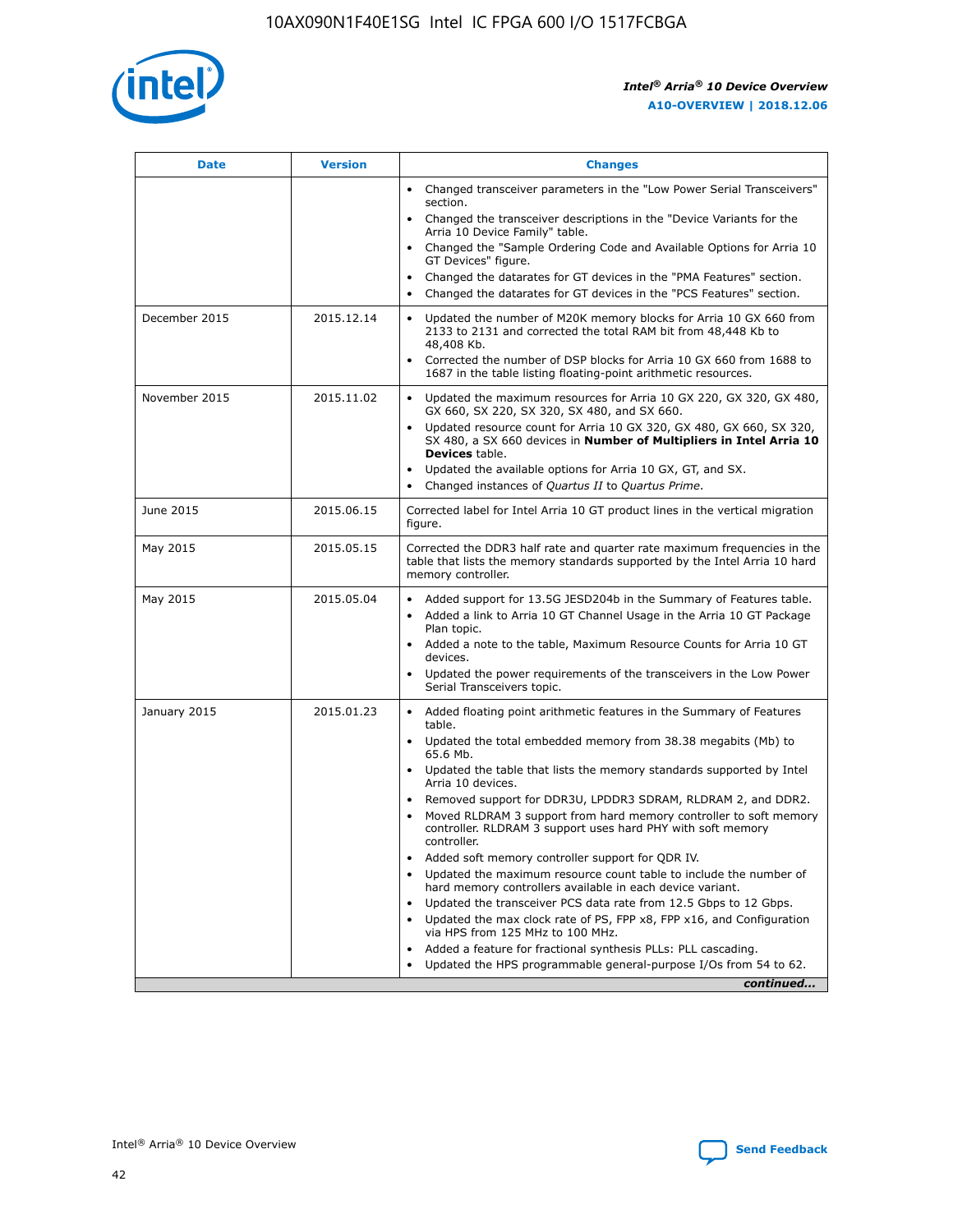r



| <b>Date</b>    | <b>Version</b> | <b>Changes</b>                                                                                                                                                                                                                                                                                                                                                                                                                                                                                                                                      |
|----------------|----------------|-----------------------------------------------------------------------------------------------------------------------------------------------------------------------------------------------------------------------------------------------------------------------------------------------------------------------------------------------------------------------------------------------------------------------------------------------------------------------------------------------------------------------------------------------------|
| September 2014 | 2014.09.30     | Corrected the 3 V I/O and LVDS I/O counts for F35 and F36 packages<br>$\bullet$<br>of Arria 10 GX.<br>Corrected the 3 V I/O, LVDS I/O, and transceiver counts for the NF40<br>$\bullet$<br>package of the Arria GX 570 and 660.<br>Removed 3 V I/O, LVDS I/O, and transceiver counts for the NF40<br>$\bullet$<br>package of the Arria GX 900 and 1150. The NF40 package is not<br>available for Arria 10 GX 900 and 1150.                                                                                                                          |
| August 2014    | 2014.08.18     | Updated Memory (Kb) M20K maximum resources for Arria 10 GX 660<br>devices from 42,660 to 42,620.<br>Added GPIO columns consisting of LVDS I/O Bank and 3V I/O Bank in<br>$\bullet$<br>the Package Plan table.<br>Added how to use memory interface clock frequency higher than 533<br>$\bullet$<br>MHz in the I/O vertical migration.<br>Added information to clarify that RLDRAM3 support uses hard PHY with<br>$\bullet$<br>soft memory controller.<br>Added variable precision DSP blocks support for floating-point<br>$\bullet$<br>arithmetic. |
| June 2014      | 2014.06.19     | Updated number of dedicated I/Os in the HPS block to 17.                                                                                                                                                                                                                                                                                                                                                                                                                                                                                            |
| February 2014  | 2014.02.21     | Updated transceiver speed grade options for GT devices in Figure 2.                                                                                                                                                                                                                                                                                                                                                                                                                                                                                 |
| February 2014  | 2014.02.06     | Updated data rate for Arria 10 GT devices from 28.1 Gbps to 28.3 Gbps.                                                                                                                                                                                                                                                                                                                                                                                                                                                                              |
| December 2013  | 2013.12.10     | Updated the HPS memory standards support from LPDDR2 to LPDDR3.<br>Updated HPS block diagram to include dedicated HPS I/O and FPGA<br>$\bullet$<br>Configuration blocks as well as repositioned SD/SDIO/MMC, DMA, SPI<br>and NAND Flash with ECC blocks.                                                                                                                                                                                                                                                                                            |
| December 2013  | 2013.12.02     | Initial release.                                                                                                                                                                                                                                                                                                                                                                                                                                                                                                                                    |